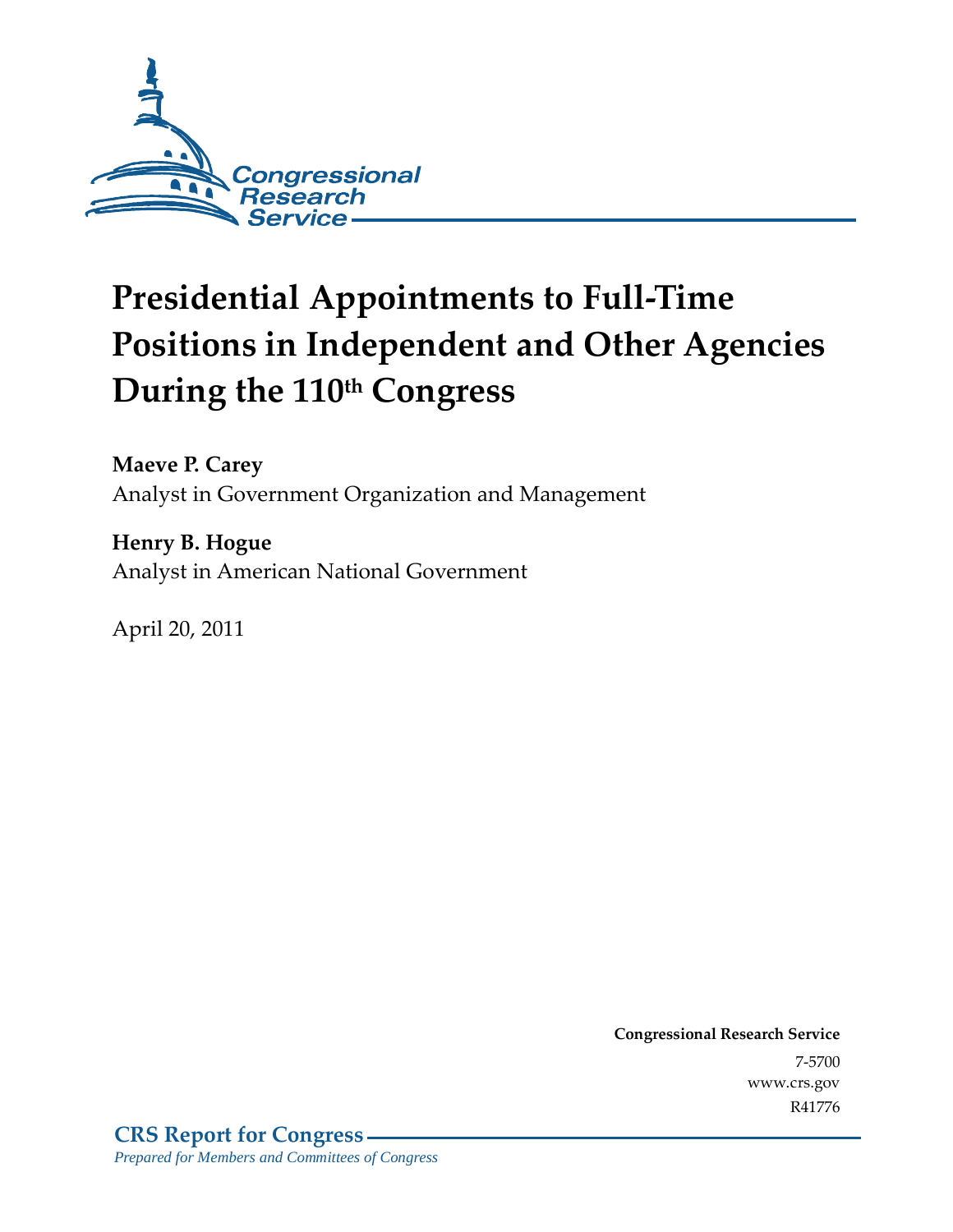# **Summary**

The appointment process for advice and consent positions consists of three main stages. The first stage is selection, clearance, and nomination by the President. This step includes preliminary vetting, background checks, and ethics checks of potential nominees. At this stage, the President may also consult with Senators who are from the same party if the position is located in a state. The second stage of the process is consideration of the nomination in the Senate, most of which takes place in committee. Finally, if a nomination is approved by the full Senate, the nominee is given a commission signed by the President and sworn into office.

During the  $110^{th}$  Congress, President George W. Bush submitted to the Senate 52 nominations to independent and other agencies for full-time positions. Of these 52 nominations, 27 were confirmed, 9 were withdrawn, and 16 were returned to him in accordance with Senate rules. For those nominations that were confirmed, an average of 110 days elapsed between nomination and confirmation. The President made two recess appointments to full-time positions in independent agencies during the  $110<sup>th</sup>$  Congress. Each recess appointment was followed by a nomination which is included in the total of 52 nominations.

The methodology used in this report to count the length of time between nomination and confirmation differs from that which was used in previous similar CRS reports. The statistics presented here include the days during which the Senate was adjourned for its summer recesses and between sessions of Congress. The methodological change, which may reduce the comparability of statistics in this report with those of the earlier research, is discussed in the text of this report, as well as in **Appendix E**. Reasons for the change include the Senate's conversion of traditionally long recesses into a series of short recesses punctuated by pro forma sessions during the  $110<sup>th</sup>$  Congress; the fact that although committees may not be taking direct action on nominations in the form of hearings or votes, they are likely still considering and processing nominations during recesses; and a desire to be consistent with the methodology used by many political scientists as well as CRS research on judicial nominations. In addition, an argument could be made that the decision to extend Senate consideration of nominees over the course of a recess is intentional, and the choice to extend this length of time is better represented by including all days, including long recesses.

Information for this report was compiled from data from the Senate nominations database of the Legislative Information System at http://www.congress.gov/nomis/, the *Congressional Record* (daily edition), the *Weekly Compilation of Presidential Documents*, telephone discussions with agency officials, agency websites, the *United States Code*, and the 2008 "Plum Book" (*United States Government Policy and Supporting Positions*).

This report will not be updated.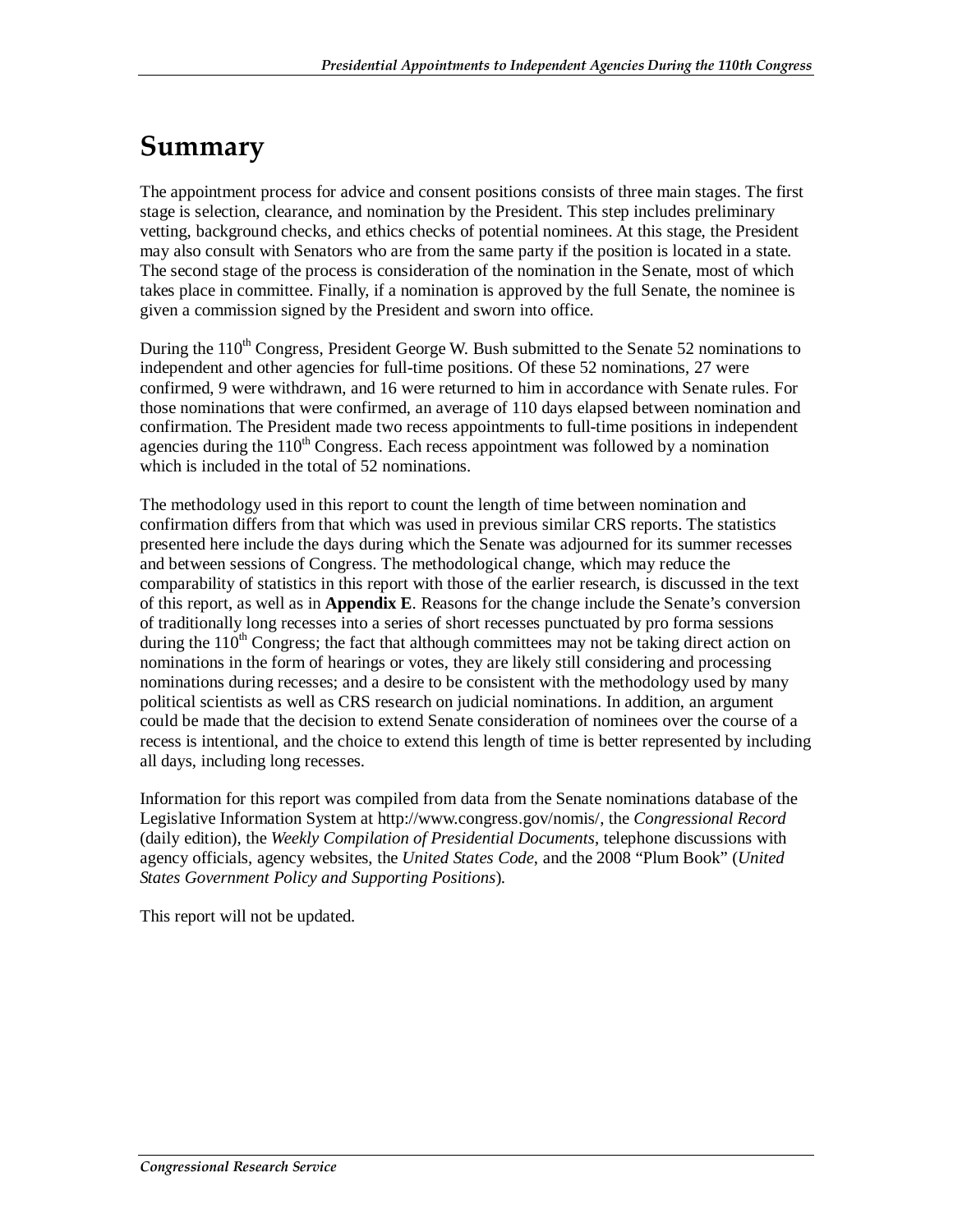# **Contents**

| Nominations and Incumbents: Full-Time Positions in Independent Agencies  10    |  |
|--------------------------------------------------------------------------------|--|
|                                                                                |  |
|                                                                                |  |
|                                                                                |  |
|                                                                                |  |
| Court Services and Offender Supervision Agency to the District of Columbia     |  |
|                                                                                |  |
|                                                                                |  |
|                                                                                |  |
|                                                                                |  |
|                                                                                |  |
|                                                                                |  |
|                                                                                |  |
|                                                                                |  |
|                                                                                |  |
|                                                                                |  |
|                                                                                |  |
|                                                                                |  |
|                                                                                |  |
|                                                                                |  |
|                                                                                |  |
|                                                                                |  |
|                                                                                |  |
|                                                                                |  |
|                                                                                |  |
|                                                                                |  |
|                                                                                |  |
|                                                                                |  |
|                                                                                |  |
| Nominations and Incumbents: Full-Time Positions in the Executive Office of the |  |
|                                                                                |  |
|                                                                                |  |
|                                                                                |  |
|                                                                                |  |
|                                                                                |  |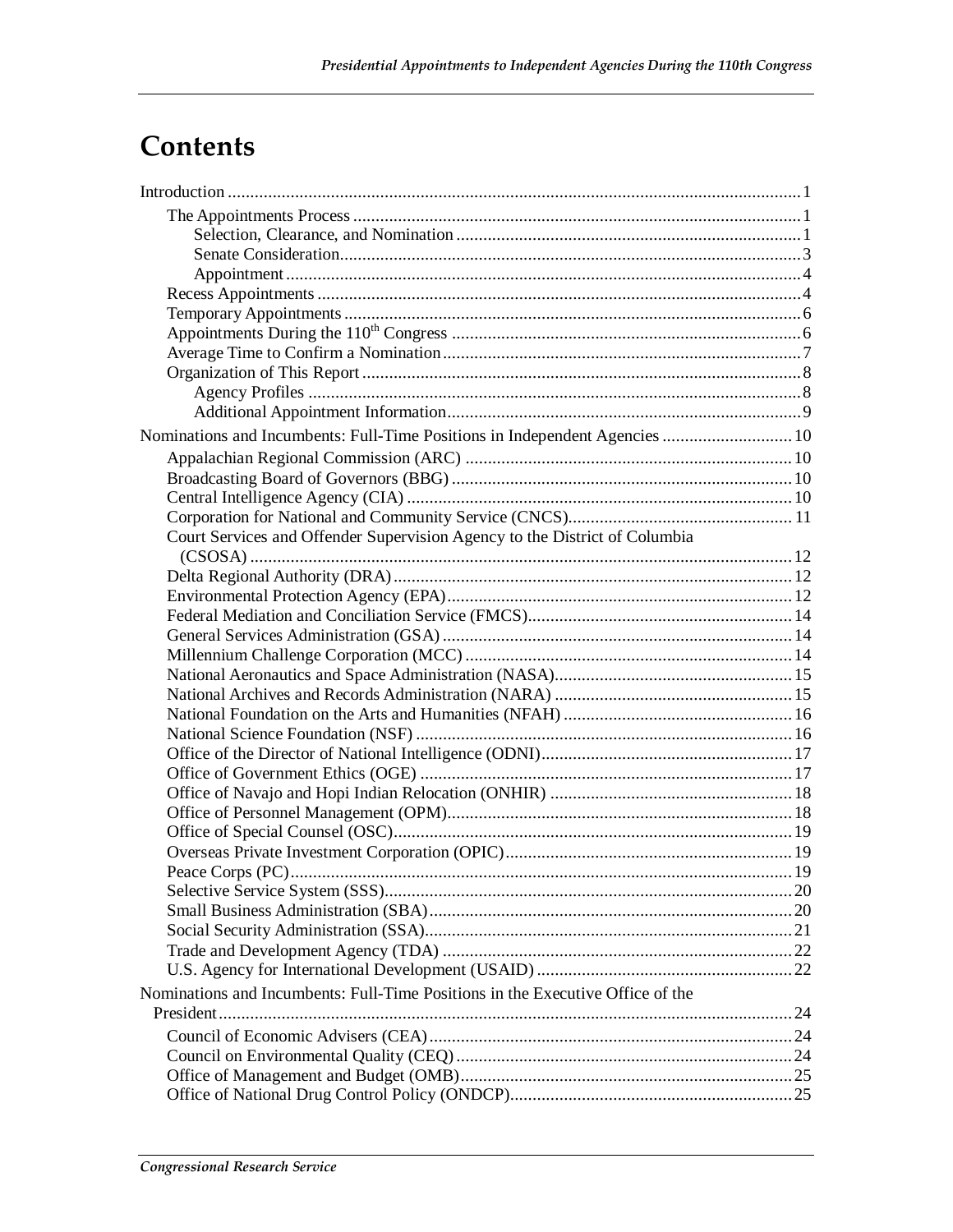| Nominations and Incumbents: Full-Time Positions in Multilateral Organizations      |  |
|------------------------------------------------------------------------------------|--|
|                                                                                    |  |
|                                                                                    |  |
|                                                                                    |  |
|                                                                                    |  |
| International Bank for Reconstruction and Development (World Bank) (IBRD)30        |  |
|                                                                                    |  |
|                                                                                    |  |
| Nominations and Incumbents: Full-Time Positions in Legislative Branch Agencies  32 |  |
|                                                                                    |  |
|                                                                                    |  |
|                                                                                    |  |
|                                                                                    |  |

## **Appendixes**

| Appendix A. Summary of All Nominations and Appointments to Independent and Other   |  |
|------------------------------------------------------------------------------------|--|
|                                                                                    |  |
|                                                                                    |  |
| Appendix D. Senate Intersession Recesses and Intrasession Recesses of Four or More |  |
|                                                                                    |  |

## **Contacts**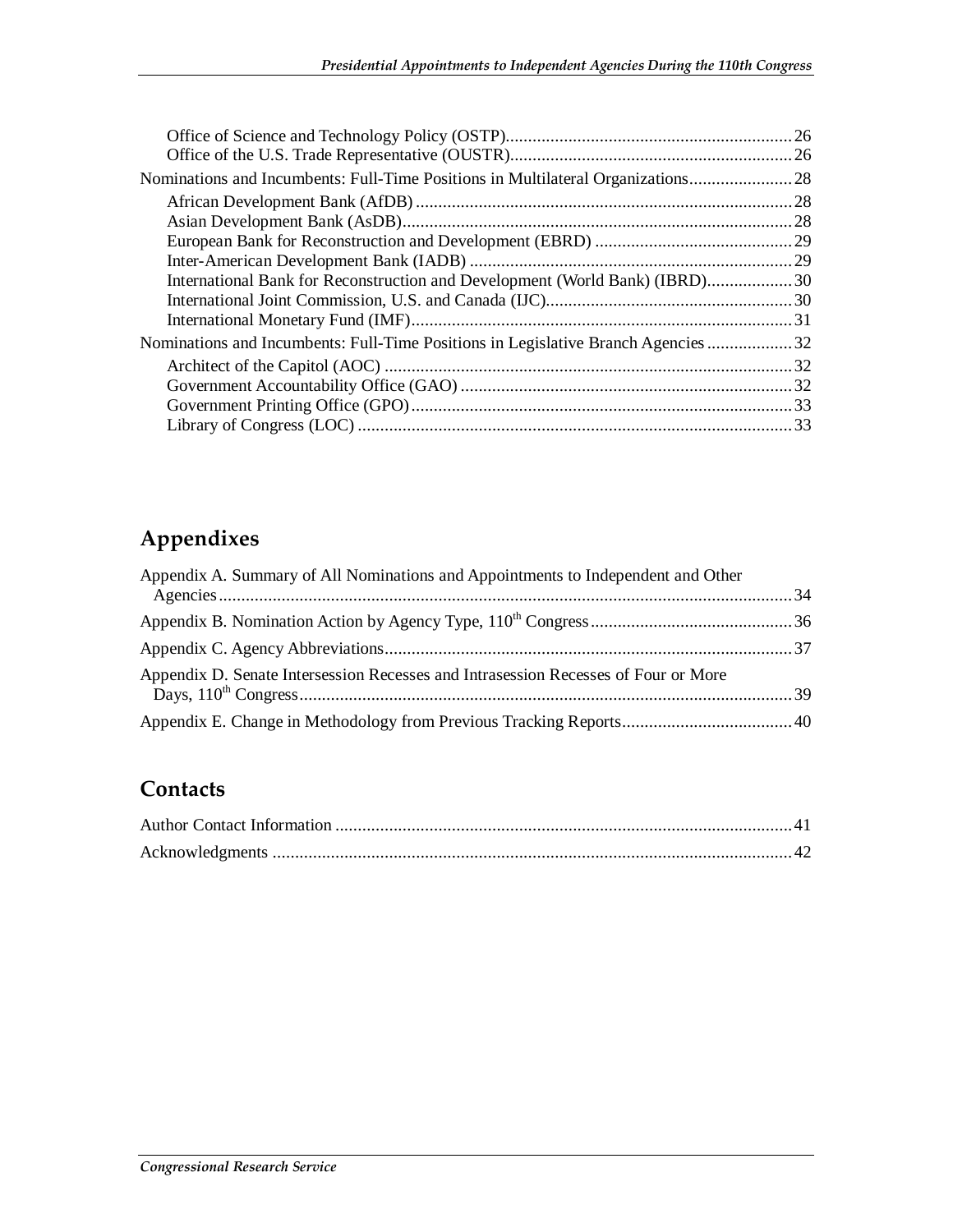# **Introduction**

This report explains the process for filling positions to which the President makes appointments with the advice and consent of the Senate (PAS positions).<sup>1</sup> It also identifies, for the  $110^{th}$ Congress, all nominations to full-time positions requiring Senate confirmation in 39 organizations in the executive branch (26 independent agencies, 6 agencies in the Executive Office of the President (EOP), and 7 multilateral banking organizations) and 4 agencies in the legislative branch. It excludes appointments to executive departments and to regulatory and other boards and commissions, which are covered in other reports.

A profile of each agency tracks the agency's nominations, providing information on Senate activity (confirmations, rejections, returns to the President, and elapsed time between nomination and confirmation) as well as further related presidential activity (including withdrawals and recess appointments). The profiles also identify, for each agency, positions requiring Senate confirmation, the incumbents in those positions as of the end of the  $110<sup>th</sup>$  Congress, and the pay levels of those officials.

## **The Appointments Process**

The Constitution (Article II, Section 2) empowers the President to nominate and, by and with the advice and consent of the Senate, to appoint the principal officers of the United States, as well as some subordinate officers.<sup>2</sup> Officers of the United States are those individuals serving in highranking positions that have been established by Congress and "exercising *significant authority* pursuant to the laws of the United States" (emphasis added).<sup>3</sup>

Three distinct stages mark the appointment process: selection and nomination, confirmation, and appointment.

### **Selection, Clearance, and Nomination**

In the first stage, the White House selects and clears a prospective appointee before sending a formal nomination to the Senate. There are a number of steps in this stage of the process for most Senate-confirmed positions. First, with the assistance of, and preliminary vetting by, the White House Office of Presidential Personnel, the President selects a candidate for the position. Members of Congress and interest groups sometimes recommend candidates for specific PAS positions. They may offer their suggestions by letter, for example, or by contact with a White

The acronym is defined as "Presidential Appointment with Senate Confirmation" in the 2004 "Plum Book" (U.S. Congress, Senate Committee on Homeland Security and Governmental Affairs, *United States Government Policy and Supporting Positions*,  $110^{th}$  Cong.,  $2^{nd}$  sess., committee print, Nov. 12, 2008 (Washington: GPO, 2008)).

 $2^2$  A historical and contemporary overview of the appointment power is found in Louis Fisher, "Appointment Powers," in his *Constitutional Conflicts between Congress and the President*, 4<sup>th</sup> ed. (Lawrence, KS: University Press of Kansas, 1997), pp. 22-48.

<sup>&</sup>lt;sup>3</sup> Buckley v. Valeo, 424 U.S. 1, 126 (1976). For further information on the distinction between officers and employees of the United States, as well as the distinction between principal and inferior officers, see CRS Report R40856, *The Debate Over Selected Presidential Assistants and Advisors: Appointment, Accountability, and Congressional Oversight*, by Barbara L. Schwemle et al., pp. 43-48.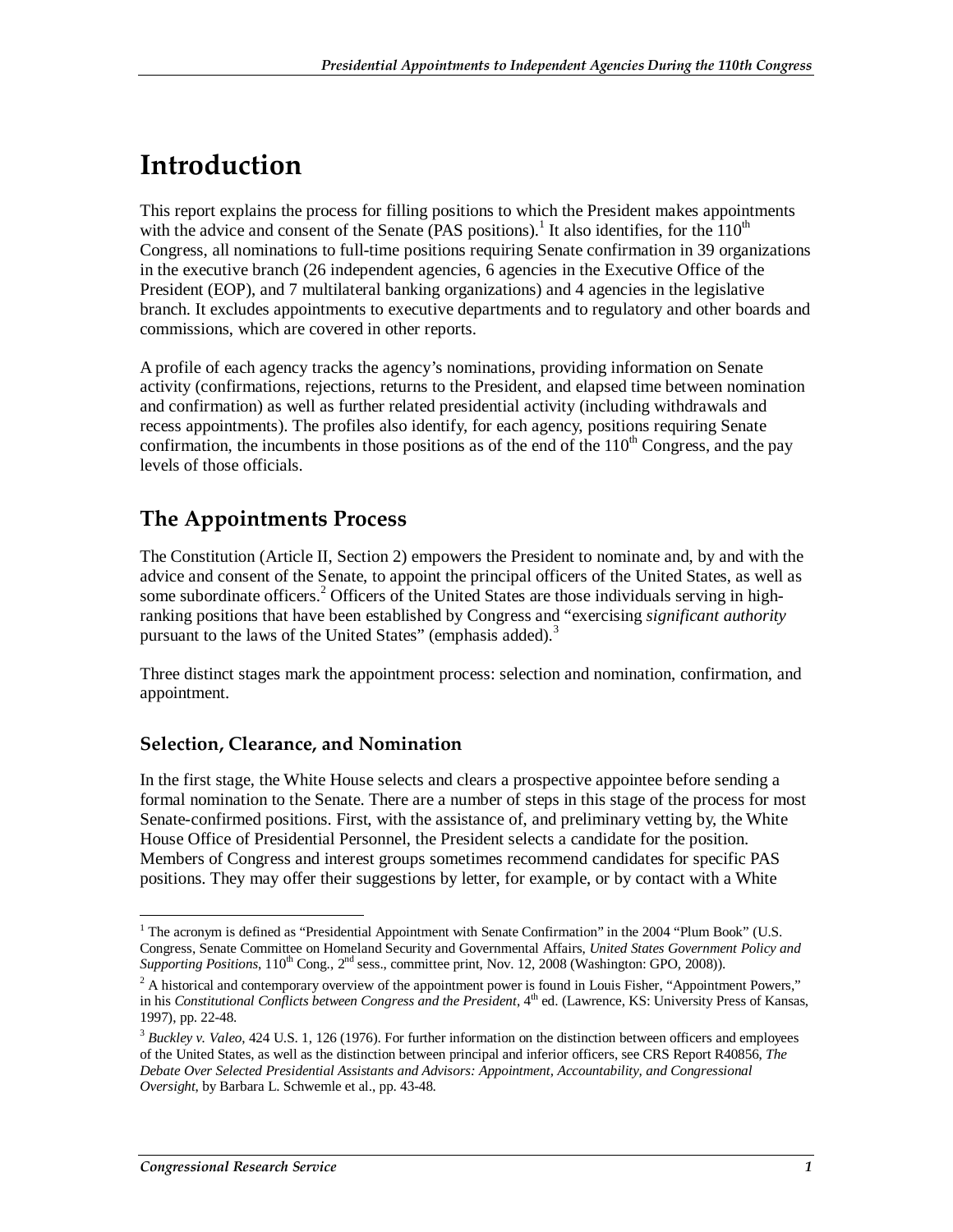House liaison.<sup>4</sup> In general, the White House is under no obligation to follow such recommendations. In the case of the Senate, however, it has been argued that Senators are constitutionally entitled, by virtue of the advice and consent clause noted above, to provide advice to the President regarding his selection; the extent of this entitlement is a matter of some debate.<sup>5</sup> As a practical matter, in instances where Senators perceive insufficient pre-nomination consultation has occurred, they have sometimes exercised their procedural prerogatives to delay or even effectively block consideration of a nomination.<sup>6</sup>

During the clearance process, the candidate prepares and submits several forms, including the "Public Financial Disclosure Report" (Standard Form (SF) 278), the "Questionnaire for National Security Positions" (SF 86), and the White House "Personal Data Statement Questionnaire." The Office of the Counsel to the President oversees the clearance process, which often includes background investigations conducted by the Federal Bureau of Investigation (FBI), Internal Revenue Service (IRS), Office of Government Ethics (OGE), and an ethics official for the agency to which the candidate is to be appointed. If conflicts of interest are found during the background investigation, OGE and the agency ethics officer may work with the candidate to mitigate the conflicts. Once the Office of the Counsel to the President has cleared the candidate, the nomination is ready to be submitted to the Senate.

The selection and clearance stage has often been the longest part of the appointment process. There have been, at times, lengthy delays, particularly when many candidates have been processed simultaneously, such as at the beginning of an Administration, or where conflicts needed to be resolved. Candidates for higher-level positions have often been accorded priority in this process. At the end of 2004, in an effort to reduce the elapsed time between a new President's inauguration and the appointment of his or her national security team, Congress enacted amendments to the Presidential Transition Act of  $1963$ .<sup>7</sup> These amendments encourage a President-elect to submit, for security clearance, potential nominees to high-level national security positions as soon as possible after the election.<sup>8</sup> A separate provision of law, enacted as part of the Federal Vacancies Reform Act of 1998, lengthens, during presidential transitions, the potential duration of a temporary appointment by 90 days.<sup>9</sup> Although this provision might give some additional flexibility to an incoming President, it might also lengthen the appointment process for some positions by, in effect, extending the deadline by which a permanent appointment must be completed.

For positions located within a state (U.S. attorney, U.S. marshal, and U.S. district judge), the President, by custom, normally nominates an individual recommended by one or both Senators (if they are from the same party as the President) from that state. If neither Senator is from the President's party, he usually defers to the recommendations of party leaders from the state. Occasionally, the President solicits recommendations from Senators of the opposition party because of their positions in the Senate. Before making a nomination to a federal position at the

 4 The Council for Excellence in Government's Presidential Appointee Initiative, *A Survivor's Guide for Presidential Nominees*, The Brookings Institution, Washington, D.C., November 2000, pp. 31-32.

<sup>5</sup> See, for example, Michael J. Gerhardt, *The Federal Appointments Process: A Constitutional and Historical Analysis* (Durham: Duke University Press, 2003), pp. 29-34.

<sup>6</sup> See, for example, ibid., pp. 152-153.

<sup>7</sup> 3 U.S.C. § 102 note.

<sup>8</sup> P.L. 108-458, § 7601; 118 Stat. 3856.

<sup>9</sup> 5 U.S.C. § 3349a.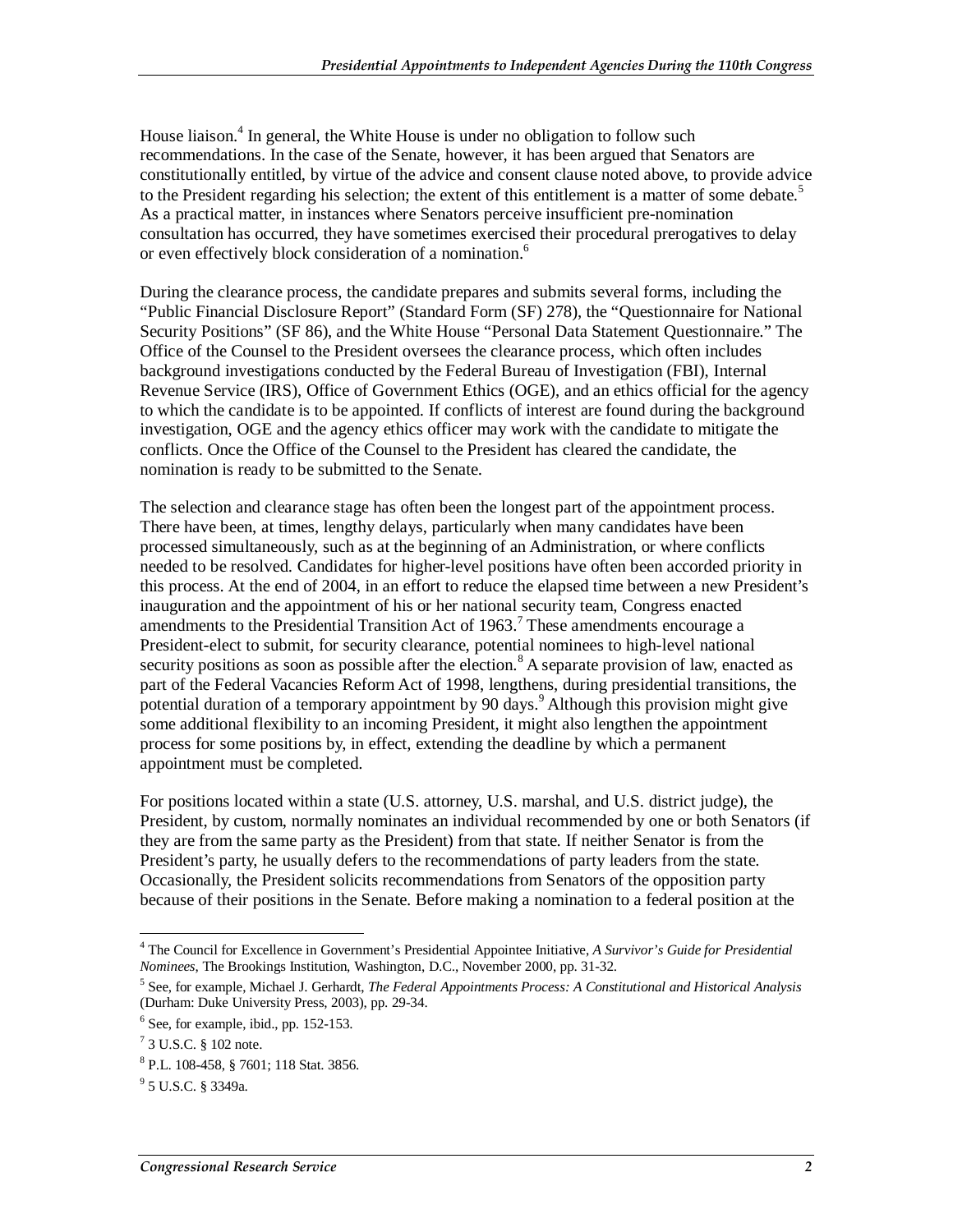state or national level, the President would likely consider how it will fare in the confirmation process.<sup>10</sup>

If circumstances permit and conditions are met, the President could give the nominee a recess appointment to the position (see section entitled "Recess Appointments" below). Recess appointments have sometimes had political consequences, however, particularly where Senators perceived that such an appointment was an effort to circumvent their constitutional role. Some Senate-confirmed positions may also be temporarily filled under the Vacancies Act.<sup>11</sup>

A nominee has no legal authority to assume the duties and responsibilities of the position; a nominee who is hired by the agency as a consultant while awaiting confirmation may serve only in an advisory capacity. Authority to act comes once there is Senate confirmation and presidential appointment, or if another method of appointment, such as a recess appointment or a temporary appointment, is utilized. (For further information on these methods, see section entitled "Recess Appointments" and "Temporary Appointments" below.)

### **Senate Consideration**

In the second stage, the Senate alone determines whether or not to confirm a nomination.<sup>12</sup> The Senate's scrutiny of a nomination has depended largely on the importance of the position involved, existing political circumstances, and policy implications. Generally, the Senate has shown particular interest in the nominee's views and how they are likely to affect public policy.<sup>13</sup> Two other factors have sometimes affected the examination of a nominee's personal and professional qualities: whether the President's party controlled the Senate, and the degree to which the President became involved in supporting the nomination.

Much of the Senate confirmation process occurs at the committee level. Administratively, nominations are received by the Senate executive clerk, who arranges for the referral of the nominations to committee, according to the Senate rules and precedents.<sup>14</sup> Committee nomination activity has generally included investigation, hearing, and reporting stages. As part of investigatory work, committees have drawn on information provided by the White House, as well as information they themselves have collected. Some committees have held hearings on nearly all nominations; others have held hearings for only some. Hearings provide a public forum to discuss a nomination and any issues related to the program or agency for which the nominee would be responsible. Even where confirmation has been thought by most to be a virtual certainty, hearings have provided Senators and the nominee with opportunities to go on the record with particular

<sup>-</sup> $10$  For more information on the role of home state senators in the nomination of individuals to fill U.S. district and circuit court judgeships, see CRS Report RL34405, *Role of Home State Senators in the Selection of Lower Federal Court Judges*, by Denis Steven Rutkus.

<sup>&</sup>lt;sup>11</sup> P.L. 105-277, Div. C, Title I, § 151; 5 U.S.C. §§ 3345-3349d. For more on the Vacancies Act, see CRS Report 98-892, *The New Vacancies Act: Congress Acts to Protect the Senate's Confirmation Prerogative*, by Morton Rosenberg.

<sup>&</sup>lt;sup>12</sup> For further information on this stage of the appointment process, see CRS Report RL31980, *Senate Consideration of Presidential Nominations: Committee and Floor Procedure*, by Elizabeth Rybicki; and CRS Report RL31948, *Evolution of the Senate's Role in the Nomination and Confirmation Process: A Brief History*, by Betsy Palmer.

<sup>&</sup>lt;sup>13</sup> G. Calvin Mackenzie, *The Politics of Presidential Appointments* (New York: The Free Press, 1981), pp. 97-189.

<sup>&</sup>lt;sup>14</sup> Formally, the presiding officer of the Senate makes the referrals. For more information, see Floyd M. Riddick and Alan S. Frumin, *Riddick's Senate Procedure: Precedents and Practices*, 101<sup>st</sup> Cong., 2<sup>nd</sup> sess., S.Doc. 101-28 (Washington: GPO, 1992), pp. 1154-8; and CRS Report RL31980, *Senate Consideration of Presidential Nominations: Committee and Floor Procedure*, by Elizabeth Rybicki, pp. 2-3.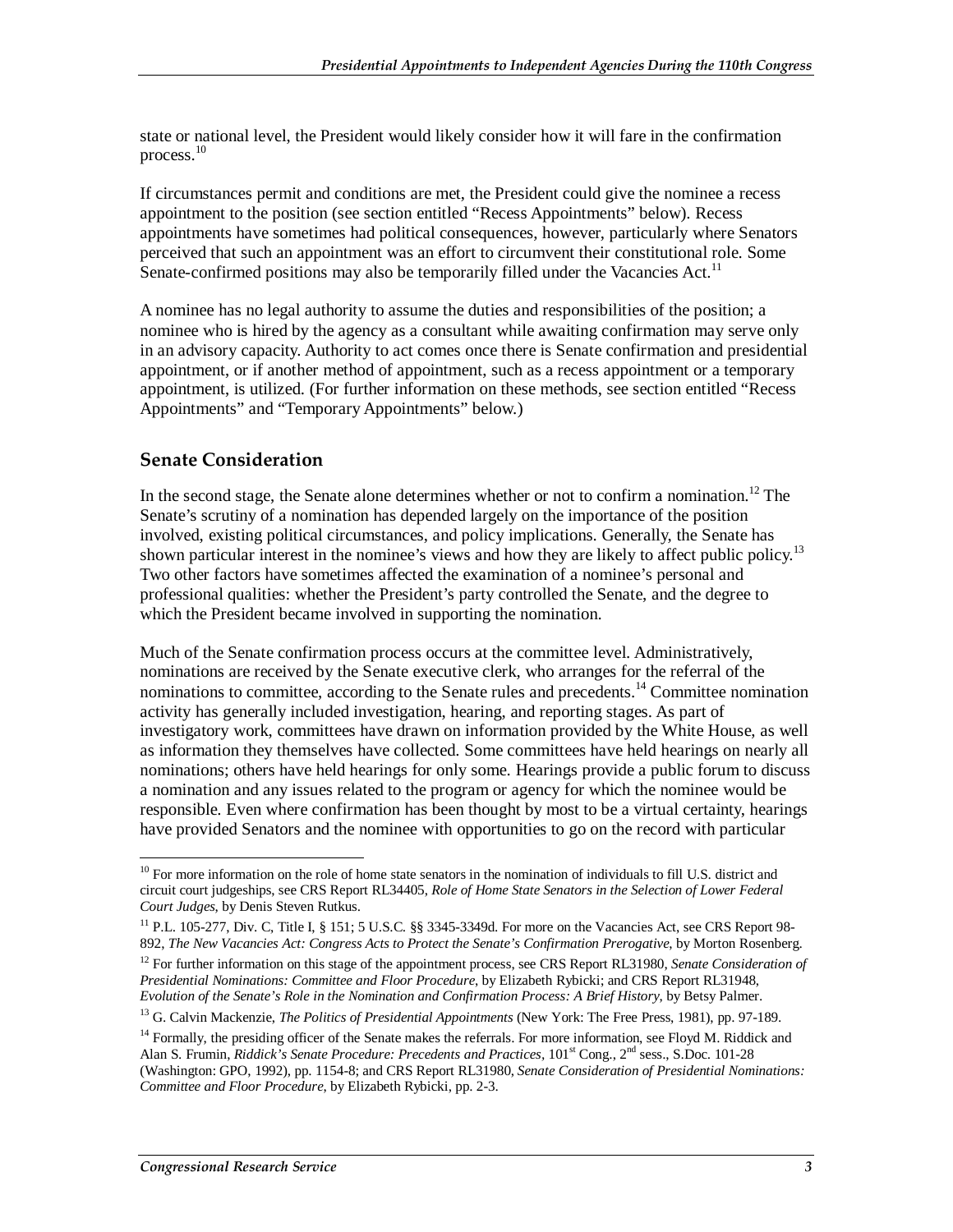views or commitments. Senators have used hearings to explore nominees' qualifications, articulate policy perspectives, or raise related oversight issues.

A committee may decline to act on a nomination at any point—upon referral, after investigation, or after a hearing. If the committee votes to report a nomination to the full Senate, it has three options: it may report the nomination favorably, unfavorably, or without recommendation. A failure to obtain a majority on the motion to report means the nomination will not be reported to the Senate. If the committee declines to report a nomination, the Senate may, under certain circumstances, discharge the committee from further consideration of the nomination in order to bring it to the floor.  $15$ 

The Senate historically has confirmed most, but not all, executive nominations. Rarely, however, has a vote to confirm a nomination failed on the Senate floor. Usually, unsuccessful nominations fail to be reported or discharged from committee. Failure of a nomination to make it out of committee has occurred for a variety of reasons, including opposition to the nomination, inadequate amount of time for consideration of the nomination, or factors that may not be directly related to the merits of the nomination.

Senate rules provide that "[n]ominations neither confirmed nor rejected during the session at which they are made shall not be acted upon at any succeeding session without being again made to the Senate by the President."16 In practice, such pending nominations have been returned to the President at the end of the session or Congress. Pending nominations also may be returned automatically to the President at the beginning of a recess of more than 30 days, but the Senate rule providing for this return is often waived.<sup>1</sup>

### **Appointment**

In the final stage, the confirmed nominee is given a commission, which bears the Great Seal of the United States and is signed by the President, and is sworn into office. The President may sign the commission at any time after confirmation, at which point the appointment becomes official. Once the appointee is given the commission and sworn in, he or she has full authority to carry out the responsibilities of the office.

## **Recess Appointments**

The Constitution also empowers the President to make a limited-term appointment without Senate confirmation when the Senate is in recess, either during a session (intrasession recess appointment) or between sessions (intersession recess appointment). Recess appointments expire at the end of the following session of Congress.<sup>18</sup> **Appendix D** provides a table showing the dates

<sup>-</sup>15 For more information, see CRS Report RL31980, *Senate Consideration of Presidential Nominations: Committee and Floor Procedure*, by Elizabeth Rybicki, p. 7.

<sup>&</sup>lt;sup>16</sup> The rule may be found in U.S. Congress, Senate Committee on Rules and Administration, *Senate Manual*, 110<sup>th</sup> Cong., 2nd sess., S. Doc. 110-1 (Washington: GPO, 2008), p. 58, Rule XXXI, paragraph 6 of the Standing Rules of the Senate.

<sup>&</sup>lt;sup>17</sup> For an example of a waiver of the rule, see Sen. Harry Reid, "Nominations Status Quo," *Congressional Record*, daily edition, vol. 153, December 19, 2007, p. S16061.

 $18$  U.S. Constitution, Art. II, § 2, cl. 3.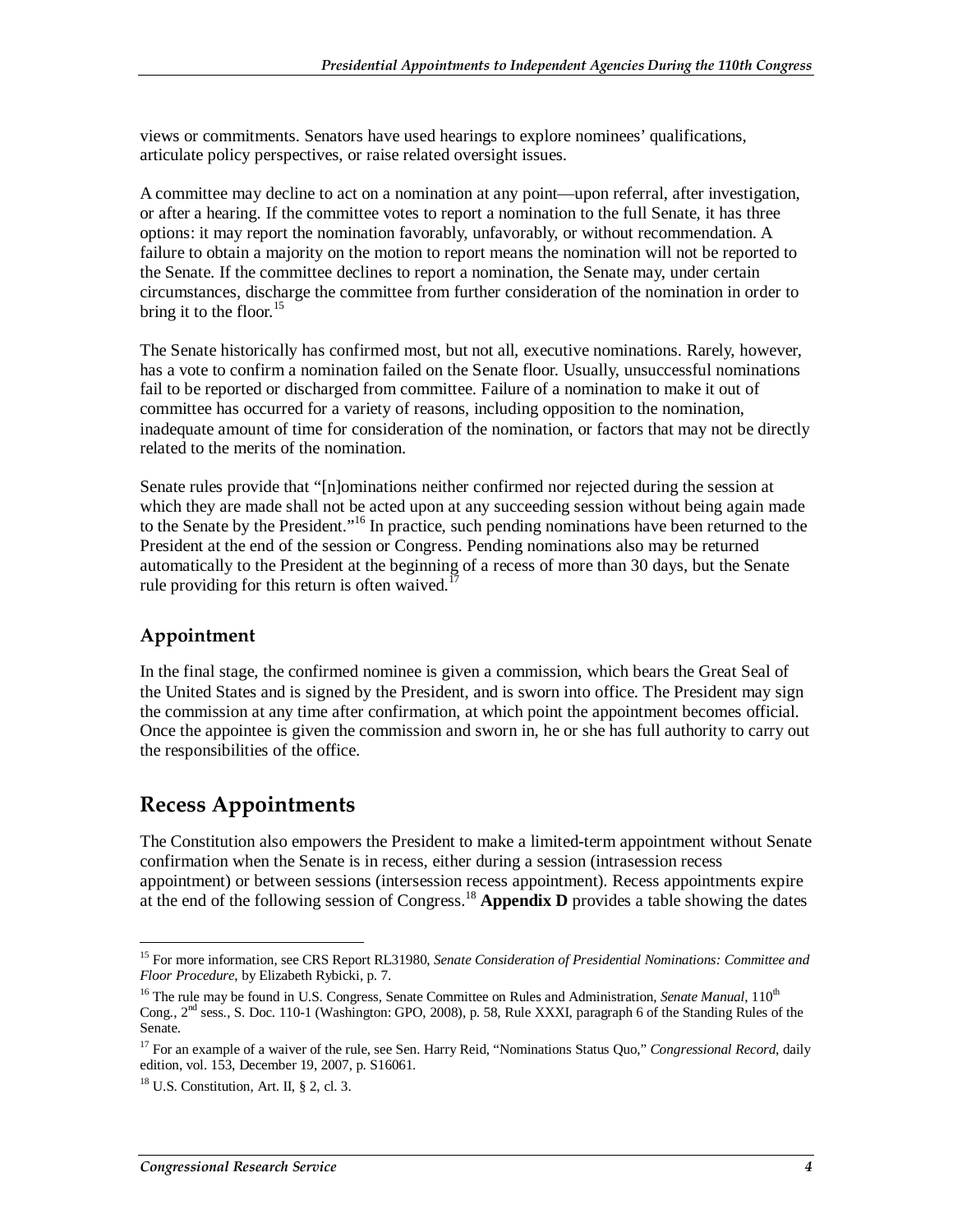of the Senate recesses for the  $110<sup>th</sup>$  Congress and the number of recess appointments during each recess.

Presidents have occasionally used the recess appointment power to circumvent the confirmation process. In response, Congress has enacted provisions that restrict the pay of recess appointees under certain circumstances. Because most potential appointees to full-time positions cannot serve without a salary, the President has an incentive to use his recess appointment authority in ways that allow them to be paid. Under the provisions, if the position falls vacant while the Senate is in session and the President fills it by recess appointment, the appointee may not be paid from the Treasury until he or she is confirmed by the Senate. However, the salary prohibition does not apply

(1) if the vacancy arose within 30 days before the end of the session of the Senate;

(2) if, at the end of the session, a nomination for the office, other than the nomination of an individual appointed during the preceding recess of the Senate, was pending before the Senate for its advice and consent; or

(3) if a nomination for the office was rejected by the Senate within 30 days before the end of the session and an individual other than the one whose nomination was rejected thereafter receives a recess appointment.<sup>19</sup>

A recess appointment falling under any one of these three exceptions must be followed by a nomination to the position not later than 40 days after the beginning of the next session of the Senate.<sup>20</sup> For this reason, when a recess appointment is made, the President generally submits a new nomination for the nominee even when an old nomination is pending.<sup>21</sup> These provisions have been interpreted by the Department of Justice to preclude payment of an appointee who is given successive recess appointments to the same position.<sup>22</sup>

Although recess appointees whose nominations to a full term are subsequently rejected by the Senate may continue to serve until the end of their recess appointment, a provision of the FY2008 Financial Services and General Government Appropriations Act that is still in effect today may prevent them from being paid after their rejection. The provision reads, "Hereafter, no part of any appropriation contained in this or any other Act shall be paid to any person for the filling of any position for which he or she has been nominated after the Senate has voted not to approve the nomination of said person."<sup>23</sup> Prior to this provision, similar wording was included in annual funding measures for most or all of the previous 50 years.

Another recent congressional response to the President's use of recess appointments was the decision, during the latter part of the first session of the  $110<sup>th</sup>$  Congress, to restructure the Senate's longer recesses into a series of shorter recesses divided by pro forma sessions.<sup>24</sup> Premised on the

<sup>-</sup> $19$  5 U.S.C. § 5503(a).

 $20$  5 U.S.C. § 5503(b).

<sup>&</sup>lt;sup>21</sup> For further information, see CRS Report RS21308, *Recess Appointments: Frequently Asked Questions*, by Henry B. Hogue; and CRS Report RL33009, *Recess Appointments: A Legal Overview*, by T. J. Halstead.

<sup>&</sup>lt;sup>22</sup> 15 Op. O.L.C. 93 (1991). See also 6 Op. O.L.C. 585 (1982); 41 Op. A.G. 463 (1960).

 $23$  P.L. 110-161, Div. D,  $8709$ .

 $24$  A pro forma session is a short meeting of the House or Senate during which it is understood that no business will be conducted.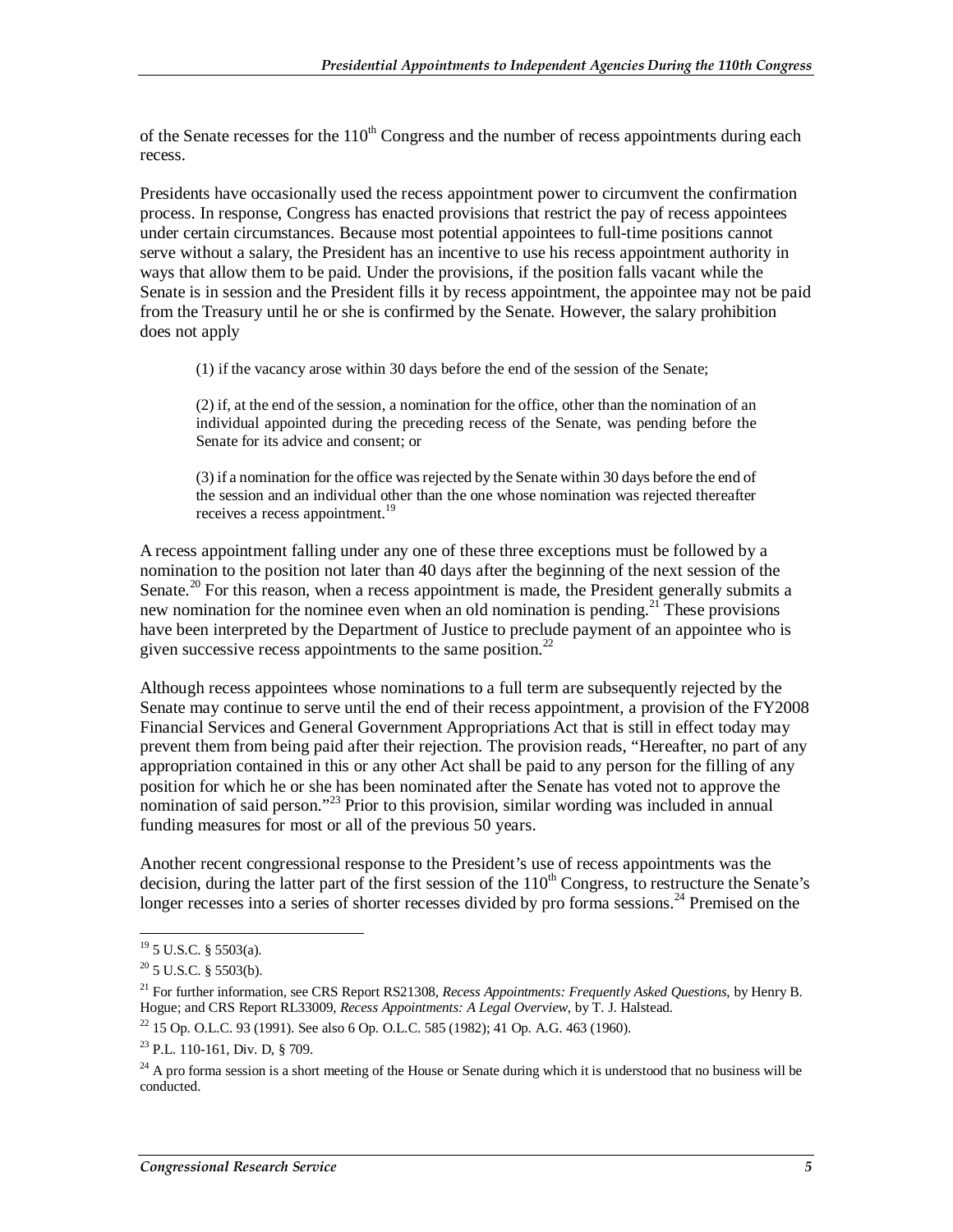notion that the President can be restricted from making recess appointments during a recess that is no more than three days, the Senate sought to prevent recess appointments by holding pro forma sessions approximately every three days.<sup>25</sup> Beginning in November 2007, the Senate agreed to regularly scheduled pro forma sessions during periods that would have otherwise been recesses of duration of a week or longer. The Senate recessed on November 16, and pro forma meetings were convened on November 20, 23, 27, and 29, with no business conducted. The Senate reconvened and conducted business beginning on December 3, 2007. Similar procedures were followed for the remainder of the  $110<sup>th</sup>$  Congress during other periods that would otherwise have been Senate recesses of at least a week in duration. During the remainder of his presidency, President Bush made no additional recess appointments.<sup>26</sup>

## **Temporary Appointments**

Congress has provided limited statutory authority for the temporary filling of vacant positions requiring Senate confirmation. Under the Federal Vacancies Reform Act of 1998,<sup>27</sup> when an executive agency position requiring confirmation becomes vacant, it may be filled temporarily in one of three ways: (1) the first assistant to such a position may automatically assume the functions and duties of the office; (2) the President may direct an officer in any agency who is occupying a position requiring Senate confirmation to perform those tasks; or (3) the President may select any officer or employee of the subject agency who is occupying a position for which the rate of pay is equal to or greater than the minimum rate of pay at the GS-15 level and who has been with the agency for at least 90 of the preceding 365 days. The temporary appointment is for 210 days, but the time restriction is suspended if a first or second nomination for the position is pending. In addition, during a presidential transition, the 210-day restriction period does not begin until either 90 days after the President assumes office, or 90 days after the vacancy occurs, if it is within the 90-day inauguration period. The act does not apply to positions on multi-headed regulatory boards and commissions or to certain other specific positions which may be filled temporarily under other statutory provisions. $^{28}$ 

## **Appointments During the 110th Congress**

During the  $110^{th}$  Congress, President George W. Bush submitted to the Senate 52 nominations to full-time positions in independent and other agencies. Of these nominations, 27 were confirmed,

<sup>&</sup>lt;u>.</u> <sup>25</sup> The Constitution does not specify how long the Senate must be in recess for the President to have the ability to make a recess appointment. The three-day norm derives from a Justice Department brief written in 1993. In this brief, the authors posited that because the Constitution allows the Senate to adjourn its session for up to three days without obtaining the consent of the House, a recess of three days or fewer is not considered "constitutionally significant." Over the past two decades, the shortest recess during which a president made an appointment was 10 days. For more information, see CRS Report RS21308, *Recess Appointments: Frequently Asked Questions*, by Henry B. Hogue. For the Justice Department brief, see *Mackie v. Clinton*, Memorandum of Points and Authorities in Support of Defendants' Opposition to Plaintiffs' Motion for Partial Summary Judgment, at 24-26, Civ. Action No. 93-0032-LFO, (D.D.C. 1993).

<sup>26</sup> For further information, see CRS Report RS21308, *Recess Appointments: Frequently Asked Questions*, by Henry B. Hogue; and CRS Report RL33310, *Recess Appointments Made by President George W. Bush*, by Henry B. Hogue and Maureen Bearden.

<sup>&</sup>lt;sup>27</sup> P.L. 105-277, Div. C, Title I, § 151; 112 Stat. 2681-611; 5 U.S.C. §§ 3345-3349d.

<sup>28</sup> For more on the Vacancies Act, see CRS Report 98-892, *The New Vacancies Act: Congress Acts to Protect the Senate's Confirmation Prerogative*, by Morton Rosenberg.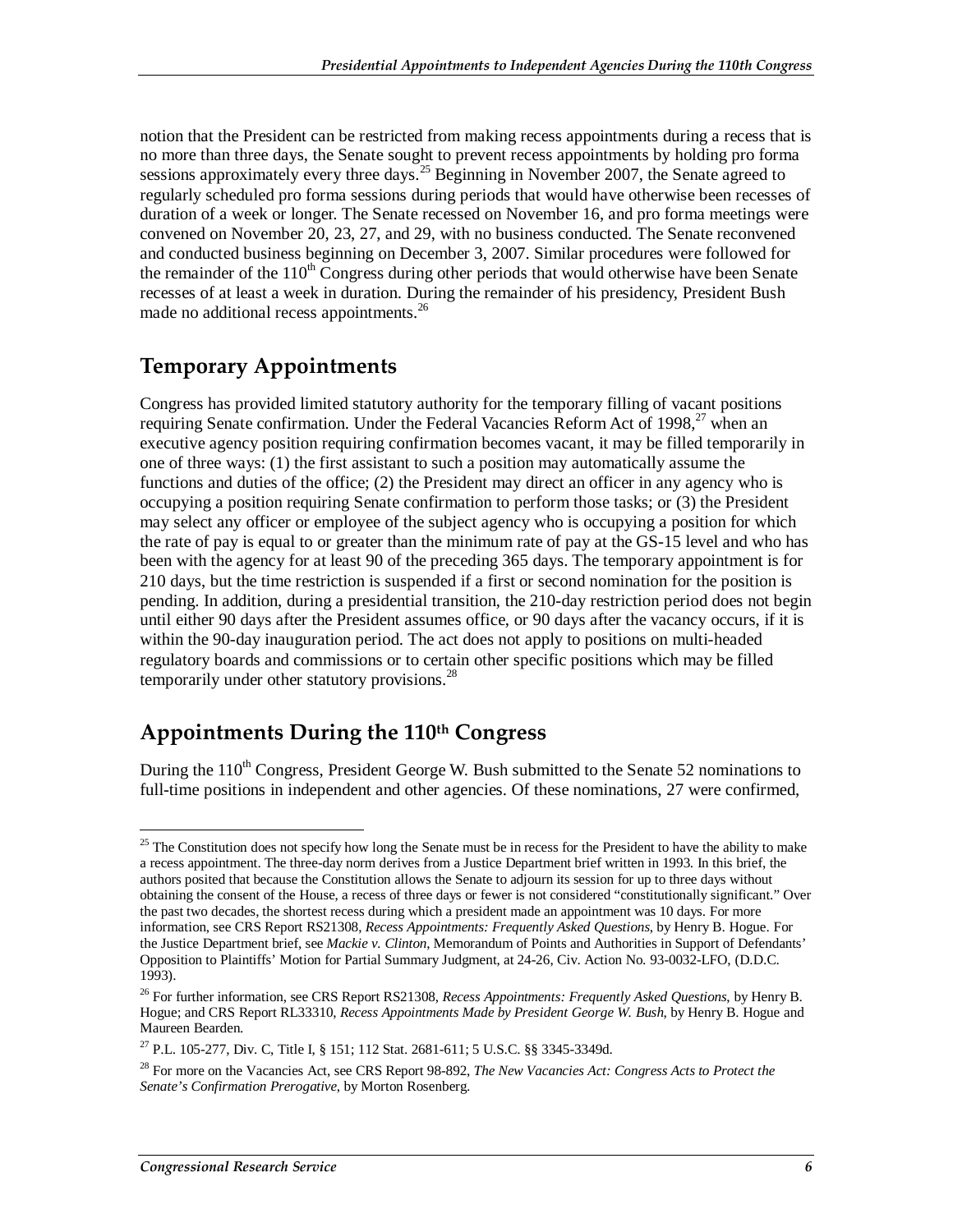16 were returned to the President, and 9 were withdrawn. The President made two recess appointments during this period to positions in organizations covered in this report. Each recess appointment was followed by a nomination which is included in the total of 52 nominations. These recess appointments expired at the end of the second session of the  $110<sup>th</sup>$  Congress. **Table 1** summarizes the appointment activity.

#### **Table 1. Appointment Action for Independent and Other Agencies During the 110th Congress**

| Number of positions at the independent and other agencies (total) | l I 7          |
|-------------------------------------------------------------------|----------------|
| Positions to which nominations were made                          | 44a            |
| Individual nominees                                               | 49a            |
| Number of nominations submitted to the Senate (total)             | 52a            |
| Disposition of nominations:                                       |                |
| Confirmed by the Senate                                           | 27             |
| Returned at the end of the $2nd$ session of the $110th$ Congress  | 16             |
| Withdrawn                                                         | 9              |
| <b>Recess Appointments (total)</b>                                | $\overline{2}$ |
| Intrasession                                                      | 2              |
| Intersession                                                      | 0              |

**Source**: Table developed by the Congressional Research Service using data presented in the appendices of this report.

a. The figures shown here reveal that there is a distinction between the number of positions to which nominations were made (44), the number of individual nominees (49), and the total number of nominations submitted (52). This difference is the result of multiple nominations of the same individual to the same or to different positions, or of nominations of more than one individual to a single position. For example, the President nominated Susan E. Dudley to be the Administrator of the Office of Information and Regulatory Affairs once, then recess-appointed her, then submitted another nomination following the recess appointment. This was counted as one position to which a nomination was made, one individual nominee, and two nominations submitted. In another case, the President submitted a nomination for more than one individual to an open position: he nominated David R. Hill to be the Inspector General of the EPA, withdrew that nomination, then nominated Andrew R. Cochran to the same position. This circumstance was counted as a single position to which a nomination was made, two individuals nominated, and two nominations. Cases such as these led these three numbers to differ slightly.

## **Average Time to Confirm a Nomination**

The length of time a given nomination may be pending in the Senate varies widely. Some nominations are confirmed within a few days, others may not be confirmed for several months, and some are never confirmed. This report provides, for each independent agency nomination confirmed in the  $110<sup>th</sup>$  Congress, the number of days between nomination and confirmation ("days to confirm"). The mean (average) number of days taken by the Senate to confirm a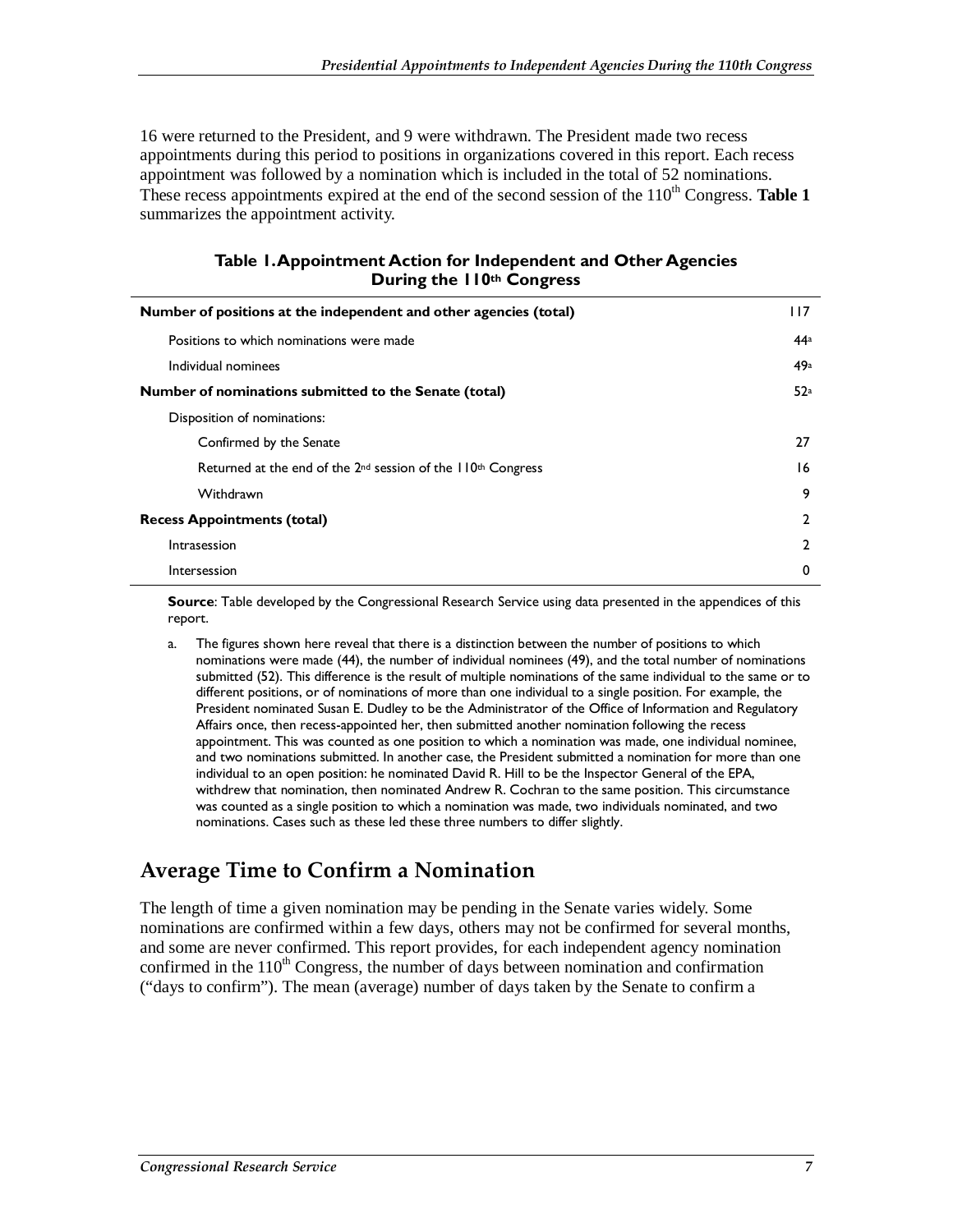nomination to a position covered by this report was  $110<sup>29</sup>$  The median number of days taken by the Senate was  $113^{30}$ 

The methodology used in this report to count the length of time between nomination and confirmation differs from that which was used in previous similar CRS reports. The statistics presented here include the days during which the Senate was adjourned for its summer recesses and between sessions of Congress. The methodological change reduces the direct comparability of statistics in this report with those of the earlier research. Reasons for the change include the conversion of traditionally long recesses into a series of short recesses punctuated by pro forma sessions during the  $110<sup>th</sup>$  Congress; the fact that although committees may not be taking direct action on nominations in the form of hearings or votes, they are likely still considering and processing nominations during recesses; and a desire to be consistent with the methodology used by many political scientists, as well as CRS research on judicial nominations. In addition, an argument could be made that the decision to extend Senate consideration of nominees over the course of a recess is intentional, and the choice to extend this length of time is better represented by including all days, including long recesses. A more detailed explanation of this methodological change is located in **Appendix E**.

## **Organization of This Report**

### **Agency Profiles**

The agency profiles provide data on presidential nominations and appointments to full-time positions requiring Senate confirmation, and Senate action on the nominations. Data on appointment actions during the  $110<sup>th</sup>$  Congress appear in two tables for each agency, "Full-time PAS Positions, as of the End of the  $110^{th}$  Congress" and "Nomination Action During  $110^{th}$ Congress."<sup>31</sup> As noted, some agencies had no nomination activity during this period of time.

The first of these two tables identifies, as of the end of the  $110<sup>th</sup>$  Congress, each full-time PAS position in the department, its incumbent, and its pay level.<sup>32</sup> For most presidentially appointed positions requiring Senate confirmation, the pay levels fall under the Executive Schedule, which, as of January 2009, ranged from level I (\$196,700) for Cabinet-level offices to level V (\$143,500) for the lowest-ranked positions. An incumbent's name followed by "(A)" indicates an official who was, at that time, serving in an acting capacity. Vacancies are also noted in the first table.

<sup>-</sup>29 See **Appendix B** for a further breakdown.

 $30$  The median is the midpoint of the range of all the numbers when arranged numerically. The median is less sensitive to outliers than the mean.

<sup>&</sup>lt;sup>31</sup> This report was compiled from data from the nominations file of the Senate Executive Files database of the Legislative Information System (LIS), available at http://www.congress.gov/nomis/; the "Plum Book" (U.S. Congress, Senate Committee on Homeland Security and Governmental Affairs, *United States Government Policy and Supporting Positions*, 110<sup>th</sup> Cong., 2<sup>nd</sup> sess., committee print, November 12, 2008 (Washington: GPO, 2008)) and telephone discussions with agency officials. Information concerning position incumbents was also drawn from nomination and confirmation data supplemented by information from the following two federal agency directories: The Leadership Library on the Internet, Federal Yellow Book, at http://www.leadershipdirectories.com/fyb.htm (New York: Leadership Directories, Inc); and CQ Press, 2008/Fall Federal Staff Directory,  $46<sup>th</sup>$  ed. (Washington: CQ Press, 2008).

 $32$  The data collected on incumbents at the end of the  $110<sup>th</sup>$  Congress were collected as of the Senate's last day of business on December 11, 2008. Beginning on December 12, agency officials were contacted and the lists of incumbents were finalized.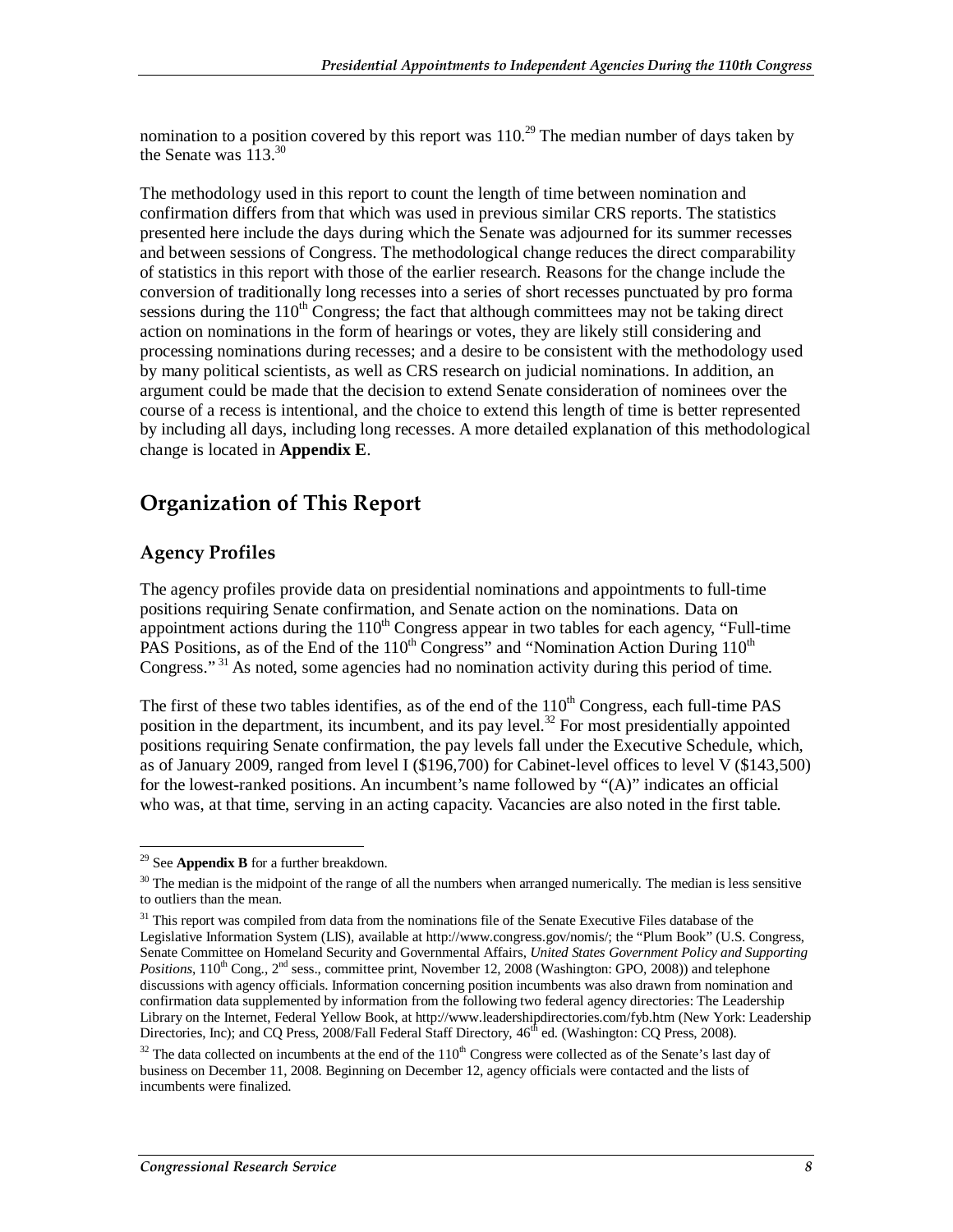The nomination action table provides, in chronological order, information concerning each nomination. It shows the name of the nominee, position involved, date of nomination, date of confirmation, and number of days between receipt of a nomination and confirmation. As discussed earlier (see "Average Time to Confirm a Nomination," above), the numbers of days shown in the tables in this report include days during the longer recesses around August and between sessions of Congress. Some nominees identified in this report were nominated more than once for the same position. This may have been because a nomination was returned to the President and he submitted a new nomination, or because he submitted a nomination following a recess appointment. The nomination action tables also provide information about recess appointments. When a nominee is awaiting Senate action and he or she is given a recess appointment, a follow-up nomination is usually submitted to comply with the requirements of 5 U.S.C. § 5503(b) (see section entitled "Recess Appointments," above).

The nomination tables that have more than one nominee to a position also give statistics on the length of time between nomination and confirmation. Each nomination action table provides the average "days to confirm" in two ways: mean and median. Both are presented because the mean can be influenced by outliers in the data, while the median does not tend to be influenced by outliers. In other words, a nomination that took an extraordinarily long time might cause a significant change in the mean, but the median would be unaffected. Presenting both numbers is a better way to look at the central tendency of the data.

### **Additional Appointment Information**

**Appendix A** presents a table of all nominations and recess appointments to positions in independent and other agencies, organized alphabetically by last name and following a similar format to that of the nomination action tables. It identifies the agency involved and the dates of nomination. The table indicates if and when a nomination was confirmed, withdrawn, or returned. The mean and median numbers of days taken to confirm a nomination are also provided.

**Appendix B** provides a table with summary information on appointments and nominations by four agency categories: independent executive agencies, agencies in the Executive Office of the President (EOP), multilateral banking organizations, and agencies in the legislative branch. For each of these categories, the table provides the number of positions, nominations, individual nominees, confirmations, nominations returned, and nominations withdrawn. The table also provides, for each of the four categories, the mean and median number of days to confirm a nomination.

**Appendix C** provides a list of department abbreviations.

Information on the Senate's recesses and when recess appointments occurred can be found in **Appendix D.** 

As noted above, this report employs certain methods that differ from reports tracking appointments during previous Congresses. These methodological changes are explained in detail in **Appendix E**.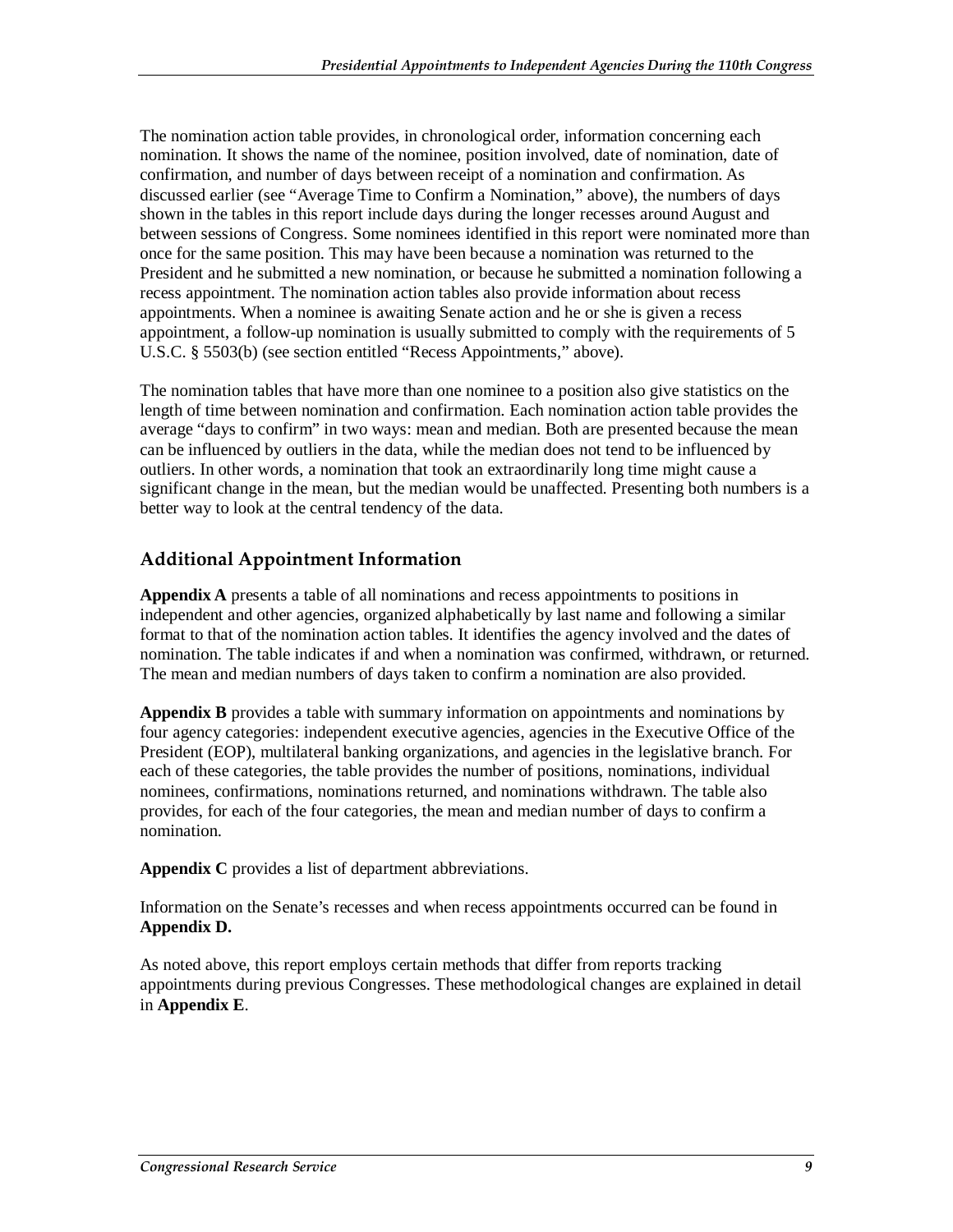# **Nominations and Incumbents: Full-Time Positions in Independent Agencies**

## **Appalachian Regional Commission (ARC)**

| <b>Position</b>            | Incumbent        | Pay level |
|----------------------------|------------------|-----------|
| Federal Co-Chair           | Anne B. Pope     | Ш         |
| Alternate Federal Co-Chair | Richard J. Peltz | v         |

#### **Full-time PAS Positions, as of the End of the 110th Congress**

### *No ARC Nomination Action During the 110th Congress*

### **Broadcasting Board of Governors (BBG)**

#### **Full-time PAS Positions, as of the End of the 110th Congress**

| <b>Position</b>                                                                                          | Incumbent | Pay level |
|----------------------------------------------------------------------------------------------------------|-----------|-----------|
| Director-International Broadcasting Bureau                                                               | Vacant    | I٧        |
| Nata Nautusting to the third certified style. DDC did again dinited the HOS Common This activities are a |           |           |

**Note:** Nominations to part-time positions at the BBG did occur during the 110<sup>th</sup> Congress. This report covers only full-time positions; the nominations to part-time positions are not included.

### *No BBG Nomination Action for Full-time Positions During the 110th Congress*

## **Central Intelligence Agency (CIA)**

#### **Full-time PAS Positions, as of the End of the 110th Congress**

| <b>Position</b>                | Incumbent         | Pay level  |
|--------------------------------|-------------------|------------|
| Director                       | Michael V. Hayden | Ш          |
| Inspector General <sup>a</sup> | John Helgerson    | $III + 3%$ |
| <b>General Counsel</b>         | John A. Rizzo (A) | IV         |

**Note**: The Intelligence Reform and Terrorism Prevention Act of 2004, P.L. 108-458, introduced the Office of the Director of National Intelligence and changed some of the CIA's leadership structure. These changes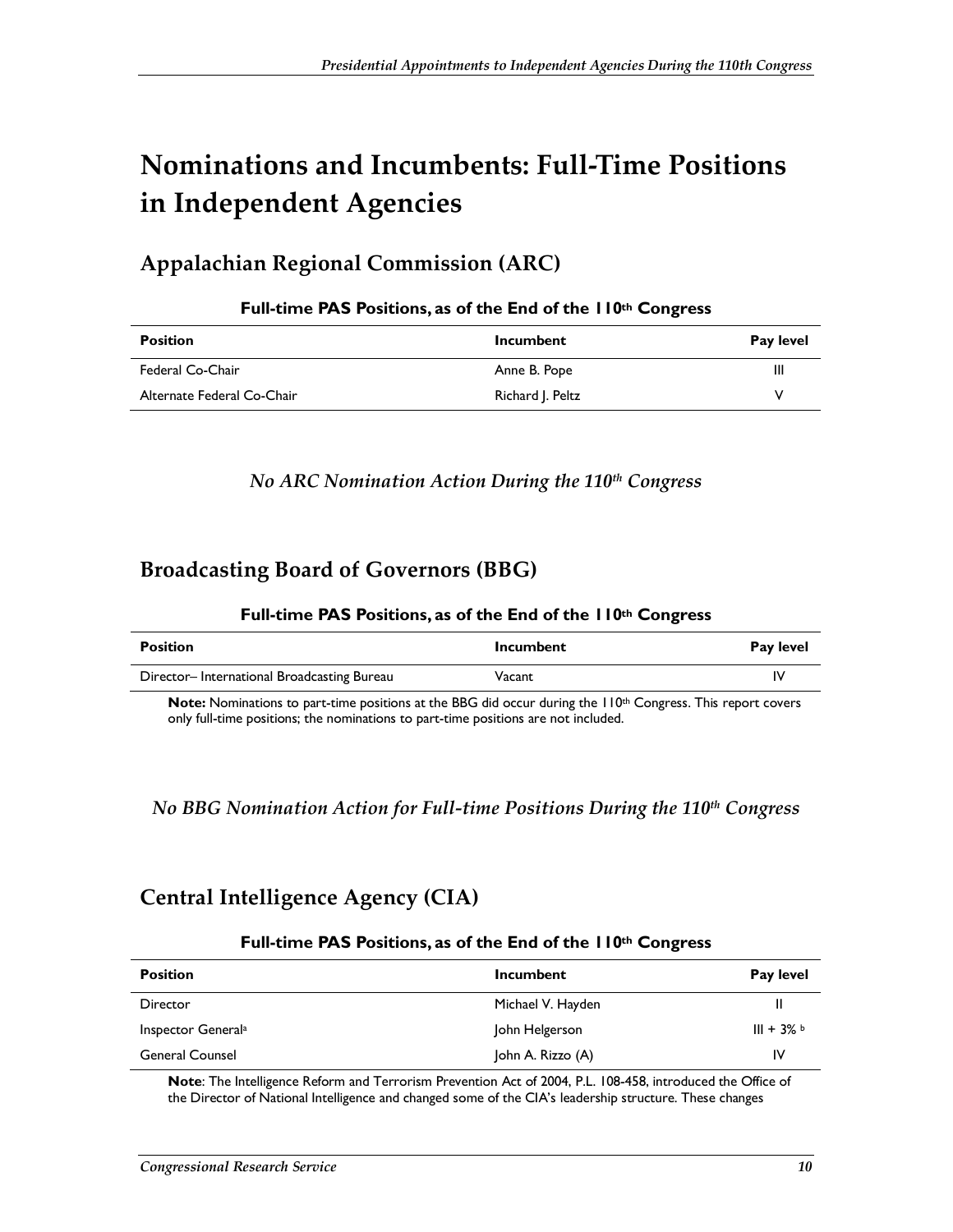included the elimination of three CIA Assistant Director positions and the transfer of two CIA Deputy Director positions to the Office of the Director of National Intelligence (ODNI),

- a. The President may remove an inspector general (IG) from office, as he may remove most other appointed officials in the departments. In the case of the CIA's IG, however, the law provides that "The President shall communicate in writing to the intelligence committees the reasons for any such removal not later than 30 days prior to the effective date of such removal" (50 USCS § 403(q)(b)(6)).
- b. Under the provisions of 5 U.S.C. Appx. § 3 (e), "The annual rate of basic pay for an inspector general (as defined under section 12(3)) shall be the rate payable for level III of the Executive Schedule under section 5314 of title 5, United States Code, plus 3 percent."

| <b>Nominee</b> | <b>Position</b>        | <b>Nominated</b> | Confirmed          | Days to<br>Confirm |
|----------------|------------------------|------------------|--------------------|--------------------|
| John A. Rizzo  | <b>General Counsel</b> | 01/09/07         | Withdrawn 09/25/07 |                    |

#### **CIA Nomination Action During the 110th Congress**

### **Corporation for National and Community Service (CNCS)**

| <b>Position</b>                              | Incumbent        | <b>Pay Level</b> |
|----------------------------------------------|------------------|------------------|
| <b>President and Chief Executive Officer</b> | Vacant           | Ш                |
| Inspector General <sup>a</sup>               | Gerald Walpin    | $III + 3%$       |
| <b>Chief Financial Officer</b>               | Jerry G. Bridges | IV               |
| Managing Director <sup>c</sup>               | Vacant           | IV               |
| <b>Managing Director</b>                     | Vacant           | IV               |

#### **Full-time PAS Positions, as of the End of the 110th Congress**

**Note:** Nominations to part-time positions at CNCS did occur during the 110<sup>th</sup> Congress. This report covers only full-time positions; the nominations to part-time positions are not included.

- a. The President may remove an inspector general (IG) from office, as he may remove most other appointed officials in the departments. In the case of an IG, however, the law provides that "[i]f an Inspector General is removed from office or is transferred to another position or location within an establishment, the President shall communicate in writing the reasons for any such removal or transfer to both Houses of Congress, not later than 30 days before the removal or transfer" (5 U.S.C. Appx. § 3 (b)).
- b. Under the provisions of 5 U.S.C. Appx. § 3 (e), "The annual rate of basic pay for an inspector general (as defined under section 12(3)) shall be the rate payable for level III of the Executive Schedule under section 5314 of title 5, United States Code, plus 3 percent."
- c. According to agency officials, only one of the two managing director positions has ever been filled. The last managing director was Louis Caldera, who resigned in 1998.

#### *No CNCS Nomination Action During the 110th Congress*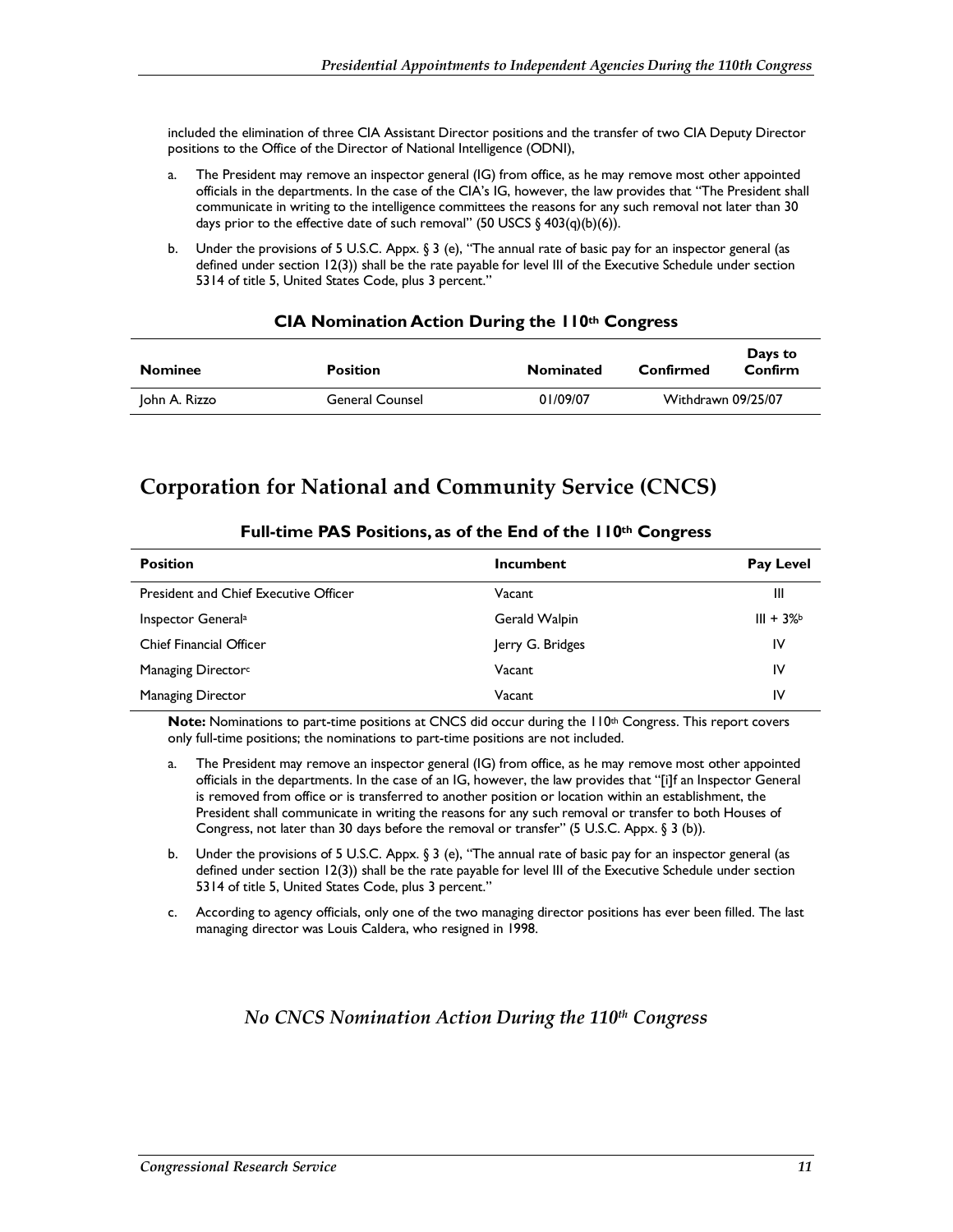## **Court Services and Offender Supervision Agency to the District of Columbia (CSOSA)**

#### **Full-time PAS Positions, as of the End of the 110th Congress**

| Position         | <b>Incumbent</b> | <b>Pay Level</b> |
|------------------|------------------|------------------|
| <b>Directora</b> | Vacant           | I٧               |

a. The position shown has a six-year term; an incumbent may be removed from office prior to the expiration of the term only for neglect of duty, malfeasance in office, or other good cause shown. (*District of Columbia Code* 24-133(b)(I)). There is no provision regarding removal or continuing in office after a term expires.

#### **CSOSA Nomination Action During the 110th Congress**

| <b>Nominee</b>      | <b>Position</b> | <b>Nominated</b> | Confirmed          | Days to<br>Confirm |
|---------------------|-----------------|------------------|--------------------|--------------------|
| Paul A. Quander Ir. | <b>Director</b> | 09/26/08         | Returned 01/02/09a |                    |

a. Paul A. Quander Jr. was the previous incumbent of this position, serving from August 5, 2002, until his sixyear term expired on August 4, 2008. The President re-nominated him for the seat as is listed here, but the nomination was returned to the President at the end of the 110<sup>th</sup> Congress under the provisions of Senate Rule XXXI, paragraph 6, of the Standing Rules of the Senate.

## **Delta Regional Authority (DRA)**

#### **Full-time PAS Positions, as of the End of the 110th Congress**

| <b>Position</b>  | Incumbent     | <b>Pay Level</b> |
|------------------|---------------|------------------|
| Federal Co-Chair | P. H. Johnson | Ш                |

### *No DRA Nomination Action During the 110th Congress*

## **Environmental Protection Agency (EPA)**

#### **Full-time PAS Positions, as of the End of the 110th Congress**

| <b>Position</b>                                                      | Incumbent            | <b>Pay Level</b> |
|----------------------------------------------------------------------|----------------------|------------------|
| Administrator                                                        | Stephen L. Johnson   | Ш                |
| Deputy Administrator                                                 | Marcus C. Peacock    | Ш                |
| Inspector General <sup>a</sup>                                       | Bill A. Roderick (A) | $III + 3%$       |
| Assistant Administrator – Administration and Resources<br>Management | Luis A. Luna         | 1V               |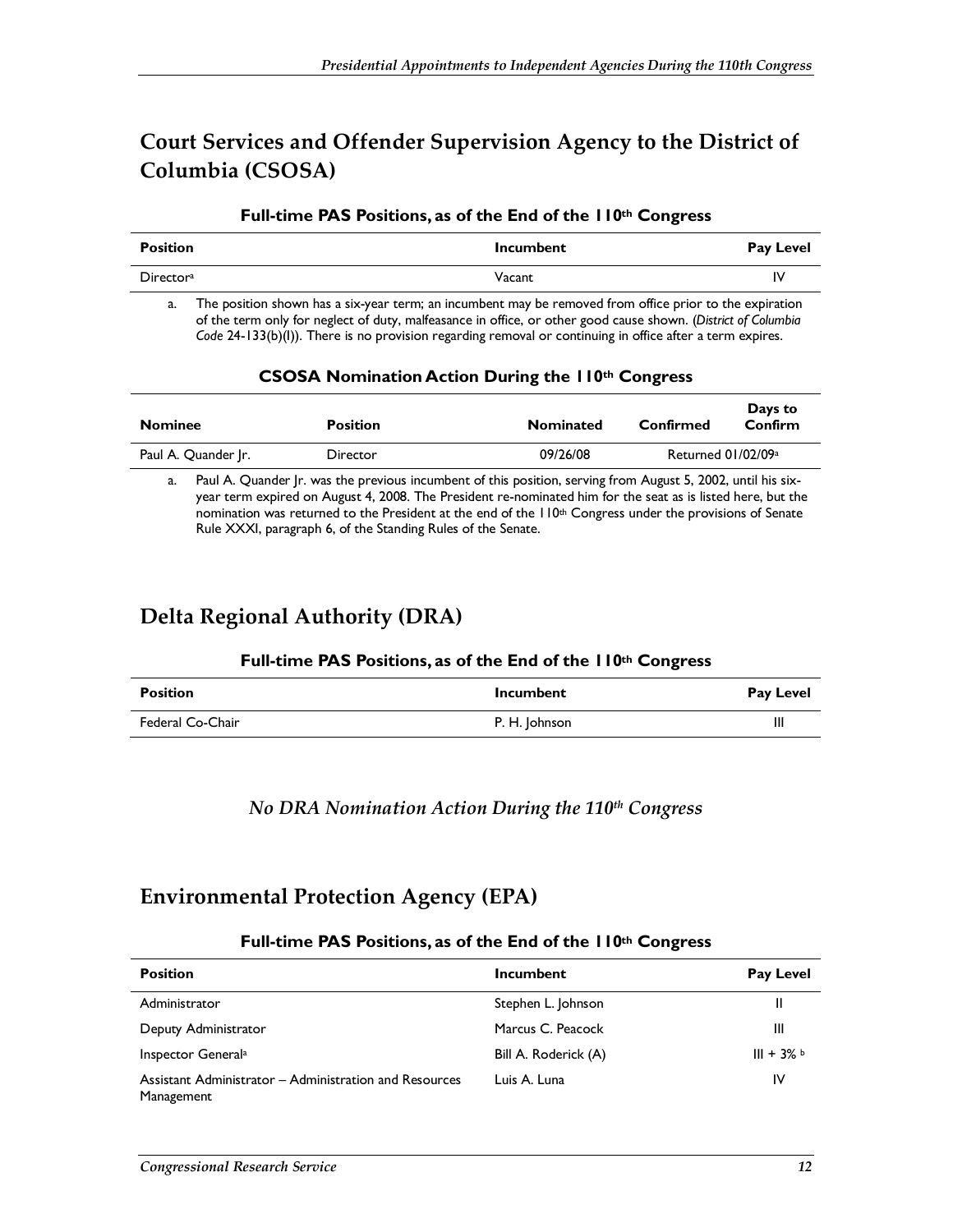| <b>Position</b>                                                          | <b>Incumbent</b>         | Pay Level |
|--------------------------------------------------------------------------|--------------------------|-----------|
| Assistant Administrator - Air and Radiation                              | Vacant                   | IV        |
| Assistant Administrator – Enforcement and Compliance<br>Assurance        | Granta Y. Nakayama       | IV        |
| Assistant Administrator – Environmental Information                      | Molly O'Neill            | IV        |
| Assistant Administrator – International Affairs                          | Vacant                   | IV        |
| Assistant Administrator – Prevention, Pesticides and Toxic<br>Substances | James B. Gulliford       | IV        |
| Assistant Administrator – Research and Development                       | George M. Gray           | IV        |
| Assistant Administrator – Solid Waste and Emergency<br>Response          | Susan P. Bodine          | IV        |
| Assistant Administrator - Water                                          | <b>Benjamin Grumbles</b> | IV        |
| Chief Financial Officer <sup>c</sup>                                     | Lyons Gray               | IV        |
| <b>General Counsel</b>                                                   | Patricia K. Hirsch (A)   | IV        |

a. The President may remove an inspector general (IG) from office, as he may remove most other appointed officials in the departments. In the case of an IG, however, the law provides that "[i]f an Inspector General is removed from office or is transferred to another position or location within an establishment, the President shall communicate in writing the reasons for any such removal or transfer to both Houses of Congress, not later than 30 days before the removal or transfer" (5 U.S.C. Appx. § 3 (b)).

- b. Under the provisions of 5 U.S.C. Appx. § 3 (e), "The annual rate of basic pay for an inspector general (as defined under section 12(3)) shall be the rate payable for level III of the Executive Schedule under section 5314 of title 5, United States Code, plus 3 percent."
- c. The chief financial officer may be appointed by the President with the advice and consent of the Senate, or designated by the President from among agency officials confirmed by the Senate for another position (31 U.S.C.  $\S$  901(a)(1)).

| <b>Nominee</b>        | <b>Position</b>                            | <b>Nominated</b> | Confirmed          | Days to<br>Confirm |
|-----------------------|--------------------------------------------|------------------|--------------------|--------------------|
| William L. Wehrum Jr. | Asst. Admin. - Air and<br><b>Radiation</b> | 01/09/07         | Withdrawn 04/11/07 |                    |
| Roger R. Martella Ir. | General Counsel                            | 01/09/07         | 03/29/07           | 79                 |
| Alex A. Beehler       | Inspector General                          | 01/09/07         | Withdrawn 04/11/07 |                    |
| Andrew R. Cochran     | Inspector General                          | 07/31/07         | Withdrawn 10/16/07 |                    |
| David R. Hill         | Asst. Admin. - Air and<br><b>Radiation</b> | 12/03/07         | Withdrawn 03/13/08 |                    |
| David R. Hill         | General Counsel                            | 03/13/08         | Returned 01/02/09a |                    |
| G. David Banks        | Asst. Admin. - International<br>Affairs    | 09/29/08         | Returned 01/02/09a |                    |

#### **EPA Nomination Action During the 110th Congress**

a. Returned to the President at the end of the  $110<sup>th</sup>$  Congress under the provisions of Senate Rule XXXI, paragraph 6 of the Standing Rules of the Senate.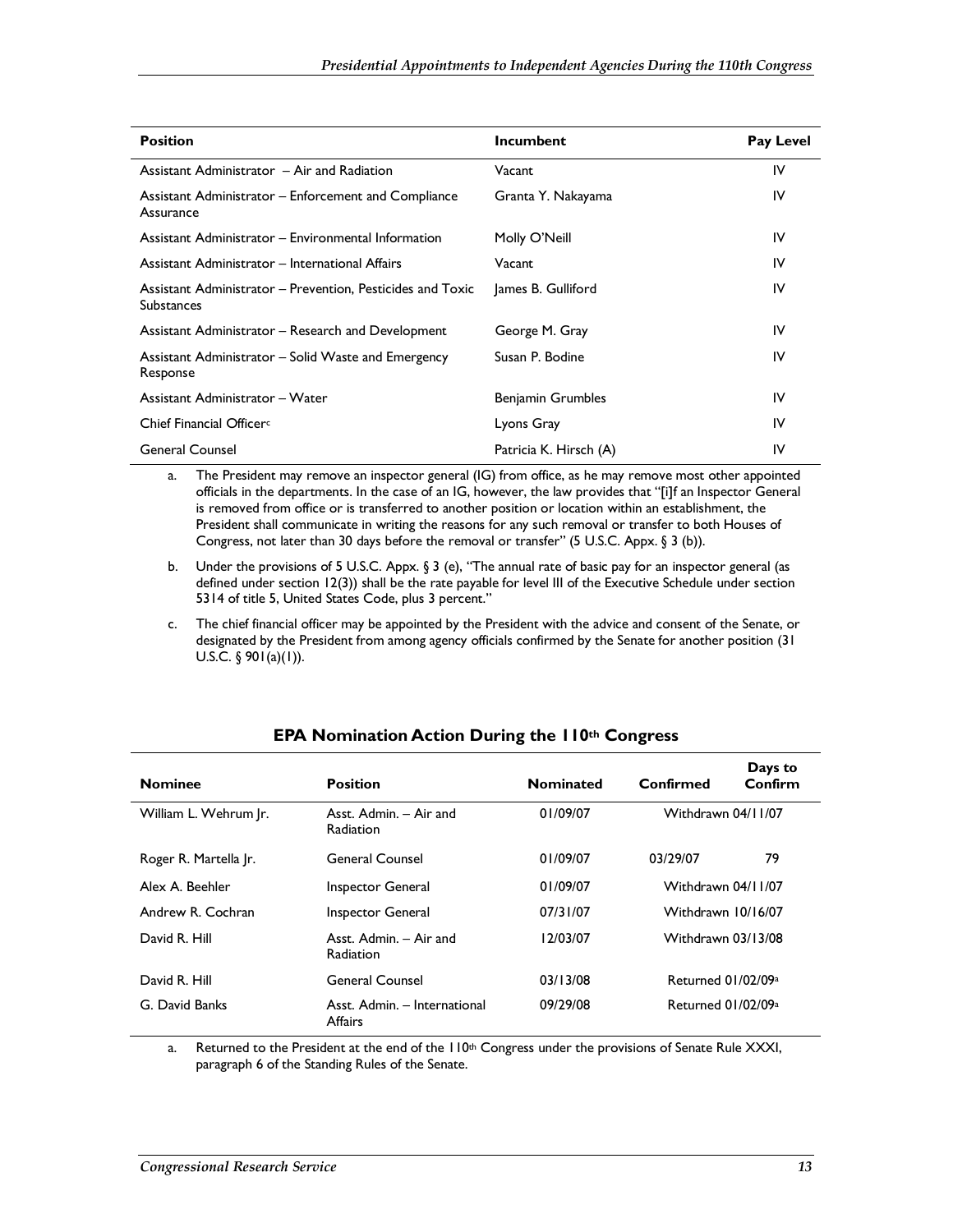### **Federal Mediation and Conciliation Service (FMCS)**

| <b>Position</b> | <b>Incumbent</b>    | <b>Pay Level</b> |
|-----------------|---------------------|------------------|
| Director        | Arthur F. Rosenfeld | Ш                |

#### **Full-time PAS Positions, as of the End of the 110th Congress**

### *No FMCS Nomination Action During the 110th Congress*

### **General Services Administration (GSA)**

#### **Full-time PAS Positions, as of the End of the 110th Congress**

| <b>Position</b>                | Incumbent             | <b>Pay Level</b> |
|--------------------------------|-----------------------|------------------|
| Administrator                  | James A. Williams (A) | Ш                |
| Inspector General <sup>a</sup> | Brian D. Miller       | $III + 3%$       |
| ______                         |                       |                  |

a. The President may remove an inspector general (IG) from office, as he may remove most other appointed officials in the departments. In the case of an IG, however, the law provides that "[i]f an Inspector General is removed from office or is transferred to another position or location within an establishment, the President shall communicate in writing the reasons for any such removal or transfer to both Houses of Congress, not later than 30 days before the removal or transfer" (5 U.S.C. Appx. § 3 (b)).

b. Under the provisions of 5 U.S.C. Appx. § 3 (e), "The annual rate of basic pay for an inspector general (as defined under section 12(3)) shall be the rate payable for level III of the Executive Schedule under section 5314 of title 5, United States Code, plus 3 percent."

#### **GSA Nomination Action During the 110th Congress**

| <b>Nominee</b>    | <b>Position</b> | <b>Nominated</b> | Confirmed          | Days to<br>Confirm |
|-------------------|-----------------|------------------|--------------------|--------------------|
| James A. Williams | Administrator   | 06/25/08         | Returned 01/02/09a |                    |

a. Returned to the President at the end of the  $110<sup>th</sup>$  Congress under the provisions of Senate Rule XXXI, paragraph 6, of the Standing Rules of the Senate.

## **Millennium Challenge Corporation (MCC)**

#### **Full-time PAS Positions, as of the End of the 110th Congress**

| <b>Position</b>                | Incumbent          | <b>Pay Level</b> |
|--------------------------------|--------------------|------------------|
| <b>Chief Executive Officer</b> | John J. Danilovich |                  |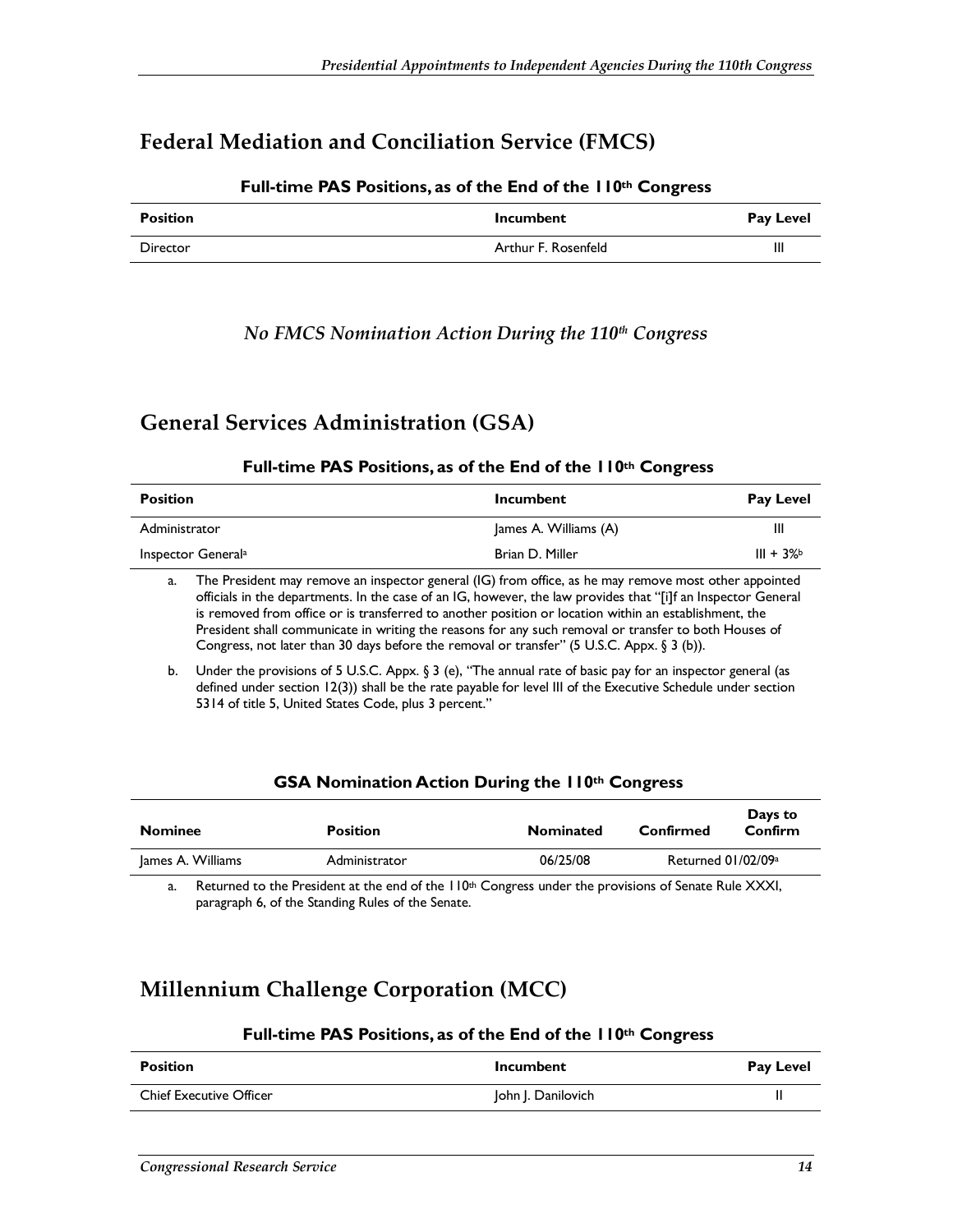### *No MCC Nomination Action During the 110th Congress*

### **National Aeronautics and Space Administration (NASA)**

| <b>Position</b>                      | Incumbent          | <b>Pay Level</b> |
|--------------------------------------|--------------------|------------------|
| Administrator                        | Michael D. Griffin | Ш                |
| Deputy Administrator                 | Shana L. Dale      | Ш                |
| Inspector General <sup>a</sup>       | Robert W. Cobb     | $III + 3%$       |
| Chief Financial Officer <sup>c</sup> | Ronald Spoehel     | IV               |

#### **Full-time PAS Positions, as of the End of the 110th Congress**

a. The President may remove an inspector general (IG) from office, as he may remove most other appointed officials in the departments. In the case of an IG, however, the law provides that "[i]f an Inspector General is removed from office or is transferred to another position or location within an establishment, the President shall communicate in writing the reasons for any such removal or transfer to both Houses of Congress, not later than 30 days before the removal or transfer" (5 U.S.C. Appx. § 3 (b)).

- b. Under the provisions of 5 U.S.C. Appx. § 3 (e), "The annual rate of basic pay for an inspector general (as defined under section 12(3)) shall be the rate payable for level III of the Executive Schedule under section 5314 of title 5, United States Code, plus 3 percent."
- c. The chief financial officer may be appointed by the President with the advice and consent of the Senate, or designated by the President from among agency officials confirmed by the Senate for another position (31 U.S.C.  $\S$  901(a)(1)).

#### **NASA Nomination Action During the 110th Congress**

| <b>Nominee</b> | <b>Position</b>                | <b>Nominated</b> | Confirmed | Days to<br>Confirm |
|----------------|--------------------------------|------------------|-----------|--------------------|
| Ronald Spoehel | <b>Chief Financial Officer</b> | 05/16/07         | 09/11/07  | ∣ 18               |

### **National Archives and Records Administration (NARA)**

#### **Full-time PAS Positions, as of the End of the 110th Congress**

| Position                                                                                                          | <b>Incumbent</b>    | <b>Pay Level</b> |
|-------------------------------------------------------------------------------------------------------------------|---------------------|------------------|
| Archivista                                                                                                        | Adrienne Thomas (A) | Ш                |
| .∓ben soot de an ook hoofde and a bedate tanger of the benefit and a complete and about the complete of the sound |                     |                  |

a. The president may remove the archivist at any time, but must communicate the reasons for such removal to both houses of Congress (44 U.S.C. § 2103).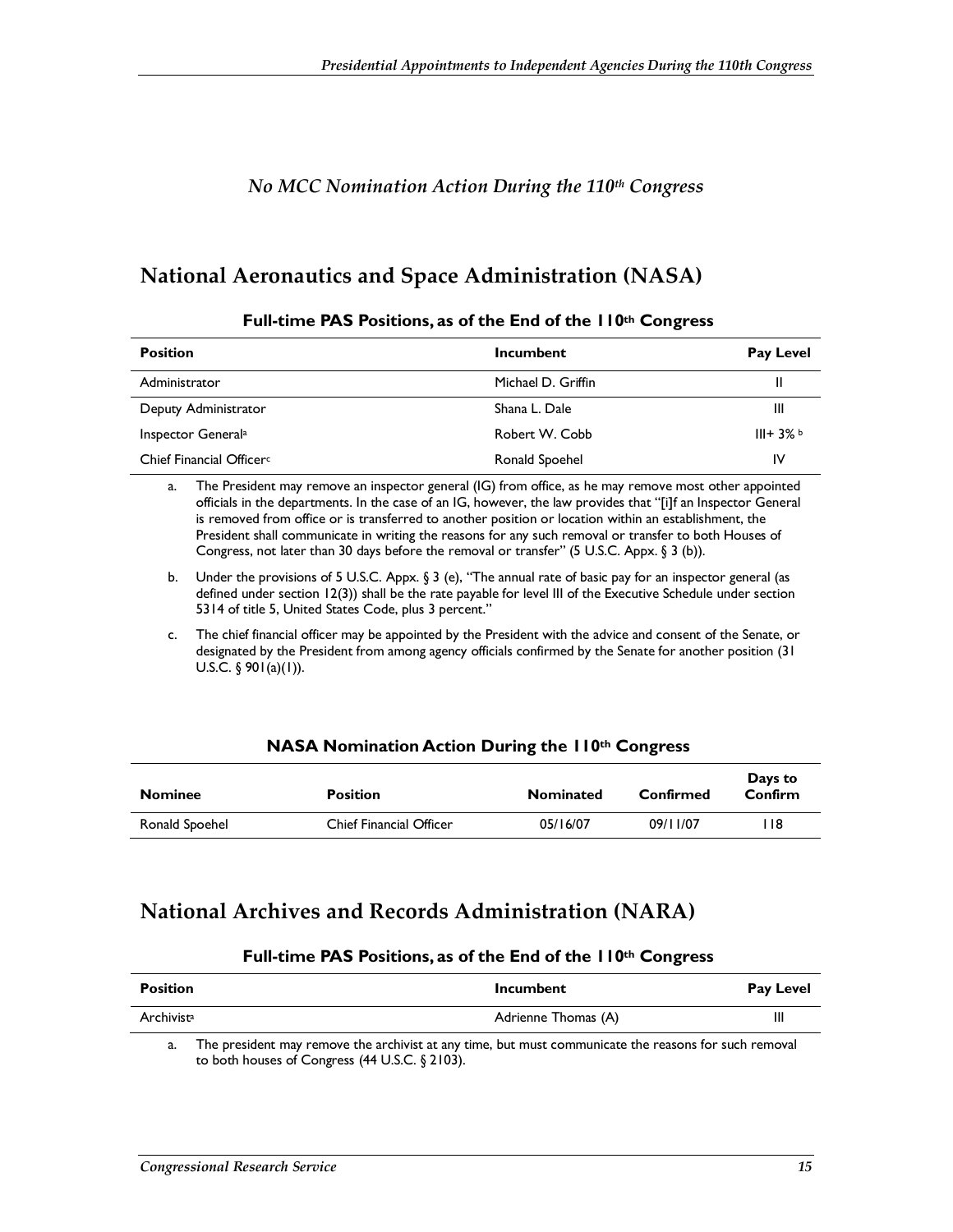### *No NARA Nomination Action During the 110th Congress*

## **National Foundation on the Arts and Humanities (NFAH)**

| <b>Position</b>                                            | Incumbent          | <b>Pay Level</b> |
|------------------------------------------------------------|--------------------|------------------|
| Chair – National Endowment for the Arts <sup>a</sup>       | M. Dana Gioja      | Ш                |
| Chair – National Endowment for the Humanities <sup>b</sup> | <b>Bruce Cole</b>  | Ш                |
| Director – Institute of Museum and Library Servicesc       | Anne-Imelda Radice | Ш                |

#### **Full-time PAS Positions, as of the End of the 110th Congress**

a. Term of office is four years; when term expires, incumbent may remain in office until a successor is appointed (20 U.S.C. § 954(b)).

b. Term of office is four years; when term expires, incumbent may remain in office until a successor is appointed (20 U.S.C. § 954(b)).

c. Term of office is four years (20 U.S.C. § 9103(2)).

### *No NFAH Nomination Action for Full-time Positions During the 110th Congress*

### **National Science Foundation (NSF)**

#### **Full-time PAS Positions, as of the End of the 110th Congress**

| <b>Position</b>        | Incumbent           | <b>Pay Level</b> |
|------------------------|---------------------|------------------|
| Director <sup>a</sup>  | Arden L. Bement Jr. | Ш                |
| <b>Deputy Director</b> | Kathie L. Olsen     | Ш                |

a. Term of office is six years, but the President may remove the incumbent at any time. The incumbent must leave office when term expires (42 U.S.C. § 1864(a)).

### *No NSF Nomination Action for Full-time Positions During the 110<sup>th</sup> Congress*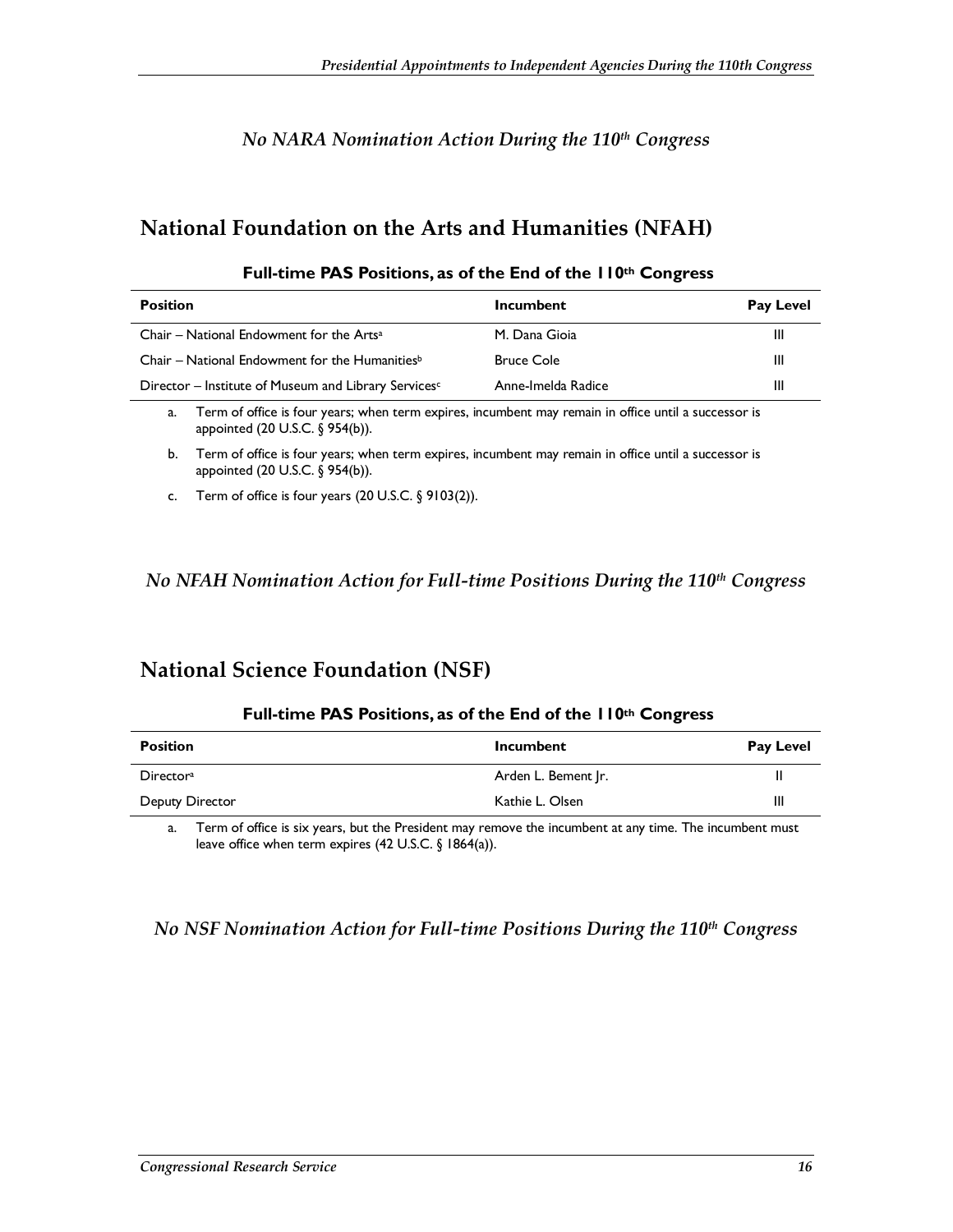## **Office of the Director of National Intelligence (ODNI)**

| <b>Position</b>                             | Incumbent             | <b>Pay Level</b> |
|---------------------------------------------|-----------------------|------------------|
| Director                                    | J. Michael McConnell  |                  |
| <b>Principal Deputy Director</b>            | Donald M. Kerr        | Ш                |
| Director - National Counterterrorism Center | Michael E. Leiter     | $\mathsf{II}$    |
| <b>General Counsel</b>                      | Benjamin A. Powell    | IV               |
| Chief Information Officer <sup>a</sup>      | Patrick A. Gorman (A) | I٧               |

#### **Full-time PAS Positions, as of the End of the 110th Congress**

**Note:** The Office of the Director of National Intelligence was created in 2004 by the Intelligence Reform and Terrorism Prevention Act of 2004 (P.L. 108-458).

a. In the ODNI, the Chief Information Officer is also an Associate Director of National Intelligence.

#### **ODNI Nomination Action During the 110th Congress**

| <b>Nominee</b>                   | <b>Position</b>                                | <b>Nominated</b> | Confirmed | Days to<br>Confirm |
|----------------------------------|------------------------------------------------|------------------|-----------|--------------------|
| J. Michael McConnell             | Director                                       | 01/22/07         | 02/07/07  | 16                 |
| Donald M. Kerr                   | Principal Deputy Director                      | 07/11/07         | 10/04/07  | 85                 |
| Michael E. Leiter                | Director - National<br>Counterterrorism Center | 03/31/08         | 06/10/08  | 71                 |
| Mean number of days to confirm   |                                                |                  |           | 57                 |
| Median number of days to confirm |                                                |                  |           | 71                 |

## **Office of Government Ethics (OGE)**

#### **Full-time PAS Positions, as of the End of the 110th Congress**

| <b>Position</b>       | <b>Incumbent</b>     | <b>Pay Level</b> |
|-----------------------|----------------------|------------------|
| Director <sup>a</sup> | Robert I. Cusick Jr. | Ш                |

a. Term of office is five years; the incumbent must leave office when the term expires (5 U.S.C. App. § 401).

### *No OGE Nomination Action During the 110th Congress*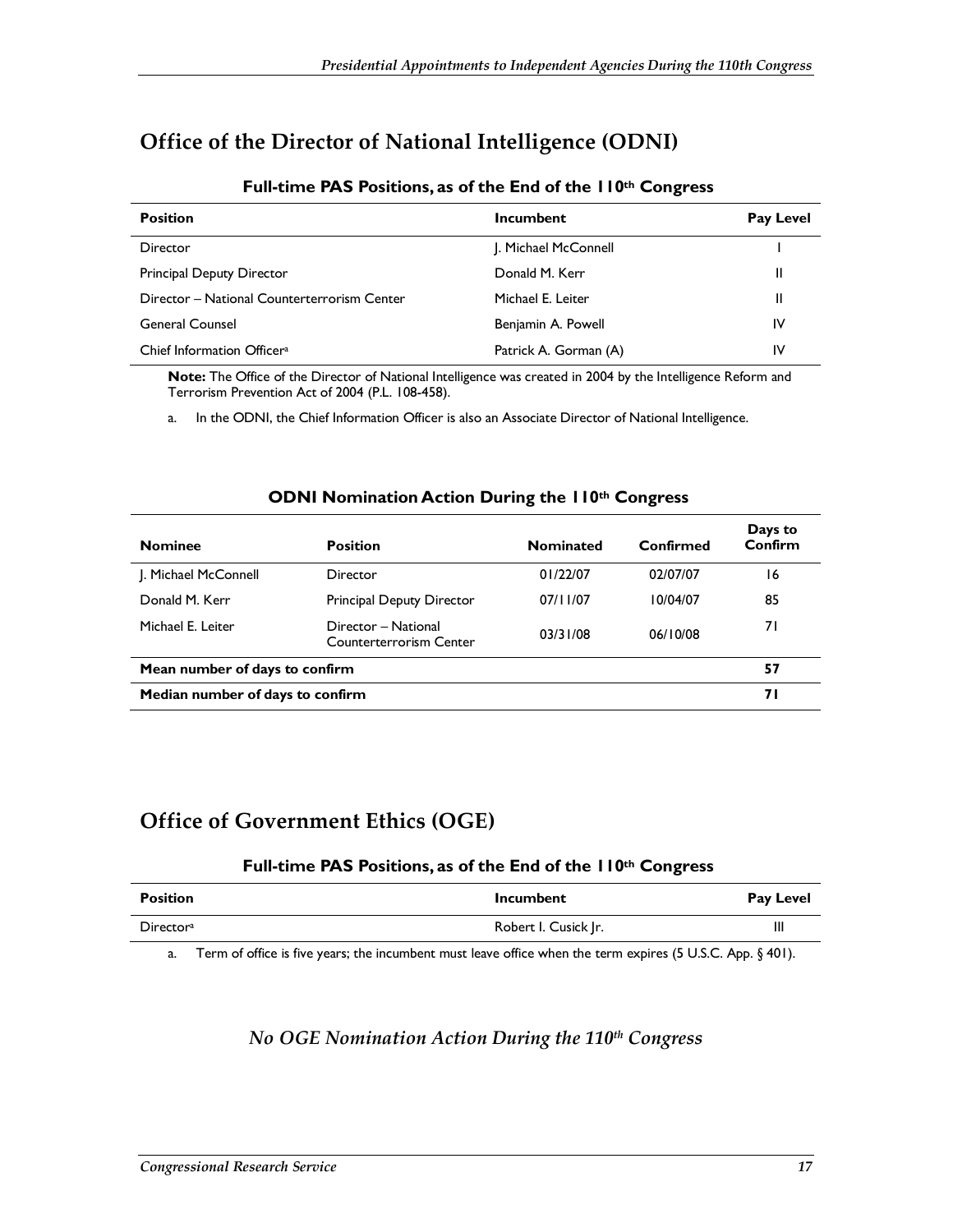### **Office of Navajo and Hopi Indian Relocation (ONHIR)**

| Position     | <b>Incumbent</b> | Pay Level |
|--------------|------------------|-----------|
| Commissioner | Vacanta          | I٧        |

#### **Full-time PAS Positions, as of the End of the 110th Congress**

a. There has not been a confirmed Commissioner for the Office of Navajo and Hopi Indian Relocation since the resignation of Carl J. Kunasek on April 12, 1994.

#### *No ONHIR Nomination Action During the 110th Congress*

### **Office of Personnel Management (OPM)**

## **Position Incumbent Pay Level and Allie Pay Level incumbent Pay Level Allie Pay Level in the Pay Level in the Pay Level in the Pay Level in the Pay Level in the Pay Level in the Pay Level in the Pay Level in the Pay Level** Director<sup>a</sup> and the matter of the Michael W. Hager (A) **III** III Deputy Director **Matter and C. Weizmann** III **Howard C. Weizmann** 111 **Inspector Generalb Patrick E. McFarland Patrick E. McFarland III** + 3% c

#### **Full-time PAS Positions, as of the End of the 110th Congress**

a. Term of office is four years, but the President may remove the incumbent at any time. The incumbent must leave office when the term expires (5 U.S.C. § 1102(a)).

b. The President may remove an inspector general (IG) from office, as he may remove most other appointed officials in the departments. In the case of an IG, however, the law provides that "[i]f an Inspector General is removed from office or is transferred to another position or location within an establishment, the President shall communicate in writing the reasons for any such removal or transfer to both Houses of Congress, not later than 30 days before the removal or transfer" (5 U.S.C. Appx. § 3 (b)).

c. Under the provisions of 5 U.S.C. Appx. § 3 (e), "The annual rate of basic pay for an inspector general (as defined under section 12(3)) shall be the rate payable for level III of the Executive Schedule under section 5314 of title 5, United States Code, plus 3 percent."

#### **OPM Nomination Action During the 110th Congress**

| <b>Nominee</b>     | <b>Position</b> | <b>Nominated</b> | Confirmed                      | Days to<br>Confirm |
|--------------------|-----------------|------------------|--------------------------------|--------------------|
| Howard C. Weizmann | Deputy Director | 01/10/07         | 06/28/07                       | 169                |
| Michael W. Hager   | Director        | 08/01/08         | Returned 01/02/09 <sup>a</sup> |                    |

a. Returned to the President at the end of the  $110<sup>th</sup>$  Congress under the provisions of Senate Rule XXXI, paragraph 6, of the Standing Rules of the Senate.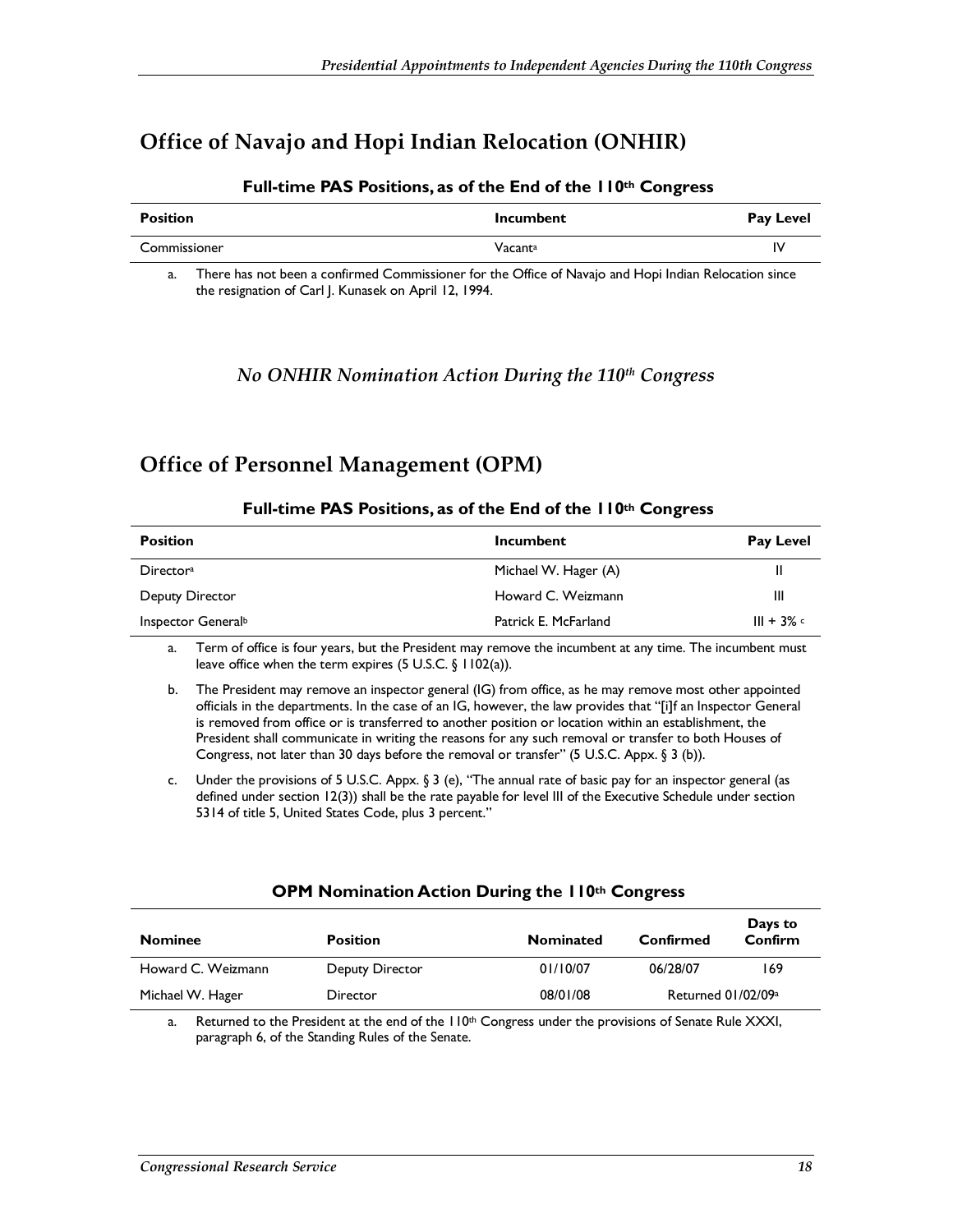## **Office of Special Counsel (OSC)**

#### **Full-time PAS Positions, as of the End of the 110th Congress**

| <b>Position</b>              | Incumbent              | <b>Pay Level</b> |
|------------------------------|------------------------|------------------|
| Special Counsel <sup>a</sup> | William E. Reukauf (A) |                  |

a. Term of office is five years; incumbent may continue to serve for one year after his or her term expires. The President may remove incumbent from office only for inefficiency, neglect of duty, or malfeasance in office (5 U.S.C. § 1211(b)).

*No OSC Nomination Action During the 110th Congress* 

### **Overseas Private Investment Corporation (OPIC)**

#### **Full-time PAS Positions, as of the End of the 110th Congress**

| <b>Position</b>                 | <b>Incumbent</b>        | <b>Pay Level</b> |
|---------------------------------|-------------------------|------------------|
| President                       | Robert A. Mosbacher Jr. | Ш                |
| <b>Executive Vice President</b> | Vacant                  | IV               |

#### **OPIC Nomination Action During the 110th Congress**

| <b>Nominee</b>    | <b>Position</b>                                                                                                    | <b>Nominated</b> | Confirmed          | Days to<br>Confirm |
|-------------------|--------------------------------------------------------------------------------------------------------------------|------------------|--------------------|--------------------|
| Roszell D. Hunter | <b>Executive Vice President</b>                                                                                    | 12/08/08         | Returned 01/02/09a |                    |
|                   | Returned to the President at the end of the $110$ <sup>th</sup> Congress under the provisions of Senate Rule XXXI. |                  |                    |                    |

a. Returned to the President at the end of the  $110<sup>th</sup>$  Congress under the provisions of Senate Rule XXXI, paragraph 6, of the Standing Rules of the Senate.

## **Peace Corps (PC)**

#### **Full-time PAS Positions, as of the End of the 110th Congress**

| <b>Position</b> | <b>Incumbent</b>    | <b>Pay Level</b> |
|-----------------|---------------------|------------------|
| Director        | Ronald A. Tschetter | Ш                |
| Deputy Director | Josephine K. Olsen  | IV               |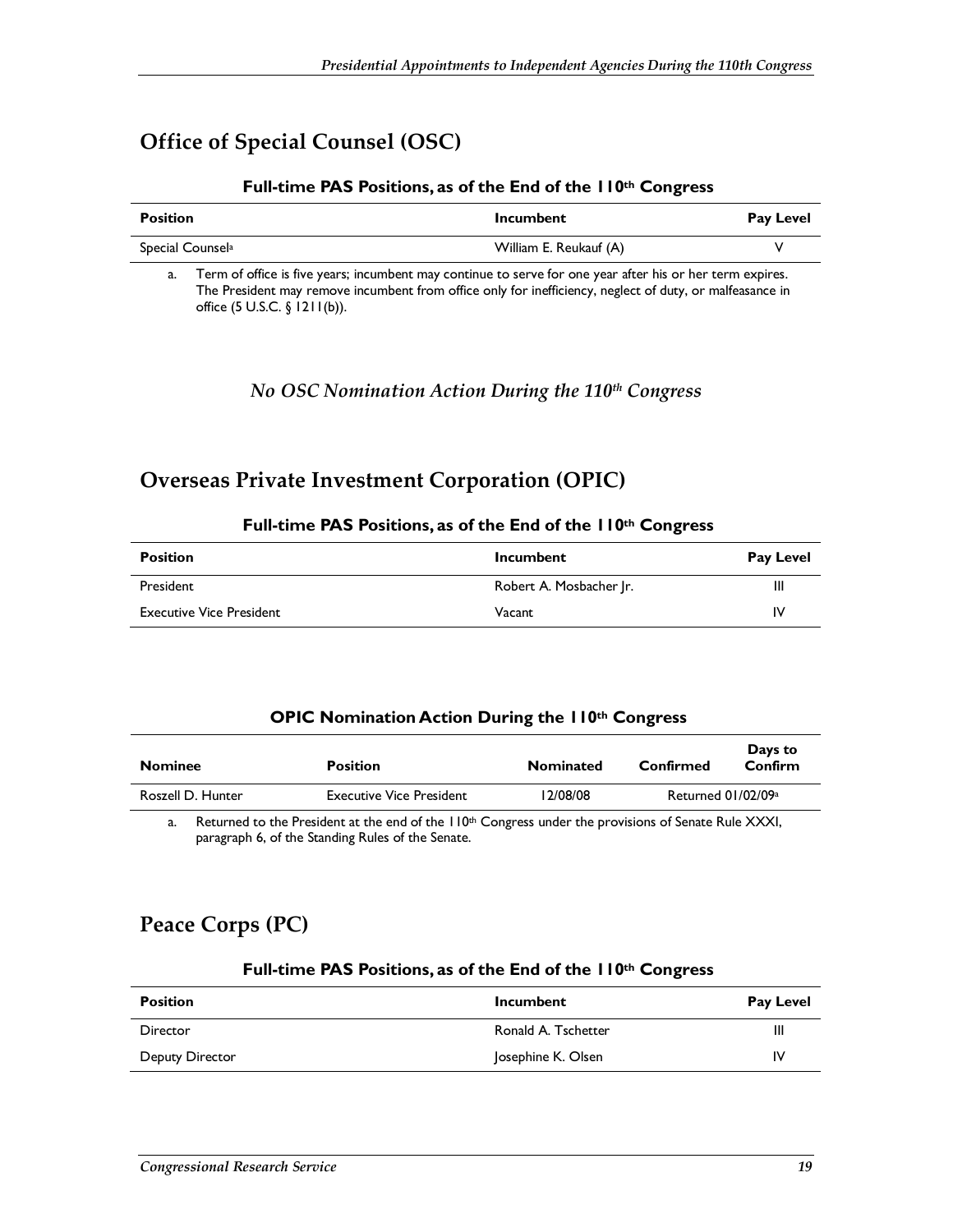### *No PC Nomination Action During the 110th Congress*

### **Selective Service System (SSS)**

#### **Full-time PAS Positions, as of the End of the 110th Congress**

| <b>Position</b> | <b>Incumbent</b>     | <b>Pay Level</b> |
|-----------------|----------------------|------------------|
| <b>Director</b> | William A. Chatfield | ı٧               |

#### *No SSS Nomination Action During the 110th Congress*

### **Small Business Administration (SBA)**

#### **Full-time PAS Positions, as of the End of the 110th Congress**

| <b>Position</b>                   | Incumbent               | Pay Level  |
|-----------------------------------|-------------------------|------------|
| Administrator                     | Santanu K. Baruah (A)   | Ш          |
| Inspector General <sup>a</sup>    | Peter L. McClintock (A) | $III + 3%$ |
| Deputy Administrator              | Jovita Carranza         | IV         |
| <b>Chief Counsel for Advocacy</b> | Shawne McGibbon (A)     | <b>IV</b>  |

a. The President may remove an inspector general (IG) from office, as he may remove most other appointed officials in the departments. In the case of an IG, however, the law provides that "[i]f an Inspector General is removed from office or is transferred to another position or location within an establishment, the President shall communicate in writing the reasons for any such removal or transfer to both Houses of Congress, not later than 30 days before the removal or transfer" (5 U.S.C. Appx. § 3 (b)).

b. Under the provisions of 5 U.S.C. Appx. § 3 (e), "The annual rate of basic pay for an inspector general (as defined under section 12(3)) shall be the rate payable for level III of the Executive Schedule under section 5314 of title 5, United States Code, plus 3 percent."

#### **SBA Nomination Action During the 110th Congress**

| <b>Nominee</b>    | <b>Position</b>   | <b>Nominated</b> | Days to<br>Confirm<br>Confirmed |
|-------------------|-------------------|------------------|---------------------------------|
| Carol D. Kissal   | Inspector General | 02/25/08         | Withdrawn 07/23/08              |
| Santanu K. Baruah | Administrator     | 06/25/08         | Returned 01/02/09 <sup>a</sup>  |
| John G. Crews II  | Inspector General | 09/26/08         | Returned 01/02/09 <sup>a</sup>  |

a. Returned to the President at the end of the 110<sup>th</sup> Congress under the provisions of Senate Rule XXXI, paragraph 6, of the Standing Rules of the Senate.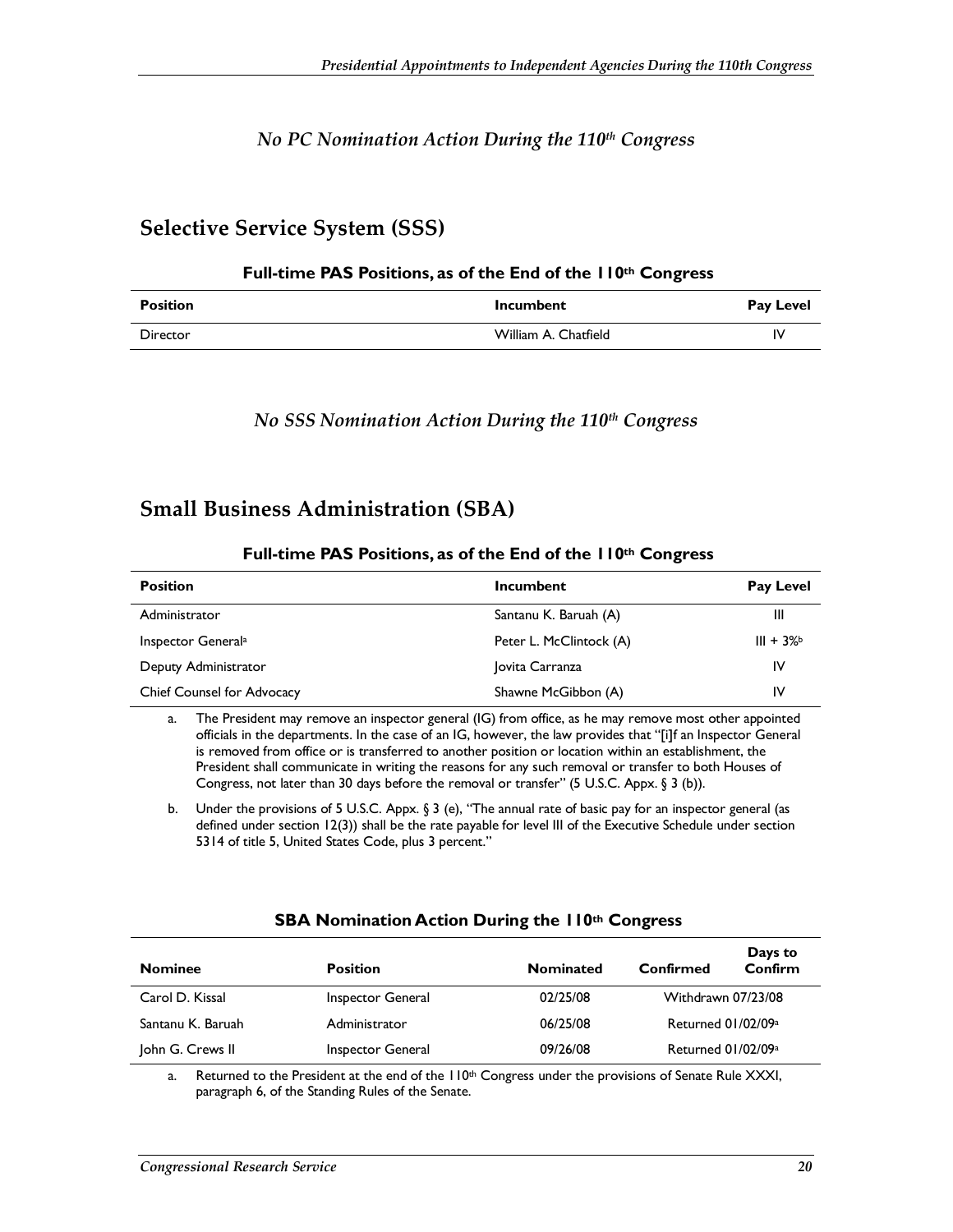## **Social Security Administration (SSA)**

#### **Full-time PAS Positions, as of the End of the 110th Congress**

| <b>Position</b>                  | Incumbent                | Pay Level                |
|----------------------------------|--------------------------|--------------------------|
| Commissioner <sup>a</sup>        | Michael J. Astrue        |                          |
| Deputy Commissioner <sup>b</sup> | Jason J. Fichtner (A)    | Ш                        |
| Inspector General <sup>c</sup>   | Patrick P. O'Carroll Ir. | $III + 3\%$ <sup>d</sup> |

a. Term of office is six years. When a term expires, the incumbent may continue in office until a successor is appointed. The President may removed an incumbent only for neglect of duty or malfeasance in office (42 U.S.C.  $\S$  902(a)).

b. Term of office is six years (42 U.S.C. § 902(b)). When a term expires, the incumbent may continue in office until a successor is appointed.

c. The President may remove an inspector general (IG) from office, as he may remove most other appointed officials in the departments. In the case of an IG, however, the law provides that "[i]f an Inspector General is removed from office or is transferred to another position or location within an establishment, the President shall communicate in writing the reasons for any such removal or transfer to both Houses of Congress, not later than 30 days before the removal or transfer" (5 U.S.C. Appx. § 3 (b)).

d. Under the provisions of 5 U.S.C. Appx. § 3 (e), "The annual rate of basic pay for an inspector general (as defined under section 12(3)) shall be the rate payable for level III of the Executive Schedule under section 5314 of title 5, United States Code, plus 3 percent."

#### **SSA Nomination Action During the 110th Congress**

| <b>Nominee</b>    | <b>Position</b>            | <b>Nominated</b>                         | Confirmed          | Days to<br>Confirm |
|-------------------|----------------------------|------------------------------------------|--------------------|--------------------|
| Andrew G. Biggs   | <b>Deputy Commissioner</b> | 01/09/07                                 | Withdrawn 01/23/08 |                    |
| Michael J. Astrue | Commissioner               | 01/09/07                                 | 02/01/07           | 23                 |
| Andrew G. Biggs   | <b>Deputy Commissioner</b> | Recess Appointment 04/04/07 <sup>a</sup> |                    |                    |
| Andrew G. Biggs   | <b>Deputy Commissioner</b> | 05/16/07                                 | Withdrawn 01/23/08 |                    |
| Jason J. Fichtner | <b>Deputy Commissioner</b> | 06/25/08                                 | Returned 01/02/09b |                    |

a. When a recess appointment is made, the President generally submits a new nomination for the nominee, even when an old nomination is pending, in compliance with 5 U.S.C. § 5503. In this case, the President nominated Biggs on January 9, 2007, recess-appointed him on April 4, 2007, then sent another nomination following the recess appointment on May 16, 2007. His recess appointment would have expired at the end of the 110<sup>th</sup> Congress (December 2008), but he left the position early in 2008.

b. Returned to the President at the end of the  $110<sup>th</sup>$  Congress under the provisions of Senate Rule XXXI, paragraph 6 of the Standing Rules of the Senate.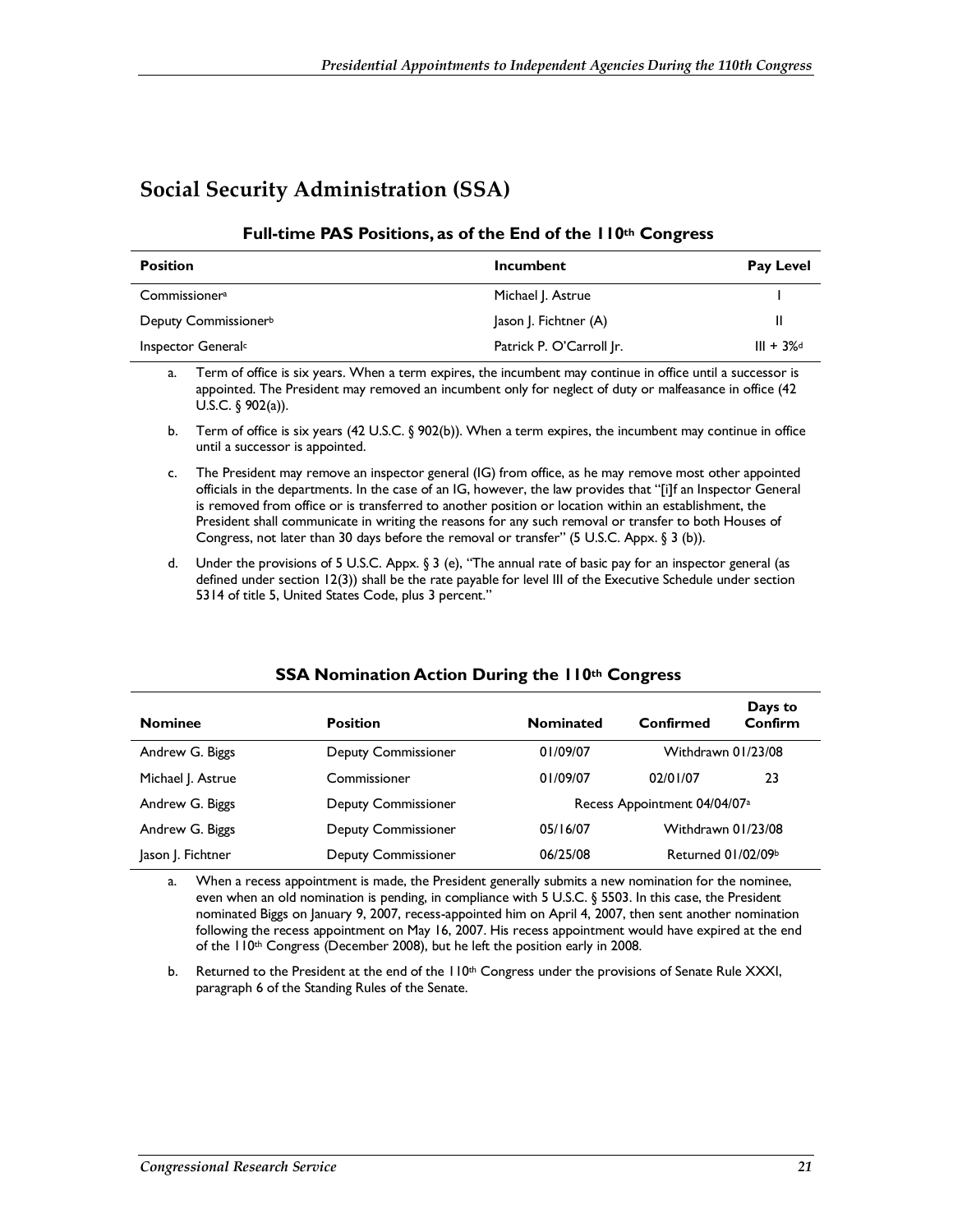## **Trade and Development Agency (TDA)**

#### **Full-time PAS Positions, as of the End of the 110th Congress**

| <b>Position</b> | <b>Incumbent</b> | Pay Level |
|-----------------|------------------|-----------|
| Director        | Larry W. Walther | Ш         |

#### **TDA Nomination Action During the 110th Congress**

| <b>Nominee</b>   | <b>Position</b> | <b>Nominated</b> | Confirmed | Days to<br>Confirm |
|------------------|-----------------|------------------|-----------|--------------------|
| Larry W. Walther | <b>Director</b> | 1/16/07          | 03/13/08  | l 18               |

### **U.S. Agency for International Development (USAID)**

| <b>Position</b>                                                               | <b>Incumbent</b>      | <b>Pay Level</b> |
|-------------------------------------------------------------------------------|-----------------------|------------------|
| Administrator                                                                 | Henrietta H. Fore     | Ш                |
| Deputy Administrator                                                          | James R. Kunder (A)   | Ш                |
| Inspector General <sup>a</sup>                                                | Donald A. Gambatesa   | $III + 3%$       |
| Assistant Administrator – Sub-Saharan Africa                                  | Katherine Almquist    | IV               |
| Assistant Administrator – Asia and Near East                                  | Margot Ellis (A)      | IV               |
| Assistant Administrator – Latin American and Caribbean                        | Jose R. Cardenas (A)  | IV               |
| Assistant Administrator - Europe and Eurasia                                  | Douglas Menarchik     | IV               |
| Assistant Administrator - Global Health                                       | Kent R. Hill          | IV               |
| Assistant Administrator - Economic Growth, Agriculture,<br>and Trade          | Jacqueline E. Schafer | IV               |
| Assistant Administrator - Democracy, Conflict, and<br>Humanitarian Assistance | Michael E. Hess       | IV               |
| Assistant Administrator - Management                                          | Drew Luten (A)        | IV               |
| Assistant Administrator - Legislative and Public Affairs                      | Jeffrey J. Grieco     | IV               |

#### **Full-time PAS Positions, as of the End of the 110th Congress**

**Note:** USAID is an independent establishment as defined by 5 U.S.C. § 104, with certain limitations (22 U.S.C. § 6563(a)). The USAID director "shall report to and be under the direct authority and foreign policy guidance of the Secretary of State" (22 U.S.C. § 6592).

a. The President may remove an inspector general (IG) from office, as he may remove most other appointed officials in the departments. In the case of an IG, however, the law provides that "[i]f an Inspector General is removed from office or is transferred to another position or location within an establishment, the President shall communicate in writing the reasons for any such removal or transfer to both Houses of Congress, not later than 30 days before the removal or transfer" (5 U.S.C. Appx. § 3 (b)).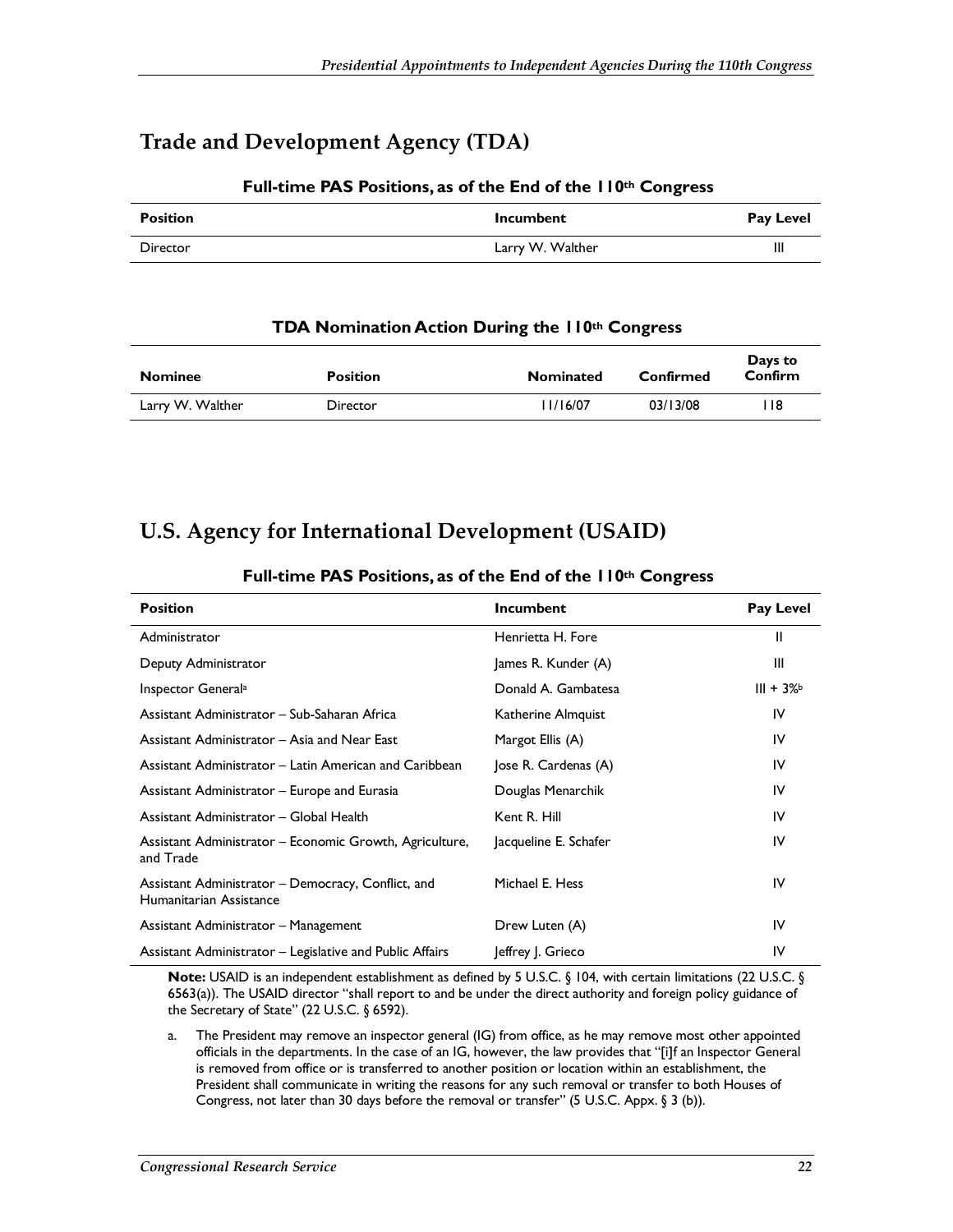b. Under the provisions of 5 U.S.C. Appx. § 3 (e), "The annual rate of basic pay for an inspector general (as defined under section 12(3)) shall be the rate payable for level III of the Executive Schedule under section 5314 of title 5, United States Code, plus 3 percent."

| <b>Nominee</b>                   | <b>Position</b>                                         | <b>Nominated</b> | Confirmed          | Days to<br>Confirm |
|----------------------------------|---------------------------------------------------------|------------------|--------------------|--------------------|
| James R. Kunder                  | Deputy Administrator                                    | 01/09/07         | Returned 01/02/09a |                    |
| Katherine Almquist               | Asst. Admin. - Sub-Saharan<br>Africa                    | 01/09/07         | 05/25/07           | 136                |
| Douglas Menarchik                | Asst. Admin. - Europe and<br>Eurasia                    | 01/10/07         | 05/25/07           | 135                |
| Paul J. Bonicelli                | Asst. Admin. - Latin America<br>and Caribbean           | 01/18/07         | 05/25/07           | 127                |
| Henrietta H. Fore                | Administrator                                           | 05/24/07         | 11/13/07           | 173                |
| Sean R. Mulvaney                 | Asst. Admin. - Management                               | 07/17/07         | 11/01/07           | 107                |
| Jeffrey J. Grieco                | Asst. Admin. - Legislative and<br><b>Public Affairs</b> | 01/22/08         | 03/13/08           | 51                 |
| Mean number of days to confirm   |                                                         |                  | 122                |                    |
| Median number of days to confirm |                                                         |                  | 131                |                    |

#### **USAID Nomination Action During the 110th Congress**

a. Returned to the President at the end of the 110<sup>th</sup> Congress under the provisions of Senate Rule XXXI, paragraph 6, of the Standing Rules of the Senate.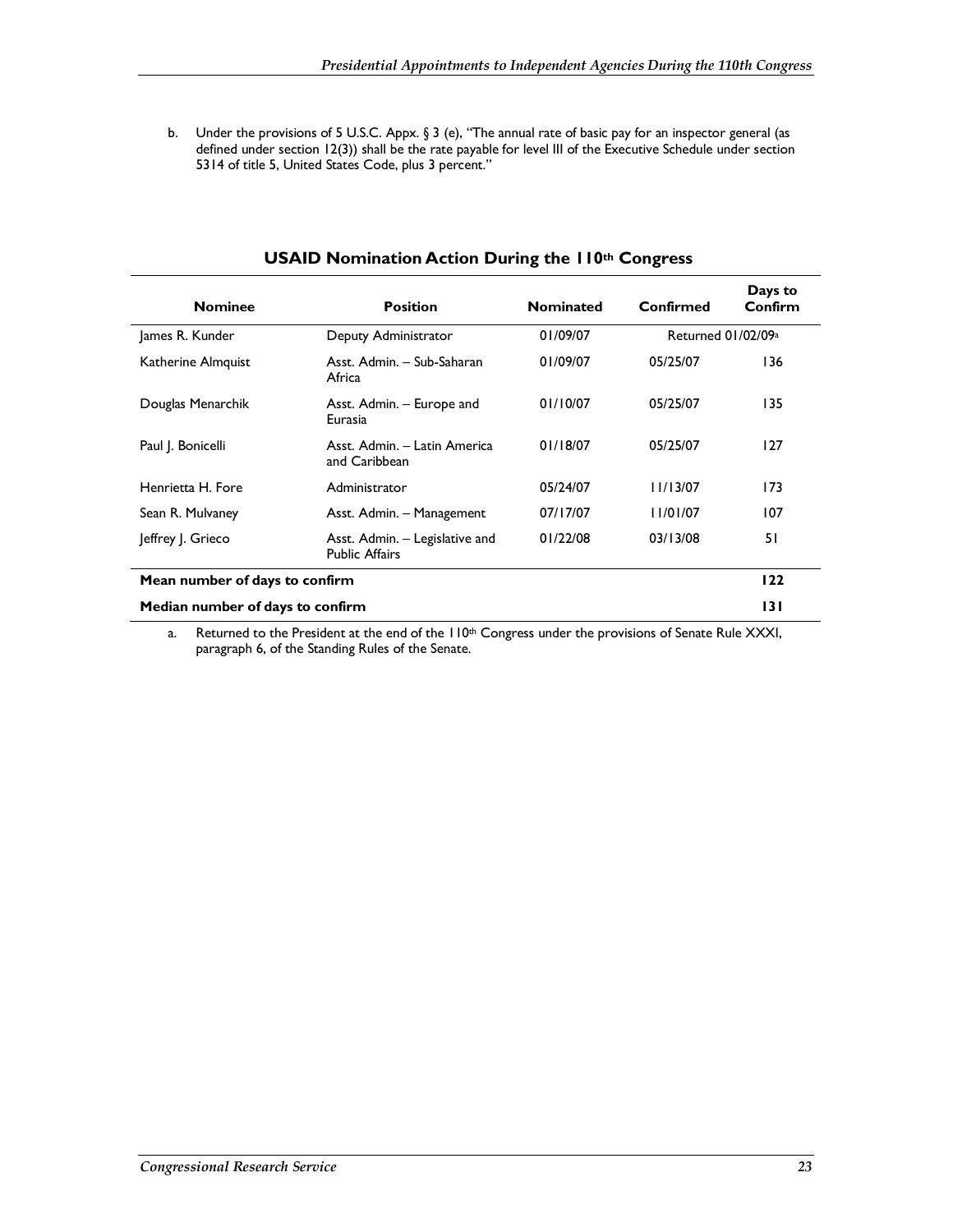# **Nominations and Incumbents: Full-Time Positions in the Executive Office of the President**

## **Council of Economic Advisers (CEA)**

| <b>Position</b>    | <b>Incumbent</b> | <b>Pay Level</b> |
|--------------------|------------------|------------------|
| Chair <sup>a</sup> | Edward P. Lazear | Ш                |
| Member             | Donald B. Marron | 1V               |
| Member             | Vacant           | 1V               |

#### **Full-time PAS Positions, as of the End of the 110th Congress**

a. The chair and vice chair are designated by the President (15 U.S.C. § 1023(a)). No vice-chair had been designated since 2005.

#### **CEA Nomination Action During the 110th Congress**

| <b>Nominee</b>    | <b>Position</b> | <b>Nominated</b> | Confirmed          | Days to<br>Confirm |
|-------------------|-----------------|------------------|--------------------|--------------------|
| Donald B. Marron  | Member          | 06/28/07         | 06/27/08           | 365                |
| Dennis W. Carlton | Member          | 08/02/07         | Withdrawn 01/20/08 |                    |

## **Council on Environmental Quality (CEQ)**

#### **Full-time PAS Positions, as of the End of the 110th Congress**

| <b>Position</b> | <b>Incumbent</b>     | <b>Pay Level</b> |
|-----------------|----------------------|------------------|
| Chair           | James L. Connaughton | Ш                |

**Note:** The Council consisted of one member who served as chair.

### *No CEQ Nomination Action During the 110th Congress*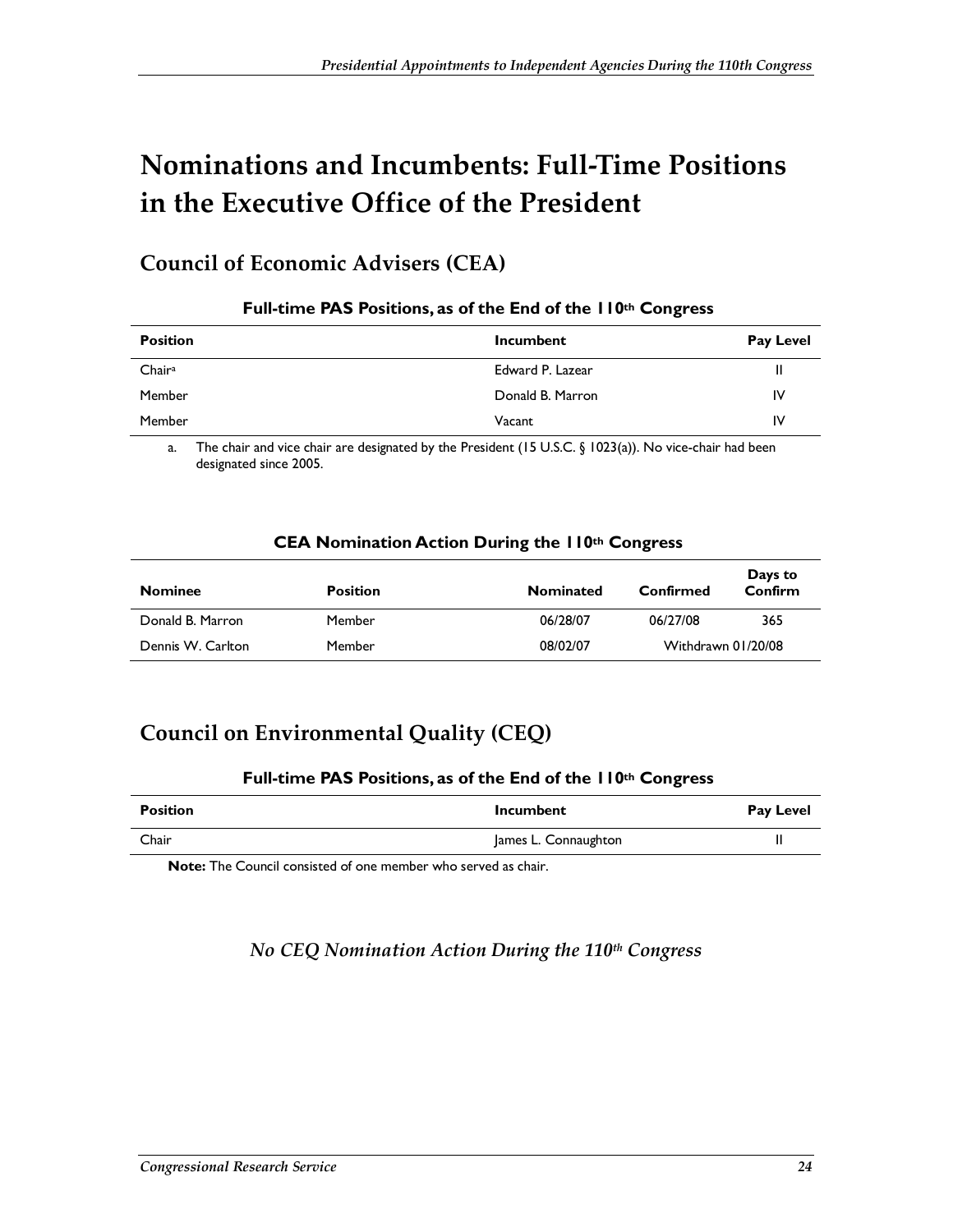### **Office of Management and Budget (OMB)**

| <b>Position</b>                                                        | Incumbent            | <b>Pay Level</b> |
|------------------------------------------------------------------------|----------------------|------------------|
| <b>Director</b>                                                        | lim Nussle           |                  |
| Deputy Director                                                        | Stephen S. McMillin  | Ш                |
| Deputy Director - Management                                           | Clay Johnson III     | <sup>11</sup>    |
| Controller – Office of Federal Financial Management                    | Daniel I. Werfel (A) | Ш                |
| Administrator – Office of Federal Procurement Policy                   | Lesley Field (A)     | IV               |
| Administrator – Office of Information and Regulatory<br><b>Affairs</b> | Susan E. Dudley (A)  | IV               |

#### **Full-time PAS Positions, as of the End of the 110th Congress**

#### **OMB Nomination Action During the 110th Congress**

| <b>Nominee</b>    | <b>Position</b>                                               | <b>Nominated</b>             | Confirmed          | Days to<br>Confirm |
|-------------------|---------------------------------------------------------------|------------------------------|--------------------|--------------------|
| Susan E. Dudley   | Admin. - Office of<br>Information and Regulatory<br>Affairs   | 01/09/07                     | Returned 01/02/09a |                    |
| Susan E. Dudley   | Admin. $-$ Office of<br>Information and Regulatory<br>Affairs | Recess Appointment 04/04/07b |                    |                    |
| Susan E. Dudley   | Admin. - Office of<br>Information and Regulatory<br>Affairs   | 05/16/07                     | Returned 01/02/09a |                    |
| <b>Jim Nussle</b> | Director                                                      | 06/25/07                     | 09/04/07           | 71                 |

a. Returned to the President at the end of the  $110<sup>th</sup>$  Congress under the provisions of Senate Rule XXXI, paragraph 6, of the Standing Rules of the Senate.

b. When a recess appointment is made, the President generally submits a new nomination for the nominee, even when an old nomination is pending, in compliance with 5 U.S.C. § 5503. In this case, Dudley was nominated in January of 2007 and recess-appointed in April of 2007. The President then submitted another nomination following the recess appointment in May of 2007. Her recess appointment expired at the end of the 110<sup>th</sup> Congress (December 2008).

## **Office of National Drug Control Policy (ONDCP)**

| <b>Position</b>                    | <b>Incumbent</b> | Pay Level |
|------------------------------------|------------------|-----------|
| Director                           | John P. Walters  |           |
| Deputy Director                    | Scott M. Burns   | Ш         |
| Deputy Director - Demand Reduction | Bertha K. Madras | Ш         |

#### **Full-time PAS Positions, as of the End of the 110th Congress**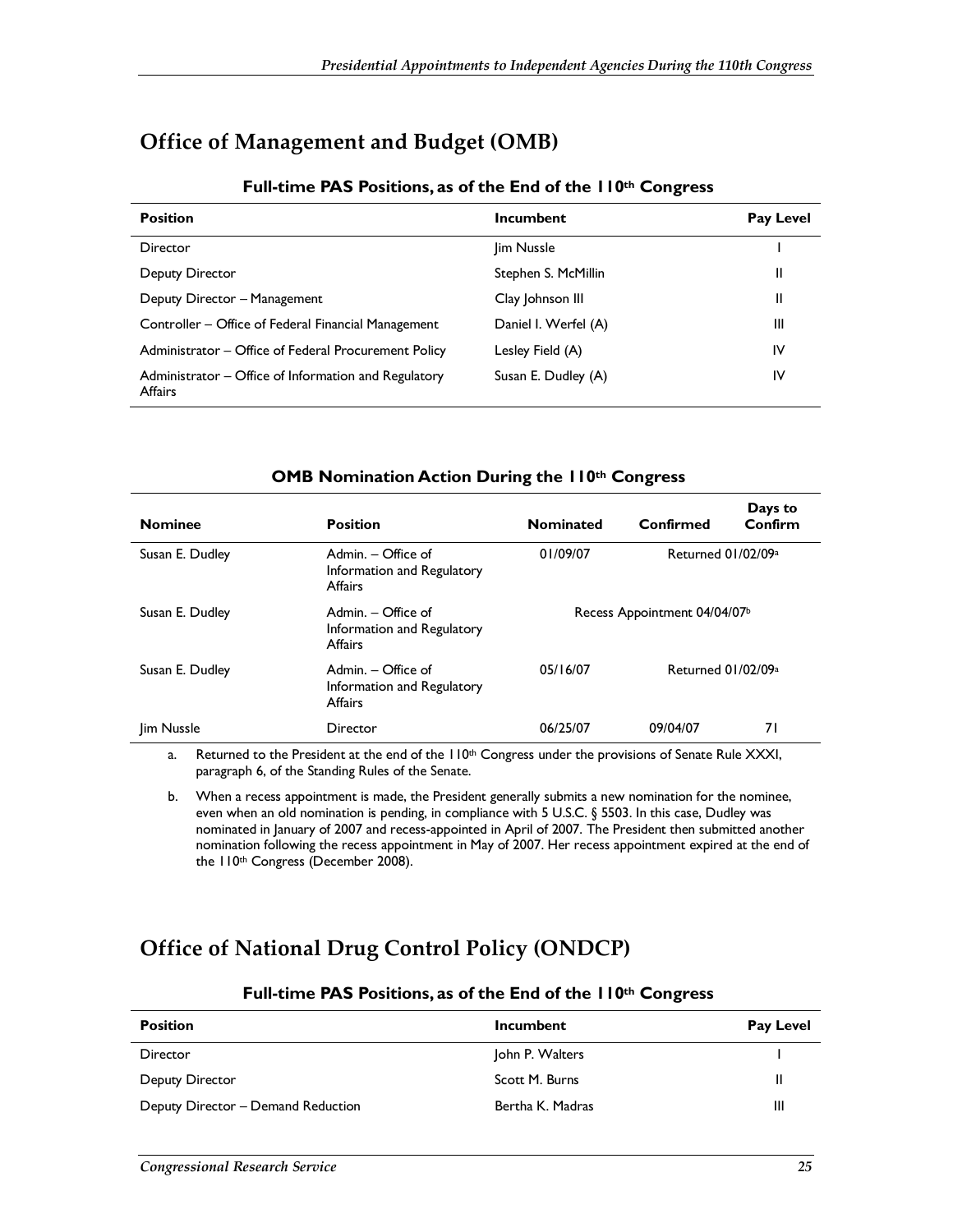| <b>Position</b>                                    | Incumbent              | <b>Pay Level</b> |
|----------------------------------------------------|------------------------|------------------|
| Deputy Director – Supply Reduction                 | James F. X. O'Gara (A) | Ш                |
| Deputy Director – State, Local, and Tribal Affairs | David R. Murtaugh (A)  | Ш                |

#### **ONDCP Nomination Action During the 110th Congress**

| <b>Nominee</b>      | <b>Position</b>                                       | <b>Nominated</b> | Confirmed                      | Days to<br>Confirm |
|---------------------|-------------------------------------------------------|------------------|--------------------------------|--------------------|
| James F. X. O'Gara  | Deputy Director - Supply<br>Reduction                 | 01/09/07         | Returned 01/02/09 <sup>a</sup> |                    |
| Scott M. Burns      | Deputy Director                                       | 06/27/07         | 12/19/07                       | 175                |
| David Reid Murtaugh | Deputy Director - State,<br>Local, and Tribal Affairs | 07/15/08         | Returned 01/02/09a             |                    |

a. Returned to the President at the end of the 110<sup>th</sup> Congress under the provisions of Senate Rule XXXI, paragraph 6, of the Standing Rules of the Senate.

### **Office of Science and Technology Policy (OSTP)**

#### **Full-time PAS Positions, as of the End of the 110th Congress**

| <b>Position</b>                 | Incumbent             | <b>Pay Level</b> |
|---------------------------------|-----------------------|------------------|
| Director                        | John H. Marburger III | Ш                |
| Associate Director – Science    | Sharon L. Hays        | Ш                |
| Associate Director - Technology | Richard M. Russell    | Ш                |

#### *No OSTP Nomination Action During the 110th Congress*

### **Office of the U.S. Trade Representative (OUSTR)**

#### **Full-time PAS Positions, as of the End of the 110th Congress**

| <b>Position</b>                  | Incumbent             | <b>Pay Level</b> |
|----------------------------------|-----------------------|------------------|
| U.S. Trade Representative        | Susan C. Schwab       |                  |
| Deputy U.S. Trade Representative | Peter F. Allgeier     | Ш                |
| Deputy U.S. Trade Representative | Deanna T. Okun (A)    | Ш                |
| Deputy U.S. Trade Representative | John K. Veroneau      | Ш                |
| Chief Agricultural Negotiator    | A. Ellen Terpstra (A) | Ш                |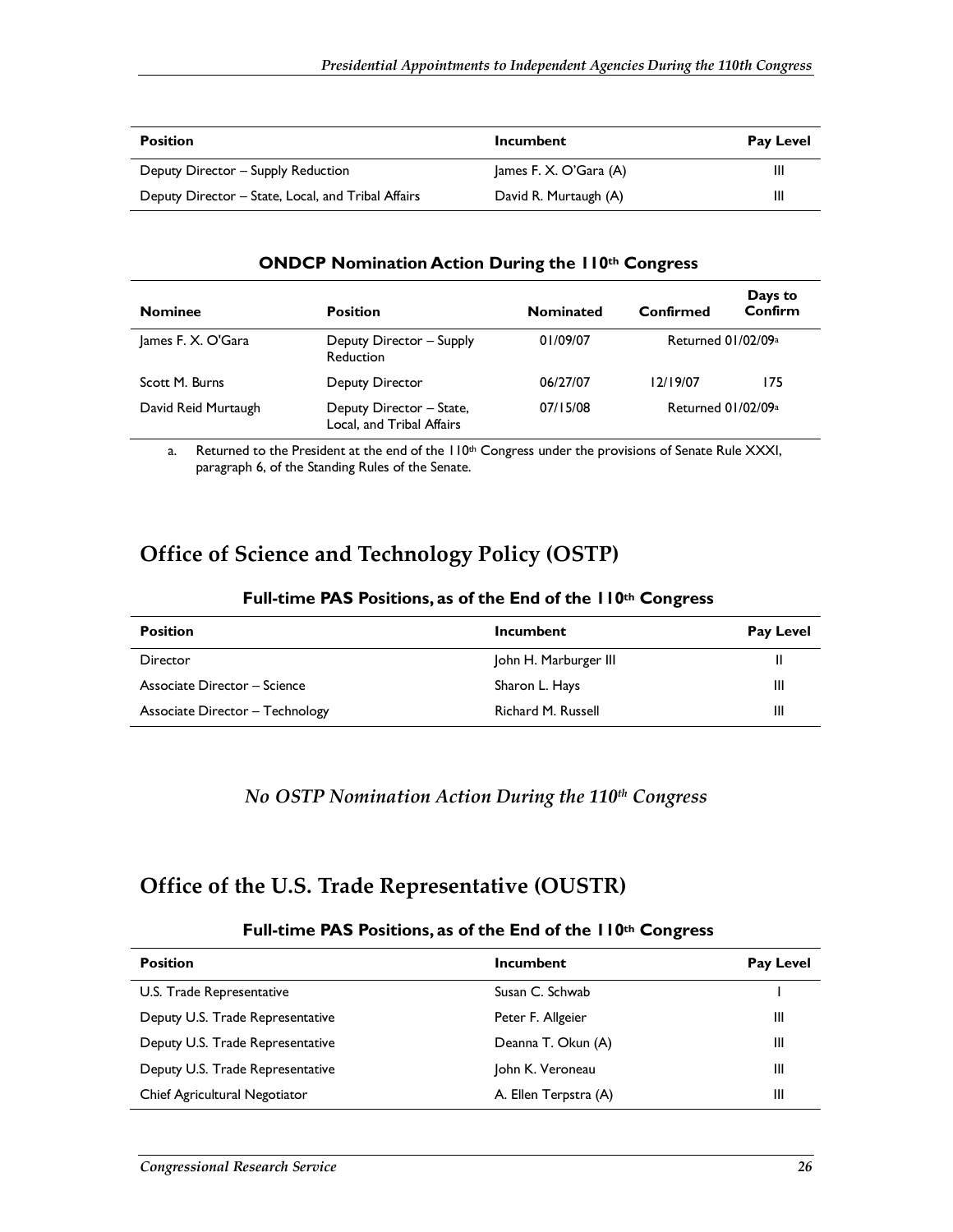| <b>Nominee</b>    | <b>Position</b>                     | <b>Nominated</b> | Confirmed                      | Days to<br>Confirm |
|-------------------|-------------------------------------|------------------|--------------------------------|--------------------|
| Deanna T. Okun    | Deputy U.S. Trade<br>Representative | 12/19/07         | Returned 01/02/09 <sup>a</sup> |                    |
| A. Ellen Terpstra | Chief Agricultural Negotiator       | 03/31/08         | Returned 01/02/09 <sup>a</sup> |                    |

### **OUSTR Nomination Action During the 110th Congress**

a. Returned to the President at the end of the  $110<sup>th</sup>$  Congress under the provisions of Senate Rule XXXI, paragraph 6, of the Standing Rules of the Senate.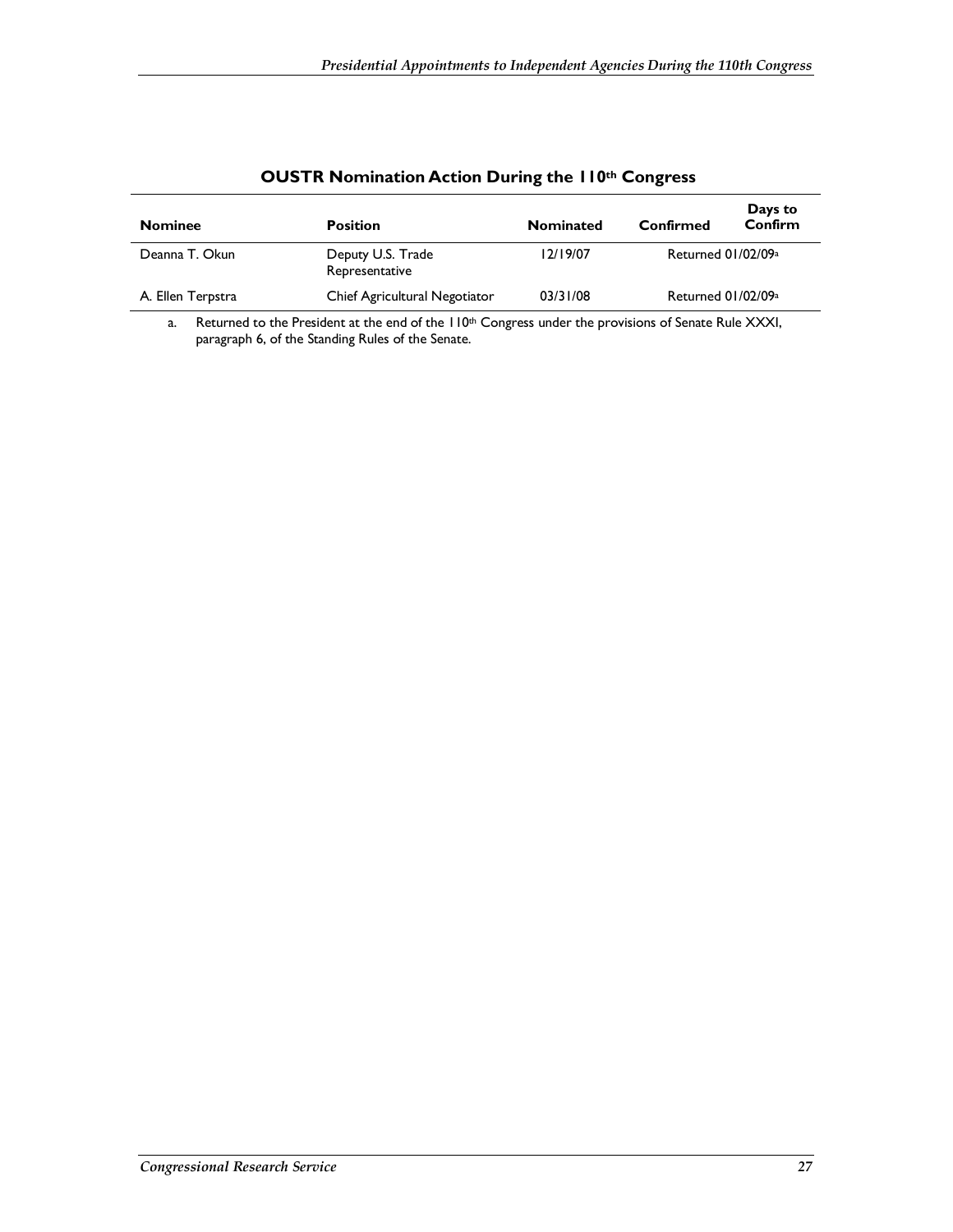# **Nominations and Incumbents: Full-Time Positions in Multilateral Organizations**

## **African Development Bank (AfDB)**

#### **Full-time PAS Positions, as of the End of the 110th Congress**

| <b>Position</b> |                                                                                                                                                                                                                                                                                                                                                                                                                | <b>Incumbent</b> | <b>Pay Level</b> |
|-----------------|----------------------------------------------------------------------------------------------------------------------------------------------------------------------------------------------------------------------------------------------------------------------------------------------------------------------------------------------------------------------------------------------------------------|------------------|------------------|
| U.S. Director   |                                                                                                                                                                                                                                                                                                                                                                                                                | Mimi Alemayehou  | $-a$             |
| a.              | "The Director representing the United States, if [a citizen] of the United States, may, in the discretion of<br>the President, receive such compensation, allowances, and other benefits as, together with those received<br>from the Bank and from the African Development Fund, may not exceed those authorized for a chief of<br>mission under the Foreign Service Act of 1980" (22 U.S.C. $\S$ 290(i)(2)). |                  |                  |

#### **AfDB Nomination Action During the 110th Congress**

| <b>Nominee</b>  | <b>Position</b> | <b>Nominated</b> | Confirmed | Days to<br>Confirm |
|-----------------|-----------------|------------------|-----------|--------------------|
| Mimi Alemayehou | U.S. Director   | 03/11/08         | 08/01/08  | 143                |

## **Asian Development Bank (AsDB)**

#### **Full-time PAS Positions, as of the End of the 110th Congress**

| <b>Position</b>                                                                                         | Incumbent      | <b>Pay Level</b> |
|---------------------------------------------------------------------------------------------------------|----------------|------------------|
| U.S. Executive Director                                                                                 | Curtis S. Chin | —а               |
| "The Director may, in the discretion of the President, receive such compensation, allowances, and other |                |                  |

benefits as, together with those received by him from the Bank, will equal those authorized for a chief of mission under the Foreign Service Act of 1980." (22 U.S.C. § 285(a)(b)).

#### **AsDB Nomination Action During the 110th Congress**

| <b>Nominee</b> | <b>Position</b>              | <b>Nominated</b> | Confirmed | Days to<br>Confirm |
|----------------|------------------------------|------------------|-----------|--------------------|
| Curtis S. Chin | $U.S.$ Director <sup>a</sup> | 01/09/07         | 03/29/07  | 79                 |
|                |                              |                  |           |                    |

a. The position of U.S. Director is the title of the position as written on the nomination sent by the Senate to the President. In the Asian Development Bank, this position is known as the U.S. Executive Director.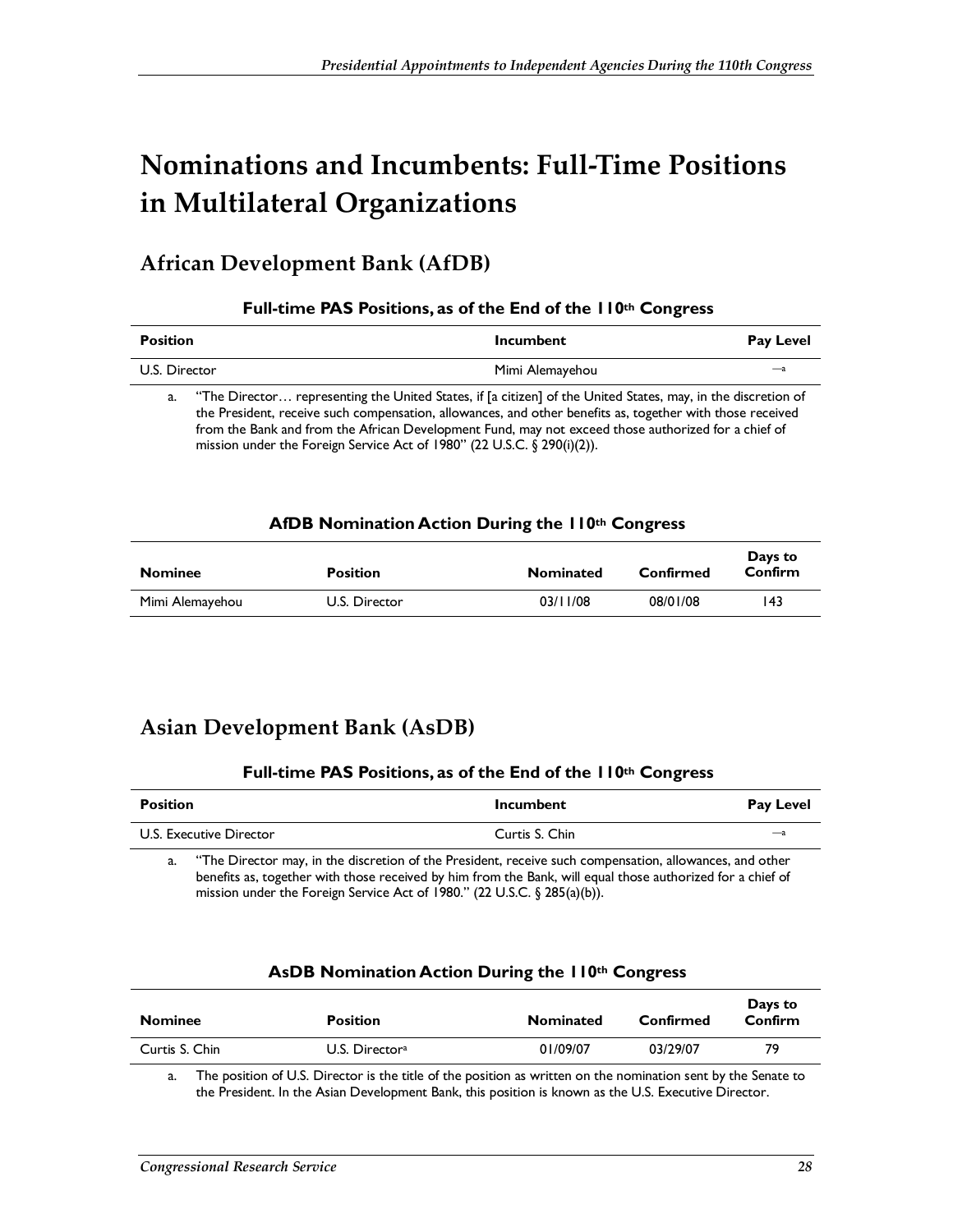### **European Bank for Reconstruction and Development (EBRD)**

| <b>Position</b> | Incumbent       | Pay Level     |
|-----------------|-----------------|---------------|
| U.S. Director   | Kenneth L. Peel | $\rightarrow$ |

#### **Full-time PAS Positions, as of the End of the 110th Congress**

a. The statutory basis for this position, 22 § 290*l*-1, makes no provision regarding the compensation of the position holder.

| <b>EBRD Nomination Action During the 110th Congress</b> |  |
|---------------------------------------------------------|--|
|---------------------------------------------------------|--|

| <b>Nominee</b>  | <b>Position</b> | <b>Nominated</b> | Confirmed | Days to<br>Confirm |
|-----------------|-----------------|------------------|-----------|--------------------|
| Kenneth L. Peel | U.S. Director   | 06/03/08         | 08/01/08  | 59                 |

### **Inter-American Development Bank (IADB)**

#### **Full-time PAS Positions, as of the End of the 110th Congress**

| <b>Position</b>                      | Incumbent          | Pay Level |
|--------------------------------------|--------------------|-----------|
| U.S. Executive Director <sup>a</sup> | Miguel R. San Juan | — b       |
| U.S Alternate Executive Director     | Jan Boyer          | — h       |
|                                      |                    |           |

a. Term of office is three years; incumbent remains in office when a term expires until a successor is appointed (22 U.S.C. § 283a(b)).

b. "No person shall be entitled to receive any salary or other compensation from the United States for services as ... executive director" (22 U.S.C. § 283a(c)).

#### **IADB Nomination Action During the 110th Congress**

| <b>Nominee</b>     | <b>Position</b>         | <b>Nominated</b> | Confirmed | Days to<br>Confirm |
|--------------------|-------------------------|------------------|-----------|--------------------|
| Miguel R. San Juan | U.S. Executive Director | 03/31/08         | 08/01/08  | 123                |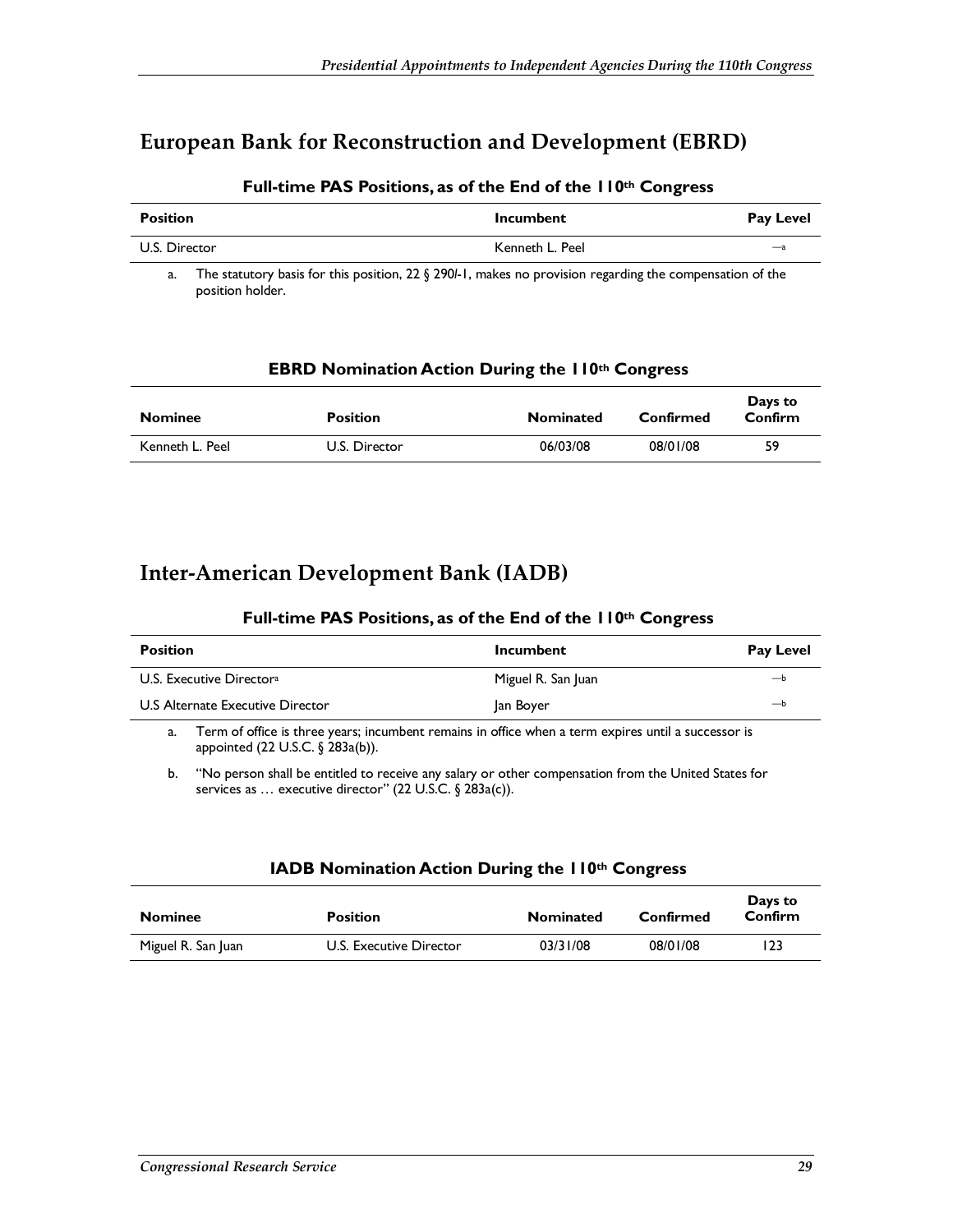## **International Bank for Reconstruction and Development (World Bank) (IBRD)**

#### **Full-time PAS Positions, as of the End of the 110th Congress**

| <b>Position</b>                               | Incumbent           | <b>Pay Level</b> |
|-----------------------------------------------|---------------------|------------------|
| U.S. Executive Director <sup>a</sup>          | Eli W. Debevoise II | $-c$             |
| U.S Alternate Executive Director <sup>b</sup> | Ana M. Guevara      | $-c$             |
|                                               |                     |                  |

a. Term of office is two years; the incumbent may remain in office when a term expires until a successor is appointed (22 U.S.C. § 286a(a)).

#### **IBRD Nomination Action During the 110th Congress**

| <b>Nominee</b>                   | <b>Position</b>                      | <b>Nominated</b> | Confirmed | Days to<br>Confirm |
|----------------------------------|--------------------------------------|------------------|-----------|--------------------|
| Eli W. Debevoise II              | U.S. Executive Director              | 02/16/07         | 03/29/07  | 41                 |
| Ana M. Guevara                   | U.S. Alternate Executive<br>Director | 11/15/07         | 03/13/08  | I 19               |
| Mean number of days to confirm   |                                      |                  | 80        |                    |
| Median number of days to confirm |                                      |                  |           | 80                 |

## **International Joint Commission, U.S. and Canada (IJC)**

#### **Full-time PAS Positions, as of the End of the 110th Congress**

| <b>Position</b>             | Incumbent       | <b>Pay Level</b> |
|-----------------------------|-----------------|------------------|
| Chair – U.S. Section        | Samuel W. Speck | IV               |
| Commissioner – U.S. Section | Irene B. Brooks | v                |
| Commissioner - U.S. Section | Allen I. Olson  | v                |

| <b>Nominee</b>  | <b>Position</b>             | <b>Nominated</b> | Confirmed | Days to<br>Confirm |
|-----------------|-----------------------------|------------------|-----------|--------------------|
| Samuel W. Speck | Commissioner – U.S. Section | 02/14/08         | 04/29/08  | 75                 |

#### **IJC Nomination Action During the 110th Congress**

b. Term of office is two years; the incumbent may remain in office when a term expires until a successor is appointed (22 U.S.C. § 286a(b)).

c. "No person shall be entitled to receive any salary or other compensation from the United States for services as ... executive director, ... alternate ..." (22 U.S.C. § 283a(d)(1)).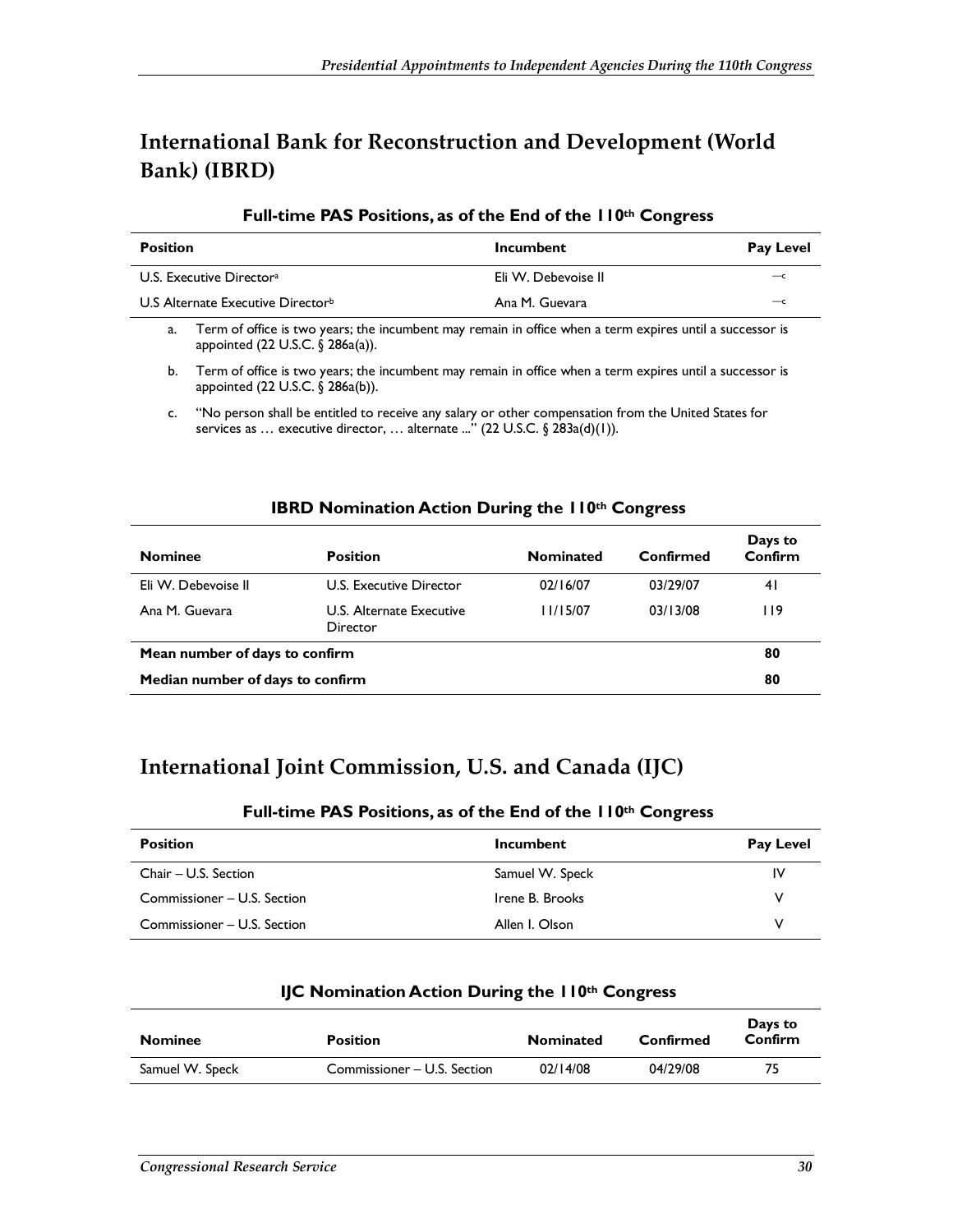## **International Monetary Fund (IMF)**

#### **Full-time PAS Positions, as of the End of the 110th Congress**

| Incumbent          | <b>Pay Level</b> |
|--------------------|------------------|
| Magrethe Lundsager | $\rightarrow$    |
| Daniel D. Heath    | — b              |
|                    |                  |

a. Term of office is two years; the incumbent may remain in office when a term expires until a successor is appointed (22 U.S.C. § 286a(a)).

b. "No person shall be entitled to receive any salary or other compensation from the United States for services as ... executive director, ... alternate ..." (22 U.S.C. § 286a(d)(1)).

| <b>Nominee</b>                   | <b>Position</b>                      | <b>Nominated</b> | Confirmed | Days to<br>Confirm |
|----------------------------------|--------------------------------------|------------------|-----------|--------------------|
| Margrethe Lundsager              | U.S. Executive Director              | 01/09/07         | 03/29/07  | 79                 |
| Daniel D. Heath                  | U.S. Alternate Executive<br>Director | 07/11/07         | 11/01/07  | I I 3              |
| Mean number of days to confirm   |                                      |                  | 96        |                    |
| Median number of days to confirm |                                      |                  | 96        |                    |

#### **IMF Nomination Action During the 110th Congress**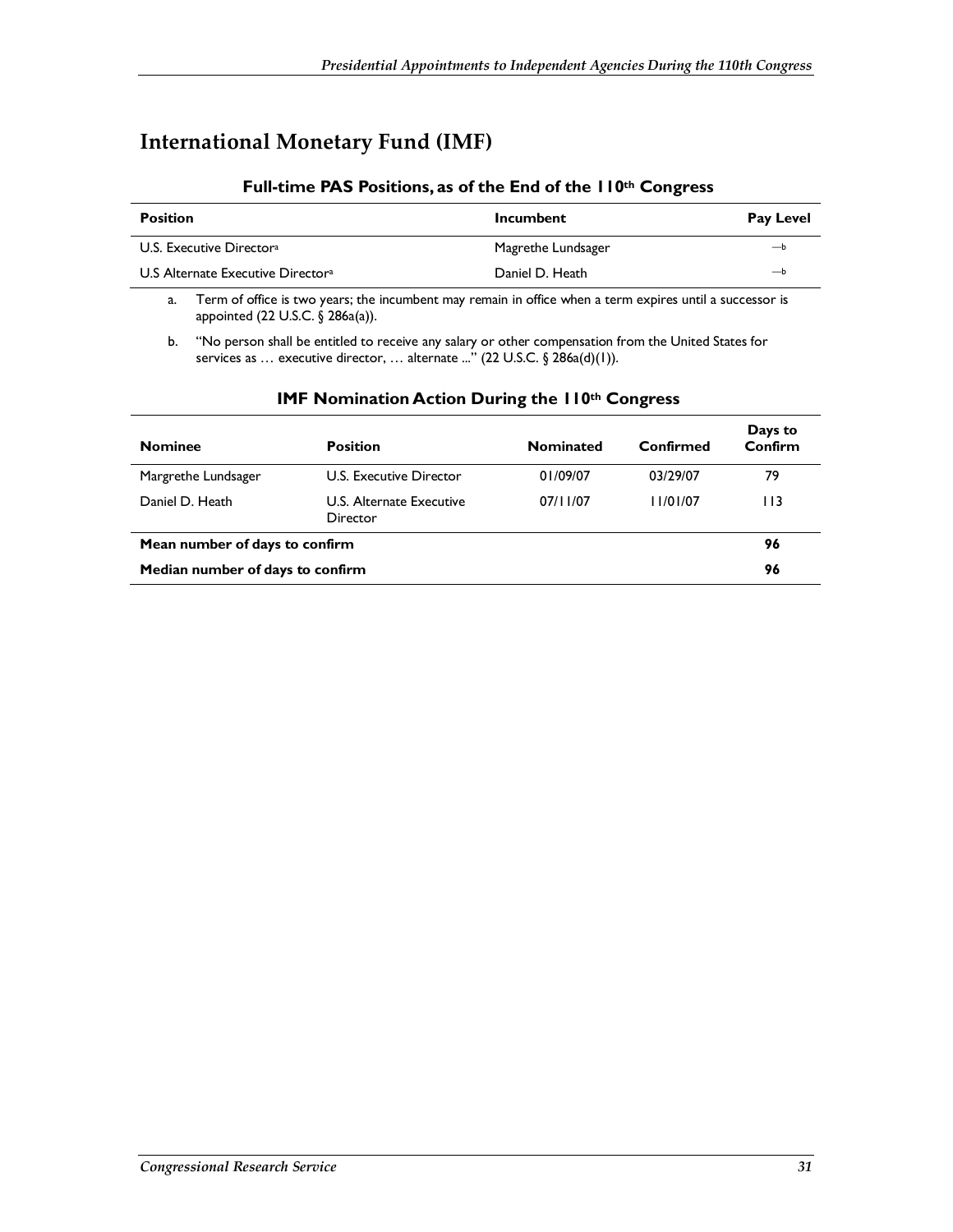# **Nominations and Incumbents: Full-Time Positions in Legislative Branch Agencies**

## **Architect of the Capitol (AOC)**

|  |  | Full-time PAS Positions, as of the End of the 110th Congress |  |
|--|--|--------------------------------------------------------------|--|
|--|--|--------------------------------------------------------------|--|

| <b>Position</b>                       | Incumbent            | <b>Pay Level</b> |
|---------------------------------------|----------------------|------------------|
| Architect of the Capitol <sup>a</sup> | Stephen T. Ayers (A) | —t               |
|                                       |                      |                  |

a. The architect is appointed to a 10-year term (2 U.S.C. § 1801(a)(1)).

b. As provided in 2 U.S.C. § 1802, the "compensation of the Architect of the Capitol shall be at an annual rate which is equal to the lesser of the annual salary for the Sergeant at Arms of the House of Representatives or the annual salary for the Sergeant at Arms and Doorkeeper of the Senate."

*No AOC Nomination Action During the 110th Congress* 

## **Government Accountability Office (GAO)**

| <b>Position</b>                         | Incumbent          | Pay Level |
|-----------------------------------------|--------------------|-----------|
| Comptroller General <sup>a</sup>        | Gene L. Dodaro (A) | —t        |
| Deputy Comptroller General <sup>c</sup> | —d                 | -         |

#### **Full-time PAS Positions, as of the End of the 110th Congress**

a. The Comptroller General is appointed to a 15-year term, with no hold-over provision when the term expires. He may be removed before the term expires by impeachment or by a joint resolution of Congress, for permanent disability, inefficiency, neglect of duty, malfeasance, or a felony or conduct involving moral turpitude (31 U.S.C. § 703(e)(1)).

b. Under 31 U.S.C. § 703(f), the "annual rate of basic pay of the  $-$  (1) Comptroller General is equal to the rate for level II of the Executive Schedule; and (2) Deputy Comptroller General is equal to the rate for level III of the Executive Schedule."

c. The term of the Deputy Comptroller General expires upon the appointment of a new Comptroller General, or when a successor is appointed.

d. No one has been nominated to this office for at least 30 years.

### *No GAO Nomination Action During the 110th Congress*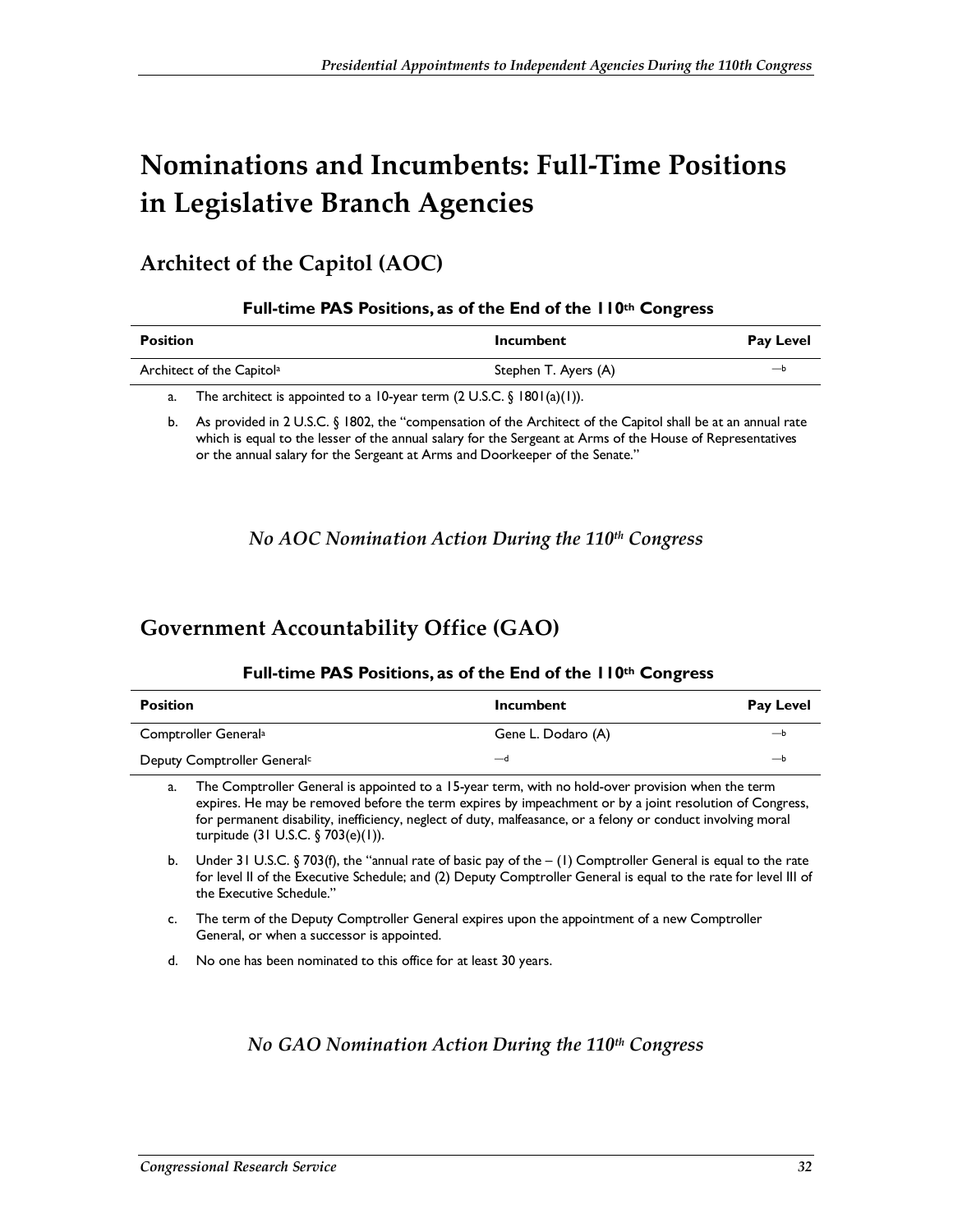## **Government Printing Office (GPO)**

#### **Full-time PAS Positions, as of the End of the 110th Congress**

| <b>Position</b>       | Incumbent         | <b>Pay Level</b> |
|-----------------------|-------------------|------------------|
| <b>Public Printer</b> | Robert C. Tapella | $\rightarrow$    |

a. Under 44 U.S.C. § 303, the "annual rate of pay for the Public Printer shall be a rate which is equal to the rate for level II of the Executive Schedule under subchapter II of chapter 53 of title 5."

#### **GPO Nomination Action During the 110th Congress**

| <b>Nominee</b>    | <b>Position</b>       | <b>Nominated</b> | Confirmed | Days to<br>Confirm |
|-------------------|-----------------------|------------------|-----------|--------------------|
| Robert C. Tapella | <b>Public Printer</b> | 05/24/07         | 10/04/07  | 133                |

### **Library of Congress (LOC)**

#### **Full-time PAS Positions, as of the End of the 110th Congress**

| <b>Position</b>                                                                                                                                                        | Incumbent           | <b>Pay Level</b> |
|------------------------------------------------------------------------------------------------------------------------------------------------------------------------|---------------------|------------------|
| Librarian of Congress                                                                                                                                                  | James H. Billington | $\rightarrow$    |
| $\Box$ lnder $2 \angle 1 \angle 5$ $\angle 6$ $\angle 3$ $\angle 2$ $\angle 1$ $\angle$ "the Librarian of Congress shall be compensated at an annual rate of pay which |                     |                  |

Under 2 U.S.C. § 136a-2(1), "the Librarian of Congress shall be compensated at an annual rate of pay which is equal to the annual rate of basic pay payable for positions at level II of the Executive Schedule under section 5313 of title 5."

#### *No LOC Nomination Action During the 110th Congress*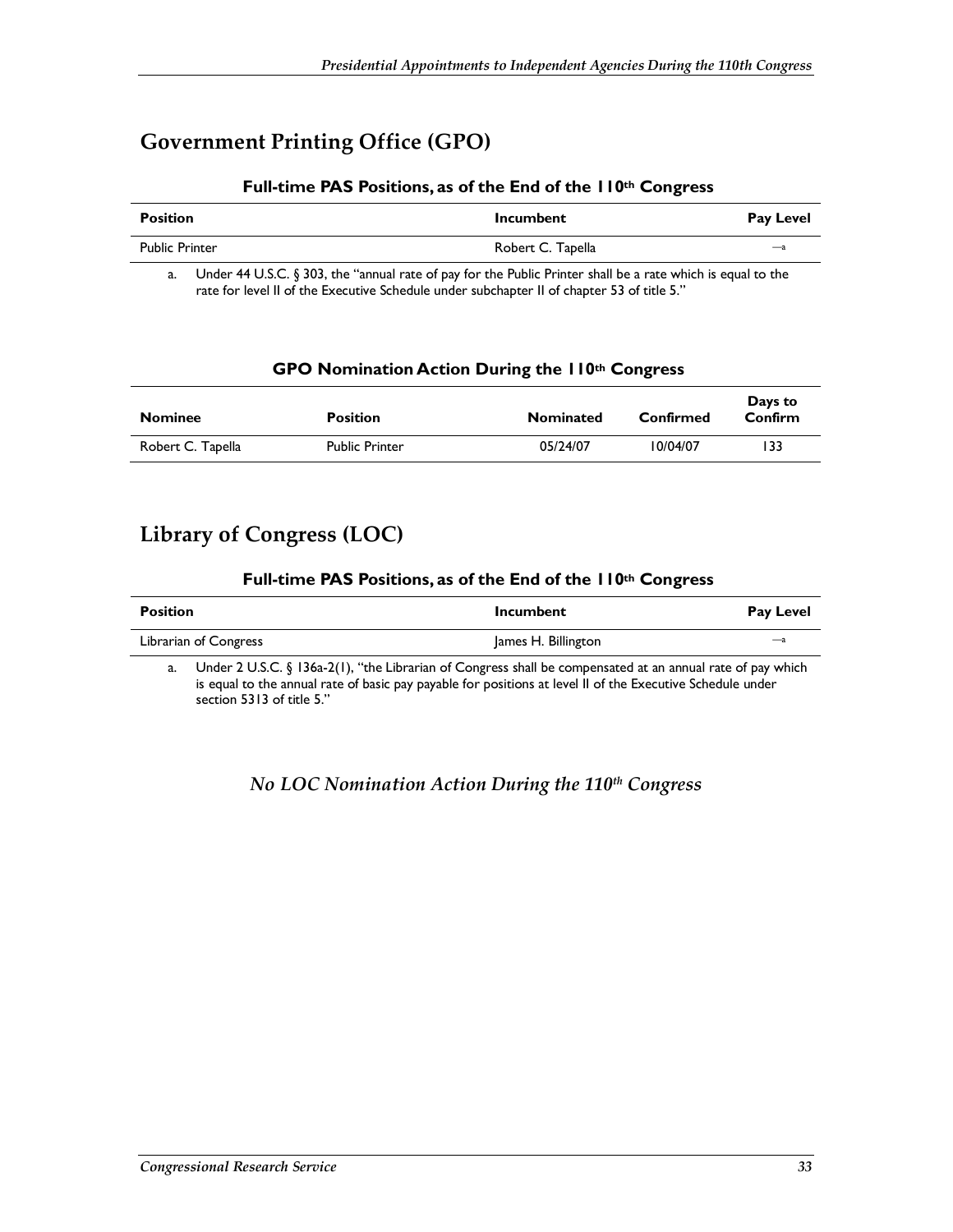# **Appendix A. Summary of All Nominations and Appointments to Independent and Other Agencies**

| <b>Nominee</b>      | <b>Position</b>                                                 | <b>Agency</b> | <b>Nomination</b><br>Date   | Confirmation<br>Date        | Days to<br>Confirm |
|---------------------|-----------------------------------------------------------------|---------------|-----------------------------|-----------------------------|--------------------|
| Mimi Alemayehou     | U.S. Director                                                   | <b>AfDB</b>   | 03/11/08                    | 08/01/08                    | 143                |
| Katherine Almquist  | Asst. Admin. - Sub-Saharan Africa                               | <b>USAID</b>  | 01/09/07                    | 05/25/07                    | 136                |
| Michael J. Astrue   | Commissioner                                                    | <b>SSA</b>    | 01/09/07                    | 02/01/07                    | 23                 |
| G. David Banks      | Asst. Admin. - International Affairs                            | <b>EPA</b>    | 09/29/08                    | <b>Returned 01/02/09</b>    |                    |
| Santanu K. Baruah   | Administrator                                                   | <b>SBA</b>    | 06/25/08                    | <b>Returned 01/02/09</b>    |                    |
| Alex A. Beehler     | Asst. Admin. - Inspector General                                | EPA           | 01/09/07                    | Withdrawn 04/11/07          |                    |
| Andrew G. Biggs     | <b>Deputy Commissioner</b>                                      | SSA           | 01/09/07                    | Withdrawn 01/23/08          |                    |
| Andrew G. Biggs     | <b>Deputy Commissioner</b>                                      | <b>SSA</b>    |                             | Recess Appointment 04/04/07 |                    |
| Andrew G. Biggs     | <b>Deputy Commissioner</b>                                      | <b>SSA</b>    | 05/16/07                    | Withdrawn 01/23/08          |                    |
| Paul J. Bonicelli   | Asst. Admin. - Latin America and<br>Caribbean                   | <b>USAID</b>  | 01/18/07                    | 05/25/07                    | 127                |
| Scott M. Burns      | Deputy Director                                                 | <b>ONDCP</b>  | 06/27/07                    | 12/19/07                    | 175                |
| Dennis W. Carlton   | Member                                                          | <b>CEA</b>    | 08/02/07                    | Withdrawn 01/20/08          |                    |
| Curtis S. Chin      | U.S. Director                                                   | AsDB          | 01/09/07                    | 03/29/07                    | 79                 |
| Andrew R. Cochran   | Inspector General                                               | EPA           | 07/31/07                    | Withdrawn 10/16/07          |                    |
| John G. Crews II    | Inspector General                                               | <b>SBA</b>    | 09/26/08                    | <b>Returned 01/02/09</b>    |                    |
| Eli W. Debevoise II | U.S. Executive Director                                         | <b>IBRD</b>   | 02/16/07                    | 03/29/07                    | 41                 |
| Susan E. Dudley     | Administrator - Office of Information<br>and Regulatory Affairs | <b>OMB</b>    | 01/09/07                    | <b>Returned 01/02/09</b>    |                    |
| Susan E. Dudley     | Administrator - Office of Information<br>and Regulatory Affairs | <b>OMB</b>    | Recess Appointment 04/04/07 |                             |                    |
| Susan E. Dudley     | Administrator - Office of Information<br>and Regulatory Affairs | <b>OMB</b>    | 05/16/07                    | <b>Returned 01/02/09</b>    |                    |
| Jason J. Fichtner   | <b>Deputy Commissioner</b>                                      | <b>SSA</b>    | 06/25/08                    | <b>Returned 01/02/09</b>    |                    |
| Henrietta H. Fore   | Administrator                                                   | <b>USAID</b>  | 05/24/07                    | 11/13/07                    | 173                |
| Jeffrey J. Grieco   | Asst. Admin. - Legislative and<br><b>Public Affairs</b>         | <b>USAID</b>  | 01/22/08                    | 03/13/08                    | 51                 |
| Ana M. Guevara      | U.S. Alternate Executive Director                               | <b>IBRD</b>   | 11/15/07                    | 03/13/08                    | 119                |
| Michael W. Hager    | Director                                                        | OPM           | 08/01/08                    | Returned 01/02/09           |                    |
| Daniel D. Heath     | U.S. Alternate Executive Director                               | IMF           | 07/11/07                    | 11/01/07                    | I I 3              |
| David R. Hill       | Asst. Admin. - Air and Radiation                                | EPA           | 12/03/07                    | Withdrawn 03/13/08          |                    |
| David R. Hill       | Asst. Admin. - General Counsel                                  | EPA           | 03/13/08                    | Returned 01/02/09           |                    |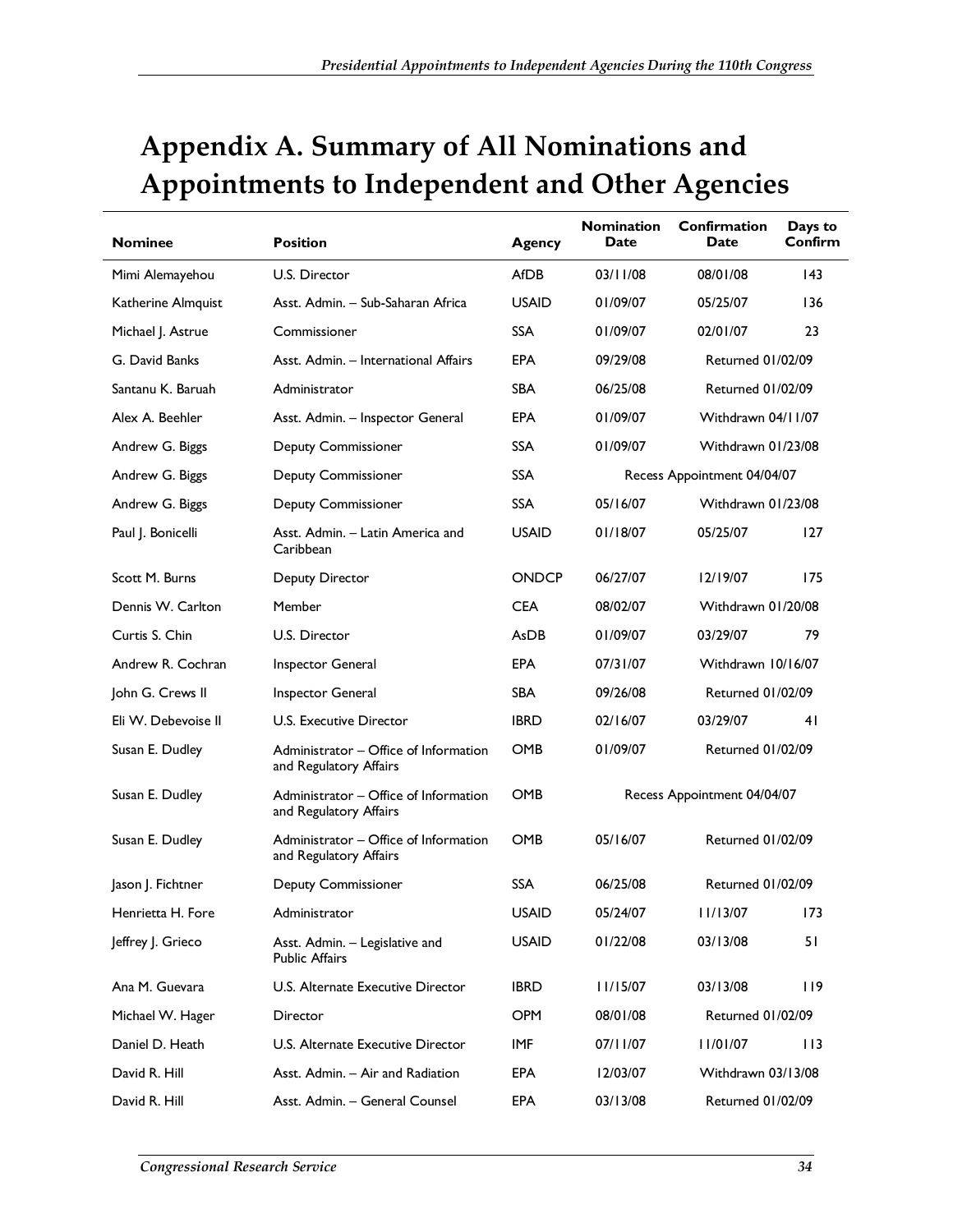| <b>Nominee</b>                                     | <b>Position</b>                                       | Agency       | <b>Nomination</b><br>Date | Confirmation<br>Date     | Days to<br>Confirm |
|----------------------------------------------------|-------------------------------------------------------|--------------|---------------------------|--------------------------|--------------------|
| Roszell D. Hunter                                  | <b>Executive Vice President</b>                       | <b>OPIC</b>  | 12/08/08                  | <b>Returned 01/02/09</b> |                    |
| Miguel R. San Juan                                 | <b>U.S. Executive Director</b>                        | <b>IADB</b>  | 03/31/08                  | 08/01/08                 | 123                |
| Donald M. Kerr                                     | Principal Deputy Director                             | <b>ODNI</b>  | 07/11/07                  | 10/04/07                 | 85                 |
| Carol D. Kissal                                    | Inspector General                                     | <b>SBA</b>   | 02/25/08                  | Withdrawn 07/23/08       |                    |
| James R. Kunder                                    | Deputy Administrator                                  | <b>USAID</b> | 01/09/07                  | Returned 01/02/09        |                    |
| Michael E. Leiter                                  | Director - National Counterterrorism<br>Center        | <b>ODNI</b>  | 03/31/08                  | 06/10/08                 | 71                 |
| Margrethe Lundsager                                | U.S. Executive Director                               | <b>IMF</b>   | 01/09/07                  | 03/29/07                 | 79                 |
| Donald B. Marron                                   | Member                                                | <b>CEA</b>   | 06/28/07                  | 06/27/08                 | 365                |
| Roger R. Martella Jr.                              | Asst. Admin. - General Counsel                        | <b>EPA</b>   | 01/09/07                  | 03/29/07                 | 79                 |
| J. Michael McConnell                               | Director                                              | <b>ODNI</b>  | 01/22/07                  | 02/07/07                 | 16                 |
| Douglas Menarchik                                  | Asst. Admin. - Europe and Eurasia                     | <b>USAID</b> | 01/10/07                  | 05/25/07                 | 135                |
| Sean R. Mulvaney                                   | Asst. Admin. - Management                             | <b>USAID</b> | 07/17/07                  | 11/01/07                 | 107                |
| David R. Murtaugh                                  | Deputy Director - State, Local,<br>and Tribal Affairs | <b>ONDCP</b> | 07/15/08                  | <b>Returned 01/02/09</b> |                    |
| Jim Nussle                                         | Director                                              | <b>OMB</b>   | 06/25/07                  | 09/04/07                 | 71                 |
| James F. X. O'Gara                                 | Deputy Director - Supply Reduction                    | <b>ONDCP</b> | 01/09/07                  | <b>Returned 01/02/09</b> |                    |
| Deanna T. Okun                                     | Deputy U.S. Trade Representative                      | <b>OUSTR</b> | 12/19/07                  | <b>Returned 01/02/09</b> |                    |
| Kenneth L. Peel                                    | U.S. Director                                         | <b>EBRD</b>  | 06/03/08                  | 08/01/08                 | 59                 |
| Paul A. Quander Jr.                                | Director                                              | <b>CSOSA</b> | 09/26/08                  | <b>Returned 01/02/09</b> |                    |
| John A. Rizzo                                      | <b>General Counsel</b>                                | <b>CIA</b>   | 01/09/07                  | Withdrawn 09/25/07       |                    |
| Samuel W. Speck                                    | Commissioner - U.S. Section                           | IJС          | 02/14/08                  | 04/29/08                 | 75                 |
| Ronald Spoehel                                     | <b>Chief Financial Officer</b>                        | <b>NASA</b>  | 05/16/07                  | 09/11/07                 | 118                |
| Robert C. Tapella                                  | <b>Public Printer</b>                                 |              | 05/24/07                  | 10/04/07                 | 133                |
| A. Ellen Terpstra                                  | Chief Agricultural Negotiator                         | <b>OUSTR</b> | 03/31/08                  | Returned 01/02/09        |                    |
| Larry W. Walther                                   | Director                                              | <b>TDA</b>   | 11/16/07                  | 03/13/08                 | 118                |
| William L. Wehrum Jr.                              | Asst. Admin. - Air and Radiation                      | <b>EPA</b>   | 01/09/07                  | Withdrawn 04/11/07       |                    |
| Howard C. Weizmann<br>Deputy Director              |                                                       | OPM          | 01/10/07                  | 06/28/07                 | 169                |
| James A. Williams                                  | Administrator                                         | <b>GSA</b>   | 06/25/08                  | Returned 01/02/09        |                    |
| Mean number of days to confirm nomination          |                                                       |              |                           |                          | 110                |
| 113<br>Median number of days to confirm nomination |                                                       |              |                           |                          |                    |

**Source**: Table created by CRS using data found in the Senate nominations database of the Legislative Information System at http://www.congress.gov/nomis.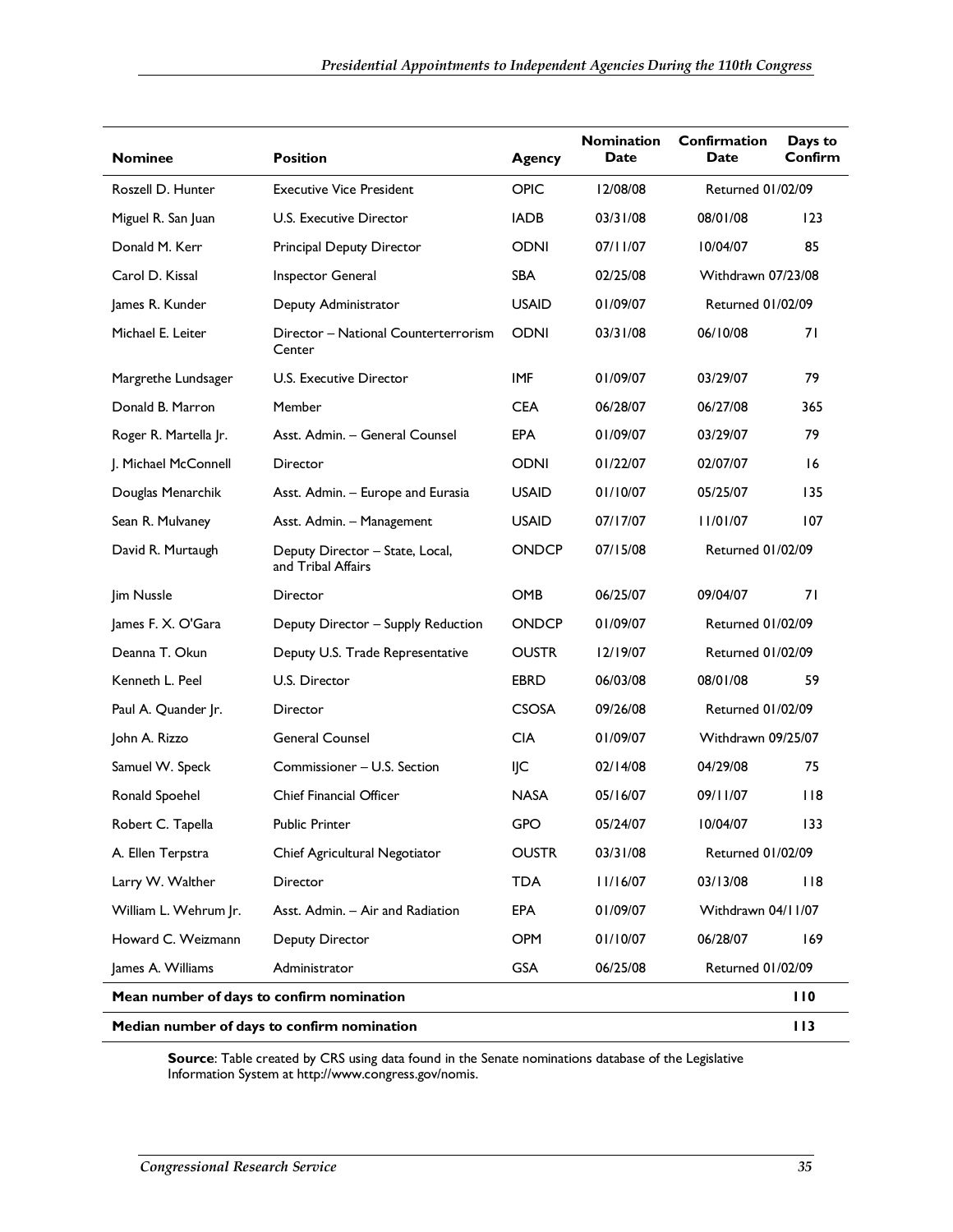# **Appendix B. Nomination Action by Agency Type, 110th Congress**

| <b>Agency</b><br><b>Type</b>               | <b>Positions</b> | <b>Nominations</b> | <b>Individual</b><br><b>Nominees</b> | <b>Confirmations</b> | <b>Nominations</b><br><b>Returned</b> | <b>Nominations</b><br>Withdrawn | Mean/<br><b>Median Days</b><br>to Confirm |
|--------------------------------------------|------------------|--------------------|--------------------------------------|----------------------|---------------------------------------|---------------------------------|-------------------------------------------|
| Independent<br>agencies                    | 77               | 32                 | 30                                   | 4                    | $\overline{10}$                       | 8                               | 101/112.5                                 |
| Executive<br>Office of<br>the<br>President | 23               | 10                 | 9                                    | 3                    | 6                                     |                                 | 204/175                                   |
| Multilateral<br>units                      | 12               | 9                  | 9                                    | 9                    | 0                                     | 0                               | 92/79                                     |
| Legislative<br>agencies                    | 5                |                    |                                      |                      | 0                                     | 0                               | 133/133                                   |
| <b>Total</b>                               | 117              | 52                 | 49                                   | 27                   | 16                                    | 9                               | 110/113                                   |

**Source:** Table created by the Congressional Research Service using the data compiled for this report.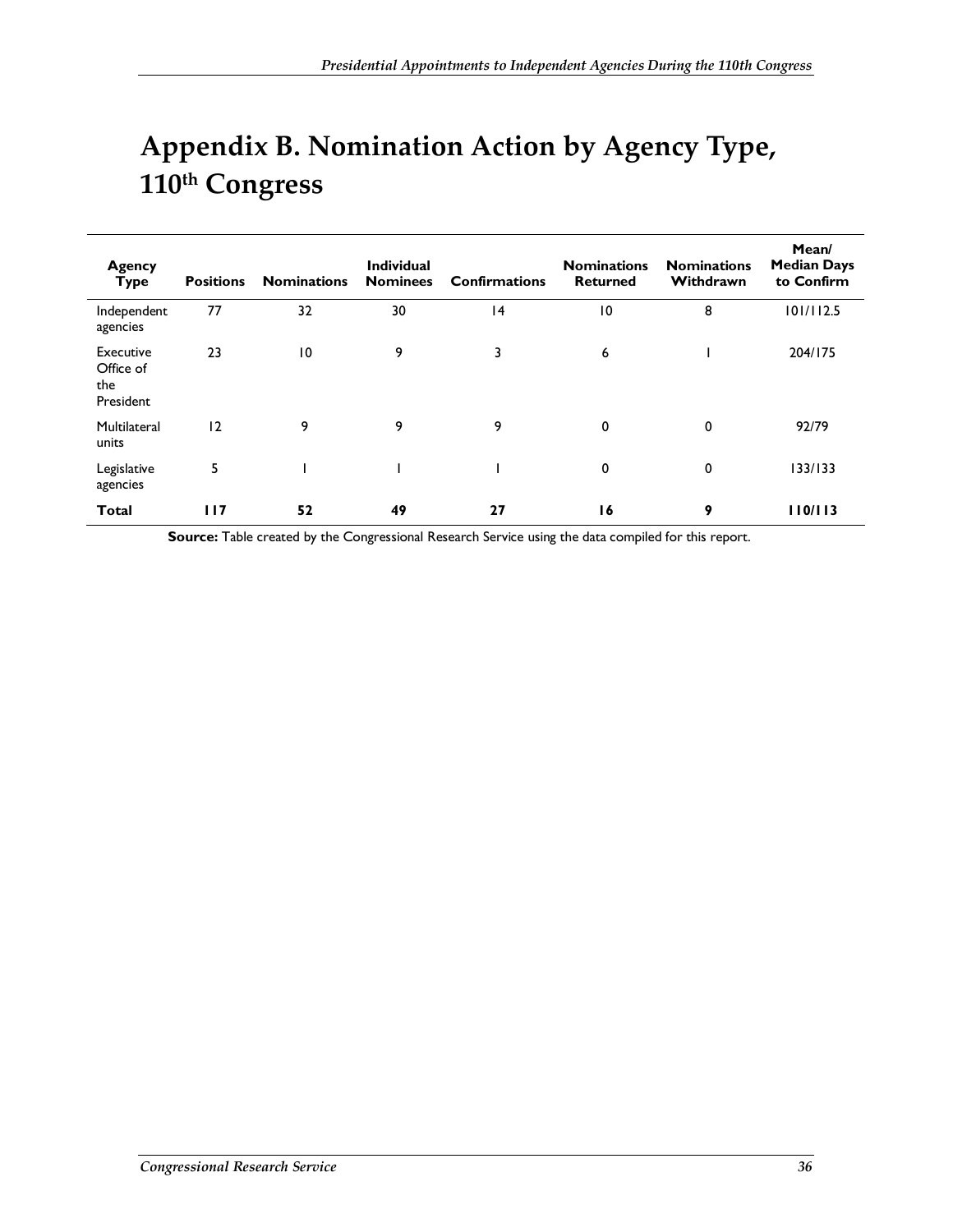# **Appendix C. Agency Abbreviations**

#### **Independent Agencies**

- ARC—Appalachian Regional Commission
- BBG—Broadcasting Board of Governors
- CIA—Central Intelligence Agency
- CNCS—Corporation for National and Community Service
- CSOSA—Court Services and Offender Supervision Agency for the District of Columbia
- DRA—Delta Regional Authority
- EPA—Environmental Protection Agency
- FMCS—Federal Mediation and Conciliation Service
- GSA—General Services Administration
- MCC—Millennium Challenge Corporation
- NARA—National Archives and Records Administration
- NASA—National Aeronautics and Space Administration
- NFAH—National Foundation on the Arts and Humanities
- NSF—National Science Foundation
- ODNI—Office of the Director of National Intelligence
- OGE—Office of Government Ethics
- ONHIR—Office of Navajo and Hopi Indian Relocation
- OPIC—Overseas Private Investment Corporation
- OPM—Office of Personnel Management
- OSC—Office of Special Counsel
- PC—Peace Corps
- SBA—Small Business Administration
- SSA—Social Security Administration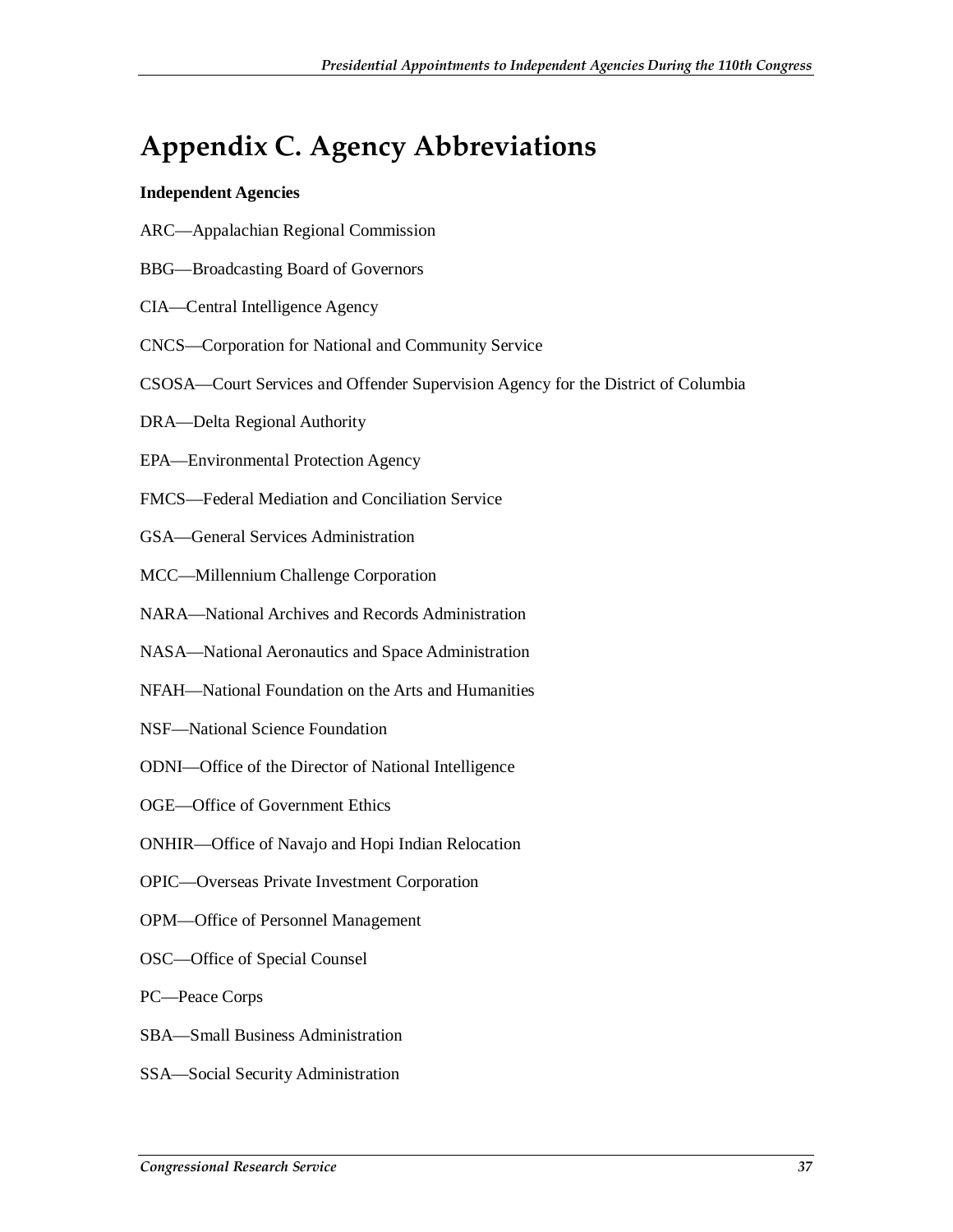- SSS—Selective Service System
- TDA—Trade Development Agency
- USAID—United States Agency for International Development

#### **Executive Office of the President (EOP)**

- CEA—Council of Economic Advisers
- CEQ—Council on Environmental Quality
- OMB—Office of Management and Budget
- ONDCP—Office of National Drug Control Policy
- OSTP—Office of Science and Technology Policy
- OUSTR—Office of U.S. Trade Representative

#### **Multilateral Banking Organizations**

- AfDB—African Development Bank
- AsDB—Asian Development Bank
- EBRD—European Bank for Reconstruction and Development
- IADB—Inter-American Development Bank
- IBRD—International Bank for Reconstruction and Development
- IJC—International Joint Commission, U.S. and Canada
- IMF—International Monetary Fund

#### **Legislative Branch Agencies**

- AC—Architect of the Capitol
- GAO—Government Accountability Office
- GPO—Government Printing Office
- LC—Library of Congress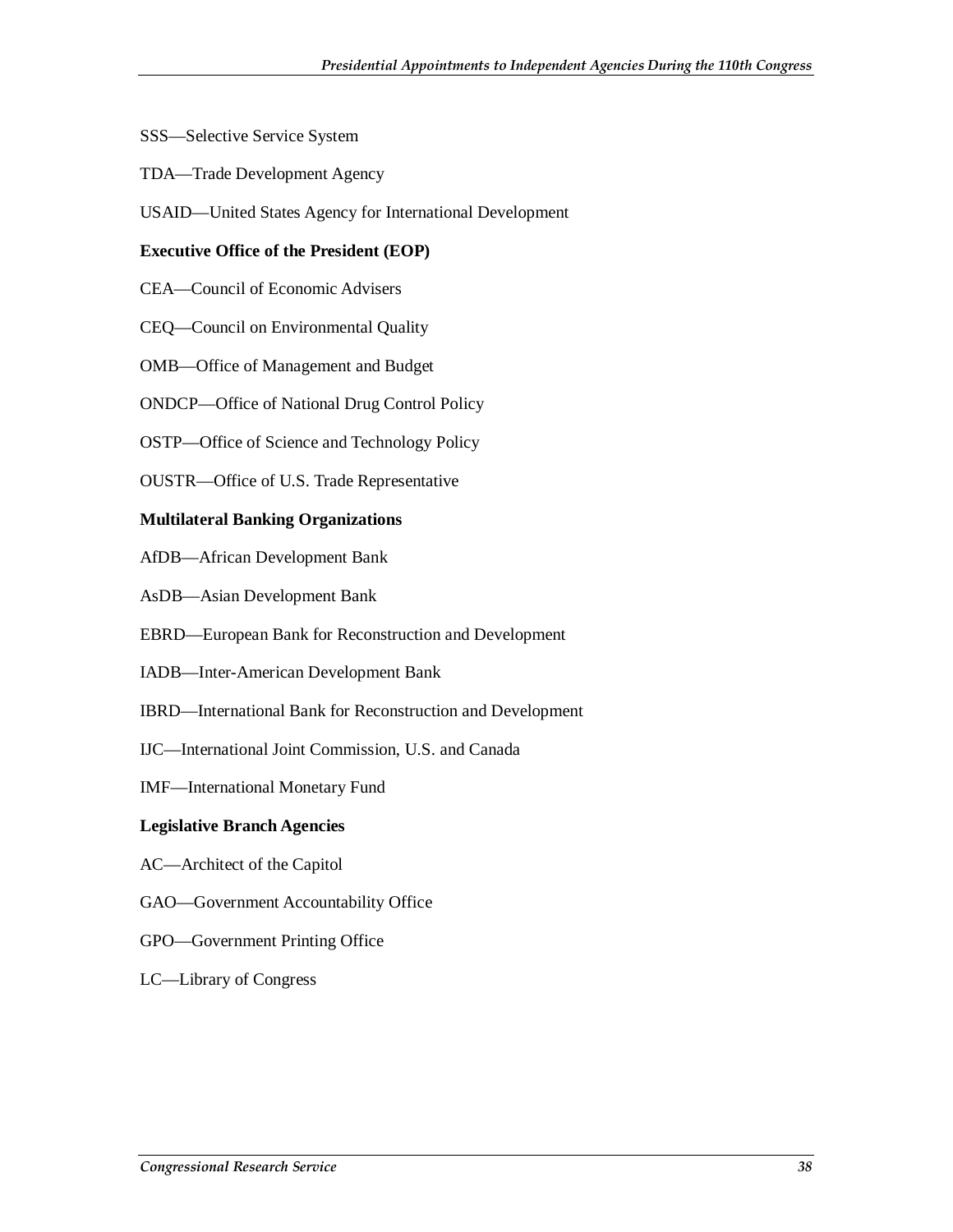# **Appendix D. Senate Intersession Recesses and Intrasession Recesses of Four or More Days, 110th Congress**

| Date recessed | Date reconvened                                                                    | <b>Number of days</b><br>adjournedb |   |
|---------------|------------------------------------------------------------------------------------|-------------------------------------|---|
|               | (The first session of the 110 <sup>th</sup> Congress convened on January 4, 2007.) |                                     |   |
| 02/17/07      | 02/26/07                                                                           | 9                                   | 0 |
| 03/29/07      | 04/10/07                                                                           | 12                                  |   |
| 05/25/07      | 06/04/07                                                                           | 10                                  | 0 |
| 06/29/07      | 07/09/07                                                                           | 10                                  | 0 |
| 08/03/07      | 09/04/07                                                                           | 32                                  | 0 |
| 10/05/07      | 10/15/07                                                                           | 10                                  | 0 |

**Source:** Table created by the Congressional Research Service using data from the *Congressional Record.* 

- **Notes:** The Senate adjourned sine die on December 31, 2007. The second session of the 110<sup>th</sup> Congress convened on January 3, 2008. The intersession (period between these two dates) was 3 days long.<sup>b</sup> There were no intrasession recesses of four or more days during the  $110<sup>th</sup>$  Congress,  $2<sup>nd</sup>$  session. The Senate adjourned its second session on January 2, 2009. For the purposes of determining the length of an intrasession recess for inclusion in this table, Sundays were not counted. Under congressional precedents, Sunday is considered a "dies non," or a day on which Congress is not expected to meet, for purposes of determining whether Congress has adjourned for "not more than three days."
- b. The number of days adjourned was counted starting on the first calendar day after an adjournment and ending on the day of reconvening, including in the count the day the Senate reconvened. This is consistent with the House practice for counting recess days for the purposes of meeting congressional adjournment requirements in the Constitution ("Neither House, during the Session of Congress, shall, without the Consent of the other, adjourn for more than three days …." Art. I, § 5, cl. 4). Under House precedents, "The House of Representatives in adjourning for not more than three days must take into the count either the day of adjourning or the day of the meeting, and Sunday is not taken into account in making this computation" U.S. Congress, House, *Constitution, Jefferson's Manual and Rules of the House of Representatives*  of the United States, One Hundred Tenth Congress, 109<sup>th</sup> Cong., 2<sup>nd</sup> sess., H.Doc. 109-157 (Washington: GPO, 2007), p. 37. Senate practice appears to be consistent with this approach (Floyd M. Riddick and Alan S. Frumin, *Riddick's Senate Procedure: Precedents and Practices*, 101st Cong., 2nd sess., S.Doc. 101-28, (Washington: GPO, 1992), pp. 15-16). Inasmuch as it has been argued that the periods during which the President could make recess appointments might be those in which the Senate is in recess pursuant to the constitutional provision just quoted, it appears that this method of calculating recess days would provide a relevant measure of recess length in the context of discussions of recess appointments. Other methods might be used in other contexts. For example, a method in which neither the day of adjournment nor the day of reconvening was counted has been used elsewhere. This method takes into account that the Senate could act on nominations on either of these days, obviating the need for a recess appointment.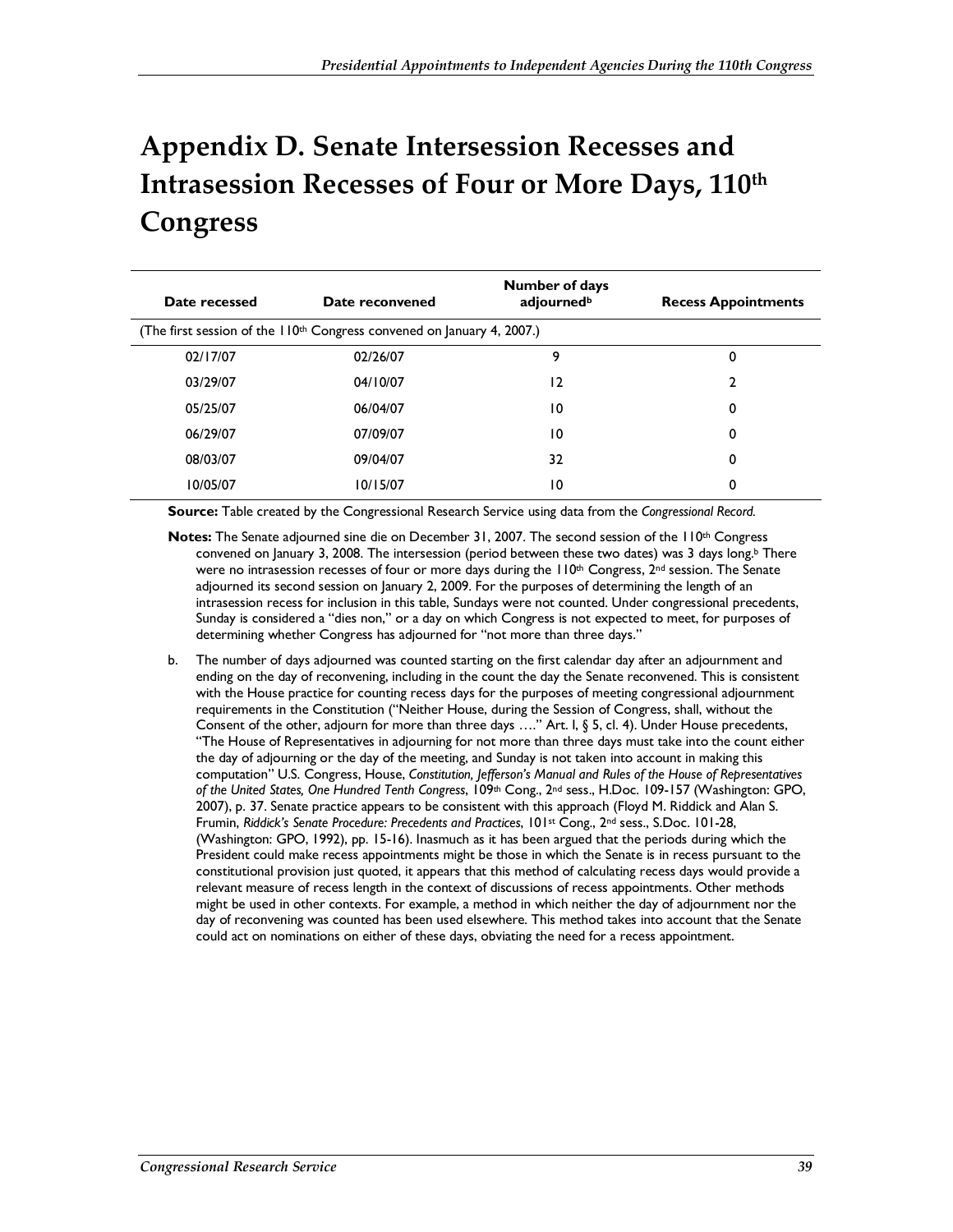# **Appendix E. Change in Methodology from Previous Tracking Reports**

The calculations of nomination-to-confirmation intervals provided in this report counted all the days within the interval, including those during summer recesses and between sessions of the Senate. The inclusion of all days differs from the methodology used in similar CRS reports for previous Congresses.<sup>33</sup> In these earlier reports, days during August and intersession recesses were not included in calculations of nomination-to-confirmation intervals. The rationale for the earlier methodology was that the Senate was unlikely to continue consideration of nominations during these periods; committee hearings and votes, among other activities, typically do not occur during these times. The exclusion of days during only certain periods of adjournment—intersession recesses and August recesses, which are usually longer than 30 days—is suggested by Senate rules regarding when nominations are to be returned to the President. These provide:

Nominations neither confirmed nor rejected during the session at which they are made shall not be acted upon at any succeeding session without being again made to the Senate by the President; and if the Senate shall adjourn or take recess for more than thirty days, all nominations pending and not finally acted upon at the time of taking such adjournment or recess shall be returned by the Secretary to the President.<sup>34</sup>

This earlier methodology was also consistent with the approach of some political scientists who study executive branch appointments.<sup>35</sup>

The methodology for this report is different from that which was used in previous similar reports for several reasons. First, as discussed above in the section on recess appointments, from the latter part of the first session through the end of the  $110<sup>th</sup>$  Congress, the Senate chose to break up what would otherwise have been longer recesses into shorter recesses separated by pro forma sessions. This introduced two options for this report with regard to the calculation of nomination-toconfirmation intervals. The first option would have been to treat each series of short recesses created in this fashion as one long recess and to subtract these days from the nomination-toconfirmation interval.<sup>36</sup> The second option would have been to treat each recess in the series of short recesses created in this fashion as a short recess, and not to subtract these days from the nomination-to-confirmation interval. Arguably, the Senate and President actions were consistent with the latter construction—short recesses as short recesses. Otherwise, Senate rules would have required the return of pending nominations (or the waiver of that rule) $37$  and the President could

<sup>-</sup>33 See, for example, CRS Report RL34744, *Presidential Appointments to Full-Time Positions on Regulatory and Other Collegial Boards and Commissions, 109th Congress*, by Henry B. Hogue et al..

<sup>&</sup>lt;sup>34</sup> U.S. Congress, Senate Committee on Rules and Administration, *Senate Manual*, 110<sup>th</sup> Cong., 2<sup>nd</sup> sess., S.Doc. 110-1 (Washington: GPO, 2008), p. 58, Rule XXXI, paragraph 6 of the Standing Rules of the Senate.

<sup>&</sup>lt;sup>35</sup> For example, see Nolan McCarty and Rose Razaghian, "Advice and Consent: Senate Responses to Executive Branch Nominations 1885-1996," *American Journal of Political Science*, vol. 43, no. 4 (October 1999), pp. 1122-1143.

<sup>&</sup>lt;sup>36</sup> This appears to be the construction adopted by the *Congressional Directory*. See U.S. Congress, Joint Committee on Printing, *Congressional Directory, 2009-2010*, 111<sup>th</sup> Cong., 1<sup>st</sup> sess., S. Pub. 111-14 (Washington: GPO, 2009), p. 541.

 $37$  As noted above, under Senate rules, if a nomination is not acted upon by the Senate by the end of a Congress, it is returned to the President. Pending nominations also may be returned automatically to the President at the beginning of a recess of more than 30 days, but the Senate rule providing for this return is often waived. The applicable Senate rule may be found in U.S. Congress, Senate Committee on Rules and Administration, *Senate Manual*, 110<sup>th</sup> Cong., 2<sup>nd</sup> sess., S. Doc. 110-1 (Washington: GPO, 2008), p. 58, Rule XXXI, paragraph 6 of the Standing Rules of the Senate.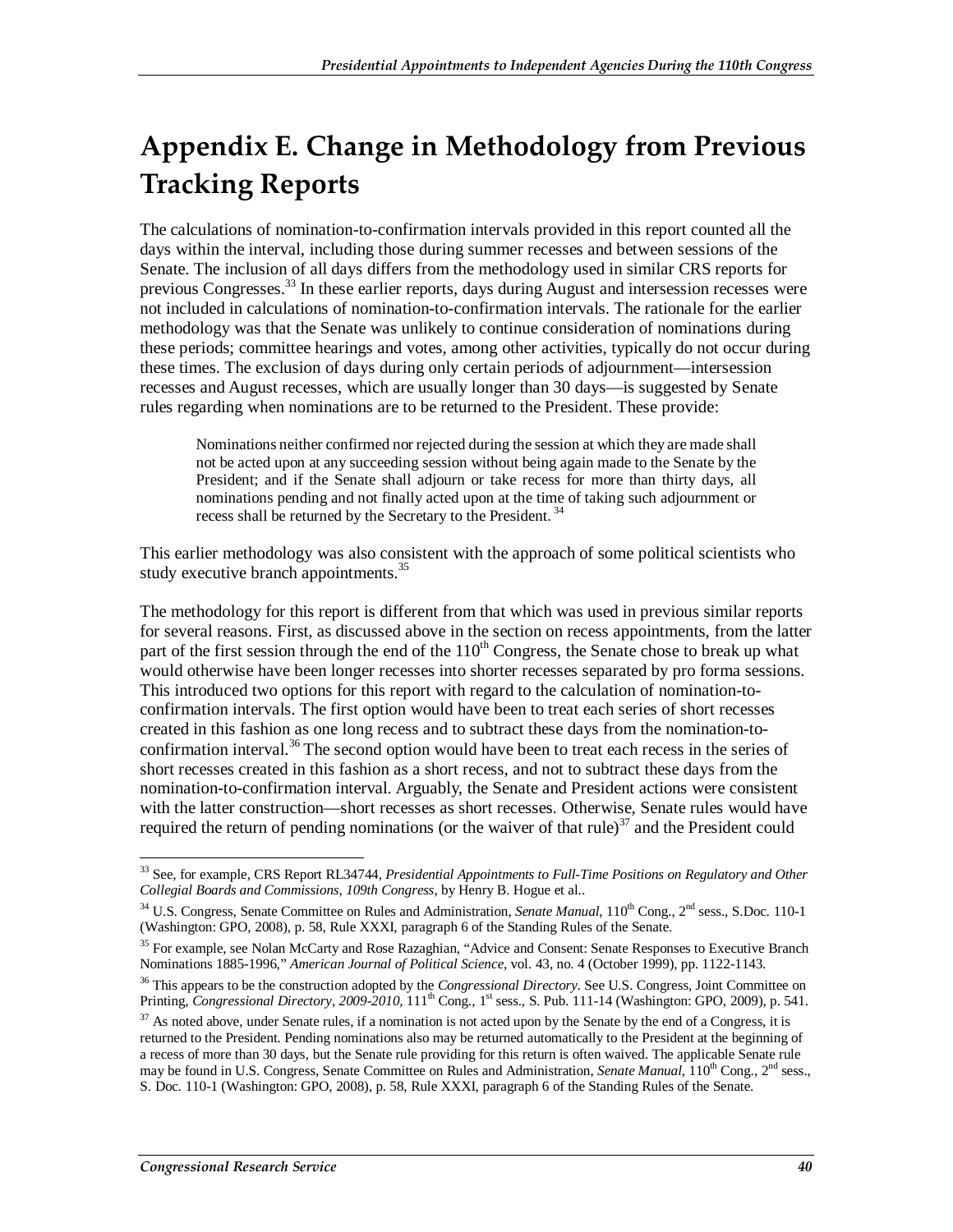have made recess appointments. The Senate and the President did not take these actions. As a result, short recesses created by pro forma sessions are treated as short recesses in the count of the length of time to confirmation. It should be noted, however, that the inclusion of these days reduces the comparability of statistics provided in this report with statistics in previous similar tracking reports, since the intervals calculated in this report include days that, in previous reports, were part of longer recesses and therefore were subtracted from the length of the interval. Although the phenomenon underlying this methodological problem first arose during the  $110<sup>th</sup>$ Congress, it could arise again in future Congresses.

Other reasons for the methodological change are not unique to the  $110<sup>th</sup>$  Congress. First, in some cases, committee or floor action on a nomination that could have been completed before a recess has been, instead, deferred until after the recess. For such a nomination, the period of Senate consideration arguably has been intentionally extended. Counting all days, including those during a long recess, in calculations of elapsed time reflects that extension of Senate consideration. Second, it is unlikely that all work pertaining to nominations stops over a recess, and the inclusion of recess days is a reflection of the fact that the nominee is still under consideration, even during recess. Member and committee staffs may still be considering nominations at that time, even though they may not take direct action in the form of hearings or votes on the nominees. Ongoing activities may include investigatory work and interviews with nominees. Finally, although, as mentioned above, some political scientists who study nominations do subtract recess days during calculations of nomination-to-confirmation intervals, many others do not.<sup>38</sup> In addition, the calculation of nomination-to-confirmation intervals in CRS research concerning judicial nominations does not exclude days that fall during recesses.<sup>39</sup> By using methodology that is more similar to the work of other political scientists and to CRS judicial nominations research, the research presented here could be more easily compared and combined with related work. For all of these reasons, in this report, we employ a new methodology for calculating nomination-to-confirmation intervals.

## **Author Contact Information**

Maeve P. Carey Analyst in Government Organization and Management mcarey@crs.loc.gov, 7-7775

Henry B. Hogue Analyst in American National Government hhogue@crs.loc.gov, 7-0642

-

<sup>&</sup>lt;sup>38</sup> For example, see Lauren Cohen Bell, "Senatorial Discourtesy: The Senate's Use of Delay to Shape the Federal Judiciary," *Political Research Quarterly*, vol. 55, no. 3 (September 2002), pp. 589-607; Sarah A. Binder and Forrest Maltzman, "Senatorial Delay in Confirming Federal Judges, 1947-1998," *American Journal of Political Science*, vol. 46, no. 1 (January 2002), pp. 190-199; and Karl DeRouen Jr., Jeffrey S. Peake, and Kenneth Ward, "Presidential Mandates and the Dynamics of Senate Advice and Consent, 1885-1996," *American Politics Research*, vol. 33, no. 1 (January 2005), pp. 106-131.

<sup>39</sup> For example, see CRS Report RL33953, *Nominations to Article III Lower Courts by President George W. Bush During the 110th Congress*, by Denis Steven Rutkus, Susan Navarro Smelcer, and Maureen Bearden.